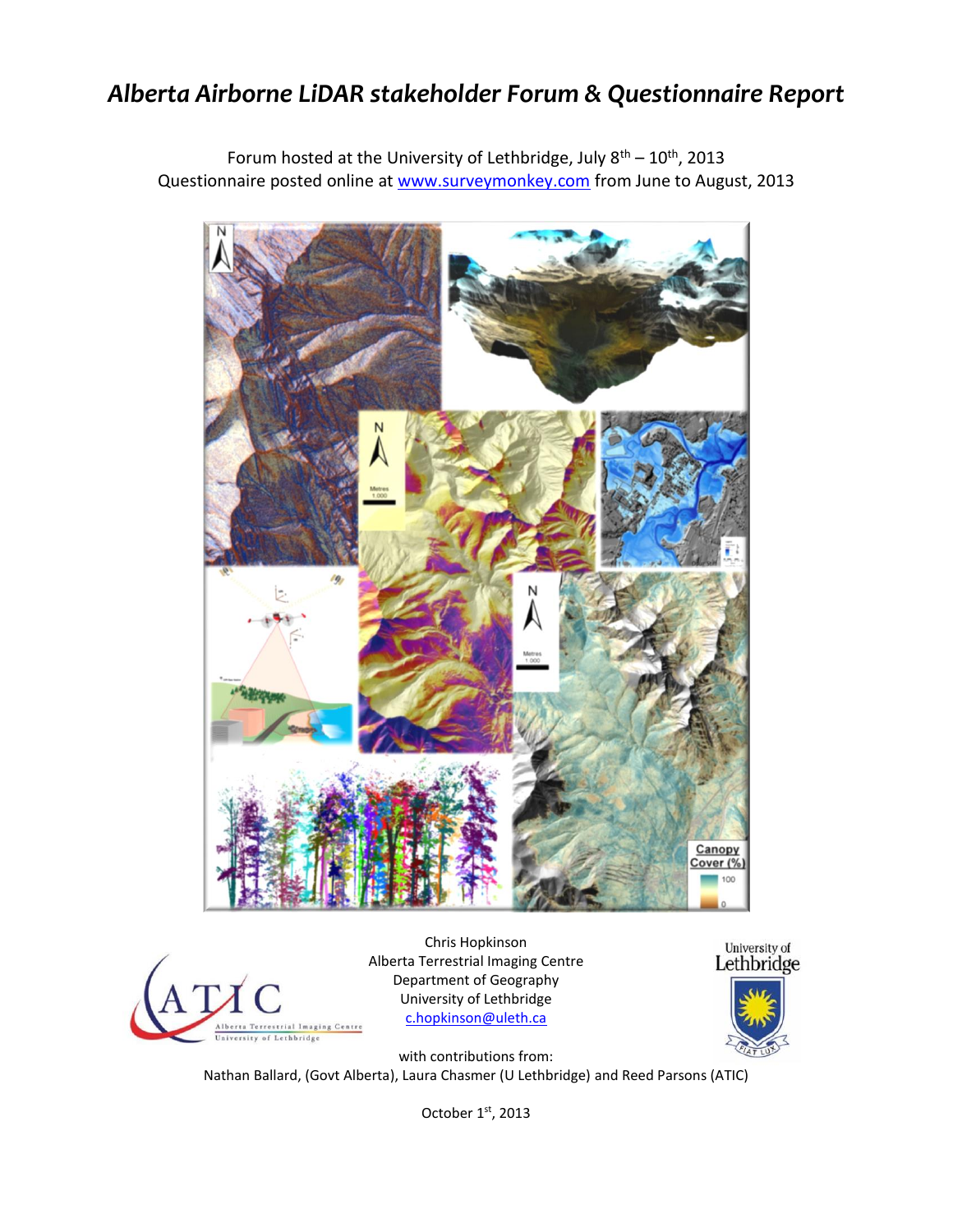# **Executive Summary**

The report presents a summary of a questionnaire and a two day forum aimed at better understanding issues of high priority to airborne LiDAR stakeholders in Alberta and ways in which the use and value of LiDAR data holdings could be enhanced. From 62 questionnaire respondents, it was found that three market sectors dominate the Alberta LiDAR stakeholder community (natural resources, environment and energy) with the top three priorities being: i) access to and archival of LiDAR data; ii) development of new applications; and iii) efficient processing workflows. Almost all respondents indicated that they would consider the use of an online LiDAR data portal to support data access and management, while point cloud processing ranked most highly in terms of existing skill shortages and training needs. There was minor sectoral stratification apparent in some of the responses, with the most notable being that industry and government stakeholder groups both singled out error modeling and acquisition guidelines as high priority needs.

During the open discussions on day 2 of the forum, approximately 50 attendees discussed many topics under the headings of 'standards and best practices', 'data centres', 'LiDAR training and certification'. Due to the devastating floods that occurred in Alberta shortly prior to the forum, some discussion points referred the theme of using LiDAR to support flood risk mapping and visualisation. Consequently, this topic was given a dedicated section in the report. Across these four broad themes there were variable amounts of agreement amongst stakeholder groups.

In general, 'standards' was a divisive issue due to the perception that new standards create barriers to entry and stifle innovation. It was agreed, however, that better guidelines tailored to the needs of specific project objectives were necessary both to ensure clients got what they needed and so that service providers better understood that need. Recommendations were made for flexible and adaptable acquisition guideline templates with a decision criteria matrix to aid contract managers in the project specification process. Similarly, discussions were held around accuracy reporting and how desired data quality and accuracy should be related to project needs and not set arbitrarily high. Moreover, a suggestion was made that accuracy and quality attributes should be embedded in the mission planning process to optimise acquisition efficiency and so that service providers can demonstrate to users how a plan meets contract specification. Discussions on 'best practices' led to the most consensus amongst stakeholders. This could be because the three sectors canvassed have distinct areas of activity such that 'best practices' for one will not impact those for another, or because 'best practices' are intrinsically valued and everyone wishes to be on the same page when it comes to the best way to do something. It was clear that stakeholders viewed best practices more as guidelines to help optimise operational, processing or reporting workflows rather than as standards. Of all sectors, government users appeared most in need of best practice guidelines to support efficient data processing and analysis workflows in geosciences, natural resources, environment, policy and potentially permitting or regulatory mapping/site assessment activities.

As with 'standards', certifications was a divisive issue that received limited support, at least in so far as a dedicated LiDAR certification was concerned. The view that the community needs more training, education and outreach for LiDAR-related topics was unanimously supported, however. The concept of broad remote sensing, GIS or geomatics certifications at technical and professional levels that ensured recipients had an appreciation for LiDAR theory, applications and basic procedures was received more favourably. Indeed, such a model is analogous to the successful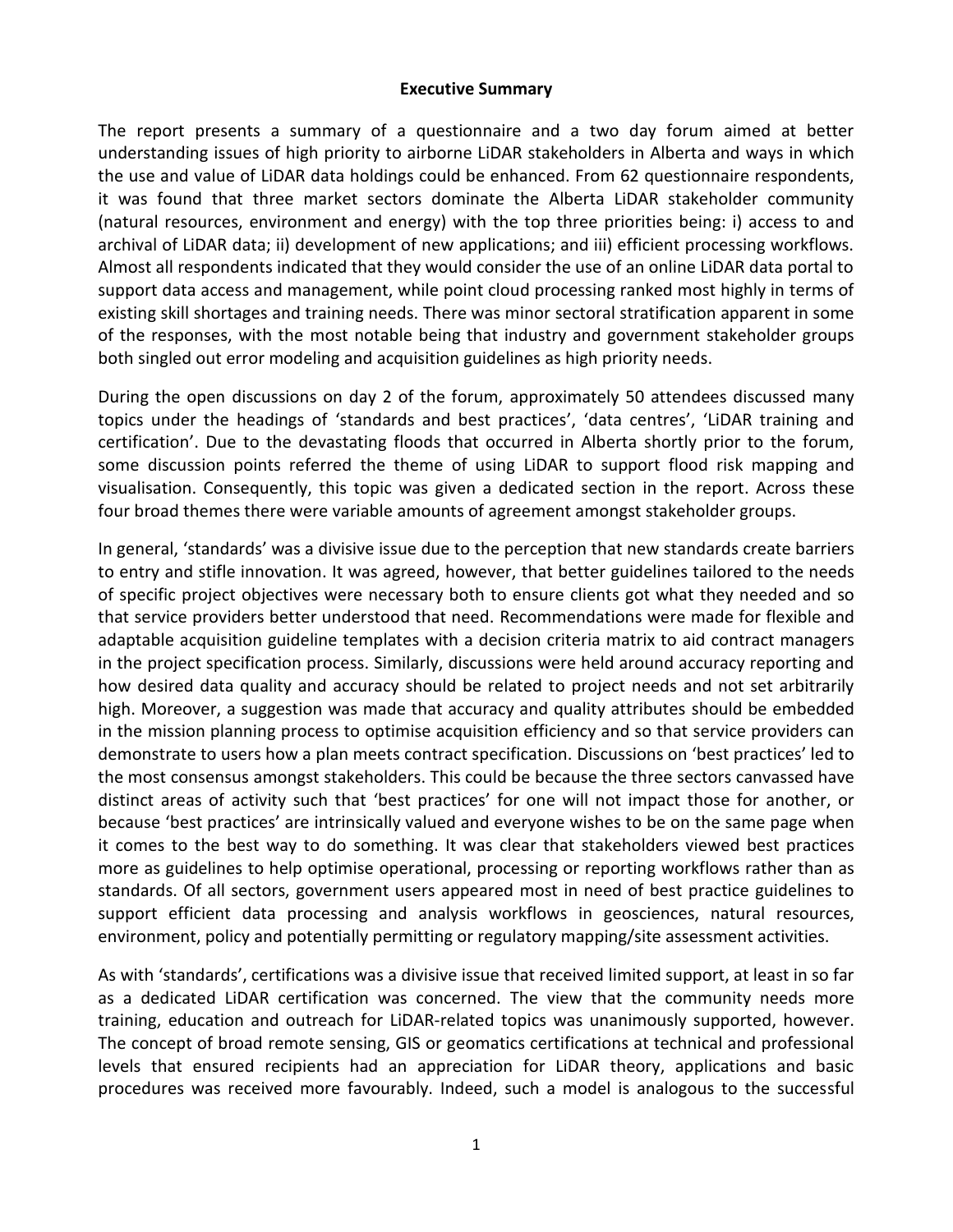American Society of Photogrammetry and Remote Sensing (ASPRS) certification program and could be adapted to be hosted by a Canadian society like the Canadian remote Sensing Society (CRSS).

The concept of developing a 'Data centre' was also generally supported across all stakeholder groups but for different reasons. Industry was cautiously supportive if it could provide a marketing mechanism for small scale high volume sales and as long as data services were embedded to allow end users the ability to create information online as well as access data. The government, academic and industry consultant sectors were supportive given current challenges in identifying what data exist where and then in accessing the data. A divisive element of the associated discussion was that of data licensing and ownership. There were no recommendations to change current models of data licensing, as it became clear overall that the models have successfully transferred large volumes of data from the private sector to the public sector and this is generally seen as beneficial despite licensing restrictions. Nonetheless, it was clear that any data centre serving the needs of Albertans would need to accommodate data licensing models and ensure data security. Overall, it was felt there was a business case for a LiDAR data centre in Alberta (if not Canada) and that it would be most effectively led by industry with arm's length government and academic partnerships to ensure end user needs are considered and to leverage the R&D capabilities of universities.

The topic of LiDAR in support of flood mapping came up several times. For example, it was noted that if a data centre were to embed online services, one such service could be the visualisation of flood water levels and associated recurrence probabilities across areas of interest on the landscape (The National Oceanographic Atmospheric Administration - NOAA - have such an online application for coastal regions around the US: [http://www.csc.noaa.gov/slr/viewer/#\)](http://www.csc.noaa.gov/slr/viewer/). Flood risk mapping also came up in terms of being an example where existing engineering survey 'standards' can stifle innovation and progress. Specifically, in the case where contract specifications have precluded the use of LiDAR to support floodplain risk assessments even though such applications of LiDAR have been common practice for several years in parts of the world where such standards have not been a barrier (e.g. the FEMA Flood Insurance Program in the USA). The topic was also discussed as a possible example of a demonstration project between industry, academia and government to illustrate how flood risk modeling / mapping can be aided by LiDAR in the Alberta context.

It was generally felt that all three sectors needed to be engaged in any initiatives towards developing guidelines, best practices, standards, certification, data centres and educational pathways. Indeed, all topics overlap so it is suggested that they be considered in terms of a holistic and organic model of interrelated community needs with varying and sometimes conflicting priorities amongst stakeholder groups. One direct approach is through the development of government needs-driven and research-based projects that aim to develop best practices and guidelines though academic and industry partnerships. Such projects could tackle questions related to application needs but the point is to keep the higher-level integrative needs as an explicit objective. Such projects act as effective training, educational and outreach pathways for students, employees and decision makers. At a strategic level, an impartial institutional entity is needed to provide some oversight to the activities. In terms of generic certifications, it was suggested that the Canadian Remote Sensing Society could play an oversight role. Both government and industry stakeholders held the view that universities should play an oversight role on several of the topics raised. While there are several university experts in Alberta, there is no institutional entity that links them under a common goal of addressing LiDAR stakeholder needs. A recommendation of this report is that such an entity be created. Possible pathways might be through groups like the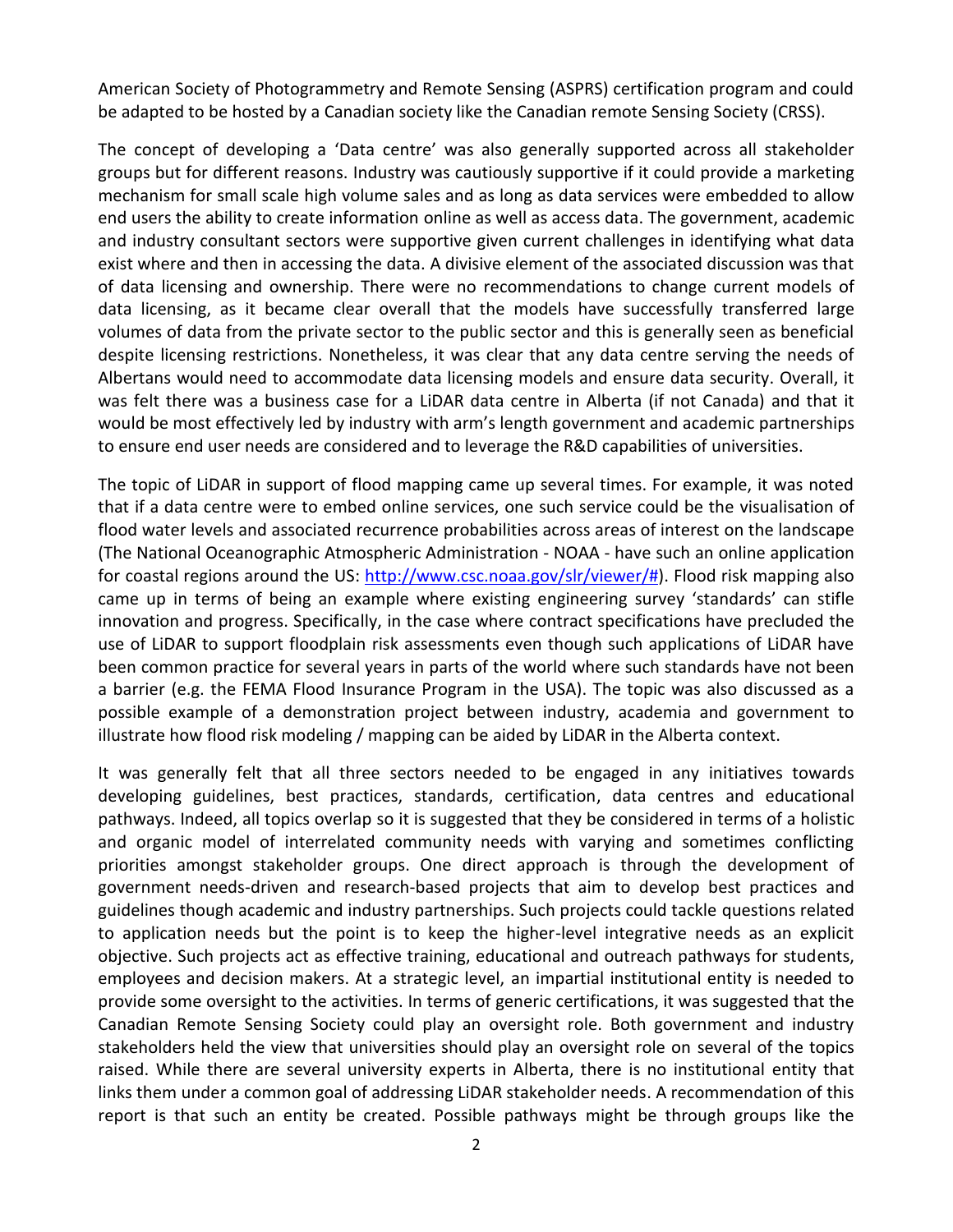Canadian Remote Sensing Society or the Canadian Institute of Geomatics, or using the Campus Alberta Innovates Program model.

# **Introduction**

Alberta has the largest aerial coverage of airborne LiDAR of any province in Canada. The private sector and the provincial government have proactively engaged the technology to support a range of applications in the engineering, environmental, energy and natural resources sectors. The objective of the University of Lethbridge Stakeholder Forum on July 8th and 9<sup>th</sup> was to explore ways in which the value of airborne LiDAR data holdings could be enhanced for public, private and academic sector stakeholders. Best practices for data processing, portability, archival, reporting, and training were discussed. Following the two-day Forum, was a field trip hosted by Optech Inc. to observe real time data collection and processing of a terrestrial last scanner (ILRIS LR) over the Frank Slide, Alberta. On July  $11<sup>th</sup>$  and  $12<sup>th</sup>$ , Drs Hopkinson (U Lethbridge) and Isenburg (rapidlasso GmbH) hosted a two-day hands on workshop to showcase some LiDAR point cloud processing tools.

On day 1 of the University of Lethbridge LiDAR Stakeholder Forum, fourteen experts from a cross section of the LiDAR community gave talks highlighting their activities and perspectives related to contemporary LiDAR operations and applications. The purpose behind hosting such a broad spectrum of talks, was to provide participants a well-rounded context for the panel and breakout discussions on day 2. Following introductory remarks concerning the University of Lethbridge's strategic interest in fostering greater connectivity with the LiDAR stakeholder community from David Hill, Director Centres and Institutes, industry, academic and government speakers presented on the following topics: a brief introduction to LiDAR (Hopkinson, U Lethbridge); new hardware technology developments (Leslar, Optech; Kadatskiy, Riegl); LiDAR operations to support commercial, academic and national monitoring objectives (Maric, Airborne One; Niemann, U Victoria; Ramond, NEON); new efficient data processing/analysis tools (Isenburg, rapidlasso); Research into error modeling, error mapping, and data fusion classifications (Goulden, Dalhousie U; Adda, U New Brunswick; Chasmer, U Lethbridge); Govt Alberta activities and perspectives (White and Patterson, Alberta Environment and Sustainable Resource Development); Federal Govt LiDAR guidelines initiative (Lamothe and Jansen, Natural Resources Canada). Most of the talks can downloaded here:

## <http://scholar.ulethbridge.ca/hopkinson/announcements/lidar-forum-presentations>

A *Survey Monkey* online questionnaire was used to collect registration information for participants of the Forum. In addition, basic demographic and perceptual data were collected to guide some of the discussion points at the Forum. The questionnaire was designed for and distributed primarily to stakeholders in Alberta, Canada but responses were also solicited from a small number of colleagues in the US and UK. Approximately, 70 LiDAR community stakeholders from a range of sectors and experience levels were personally invited to the workshop and to participate in the survey. In total there were 62 responses, with 44 of these coming from the invited respondents and the rest from forwarded emails or the workshop website [\(http://www.uleth.ca/artsci/lidar\)](http://www.uleth.ca/artsci/lidar). From the 62 respondents, 51 registered to participate in the actual workshop. Ultimately, the flooding that occurred in Alberta in June, 2013 meant some of the registered participants had to cancel (mainly from the Alberta Government). Over the course of the two day Stakeholder Forum, 46 people participated in presentations and group discussions.

The report is divided into two sections: the first presenting a summary of the questionnaire results and the second a summary of the discussion points raised at the forum. The actual questionnaire results are provided in complete and filtered form as a series of pdf attachments. The summary discussion points in part 2 have been compiled from notes collected in real time by Chris Hopkinson, Laura Chasmer (both U Lethbridge) and Nathan Ballard (Govt Alberta). Laura's and Nathan's notes are included at the end as appendices to the main report.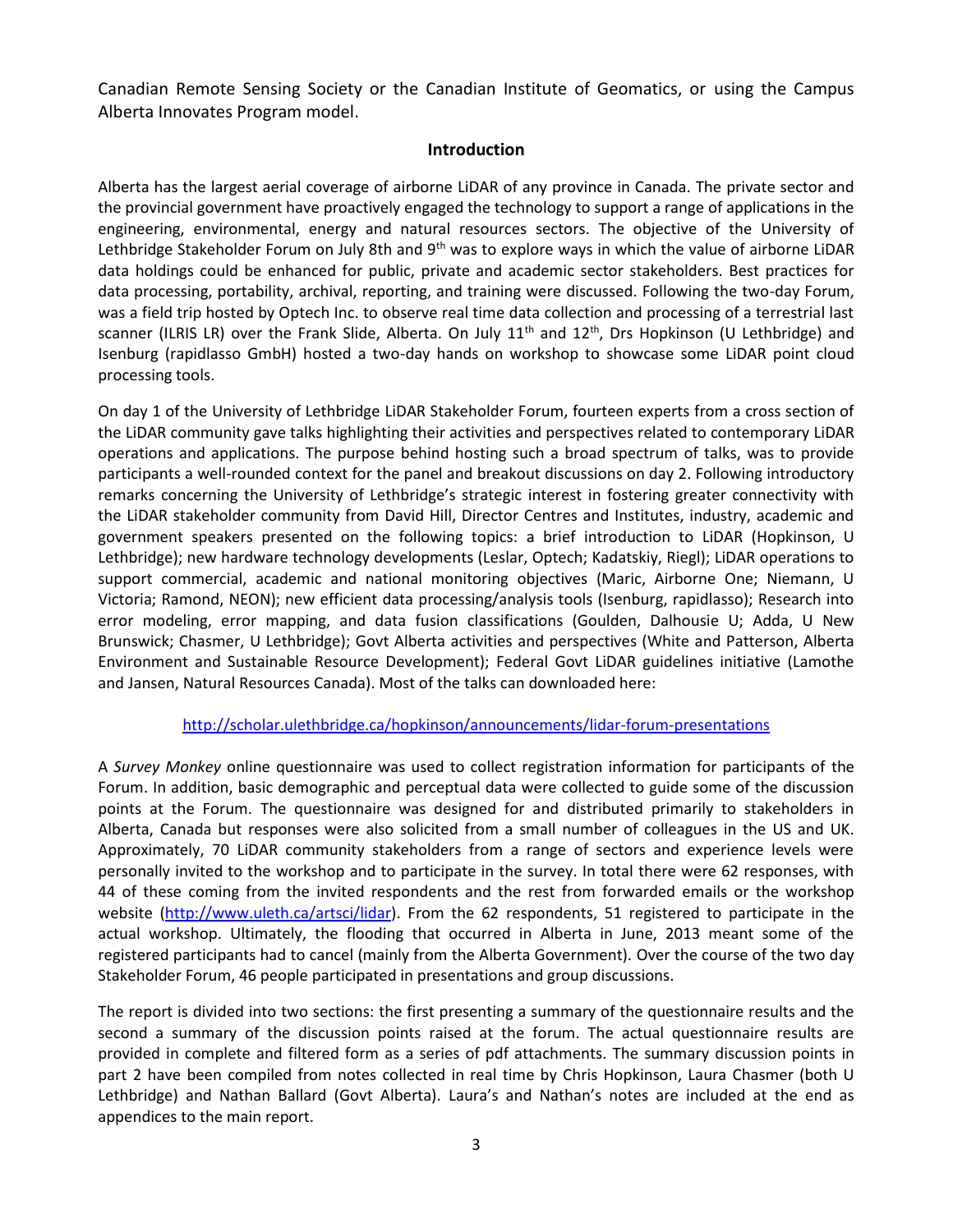Presentation materials from the Stakeholder Forum and detailed results of the questionnaire are available online at:

<http://scholar.ulethbridge.ca/hopkinson/announcements>

The original forum agenda and web site are available online (for now) at:

<http://www.uleth.ca/artsci/lidar>

# **Part 1: Questionnaire Results**

The questionnaire was divided into two sections containing the following questions:

Section 1 (demographics):

- 1. Will you be attending the University of Lethbridge LiDAR stakeholder forum July 8th & 9th?
- 2. Please provide your contact details
- 3. Level of LiDAR experience: None, Novice, Proficient or Expert
- 4. Sector: Academia, Industry, Government or Other
- 5. Within which market sector/s or application area/s do you mostly work: Environment, Natural Resources, Emergency Management, Energy, Civil Engineering, Architecture, Planning, Education/training, Other
- 6. Which type of LiDAR technology or data do you use: None, Airborne (area mapping), Airborne (corridor), Airborne (bathymetric), Mobile, Ground-based, Other
- 7. Which of the following best describe your LiDAR stakeholder role: Hardware design / manufacture, System sales, Data collection service, Data processing service, End user analysis / modeling, Data purchasing, Policy / guidelines, Other

Section 2 (perspectives):

- 8. Based on your needs and experience, please prioritize the list below in order of highest (1) to lowest (9 or N/A) importance: Training & certification, RFP/RFQ guidelines, Efficient processing workflows, Error modeling/reporting, Application development, Data access / archival, Data acquisition guidelines, Data delivery reporting
- 9. Would you consider using an online LiDAR data repository to host, share or manage your data: Yes, No, maybe, N/A
- 10. In which area/s of your LiDAR workflow are training opportunities most needed? Highest (1), Lowest (8 or N/A): Applications, Sensor operations/processing, Data fusion, Mission planning, Point cloud processing, Raster / GIS modeling, LiDAR theory, Project archival / data management

Results for the above questions (minus attendance and contact details) are summarised after applying the following filters:

- 1. No filter, all data are summarised (Table 1)
- 2. By Industry sector (Table 2)
- 3. By Academic sector (Table 3)
- 4. By Government sector (Table 4)
- 5. High proficiency level (proficient or expert) (Table 5)
- 6. Low proficiency level (novice or no experience) (Table 6)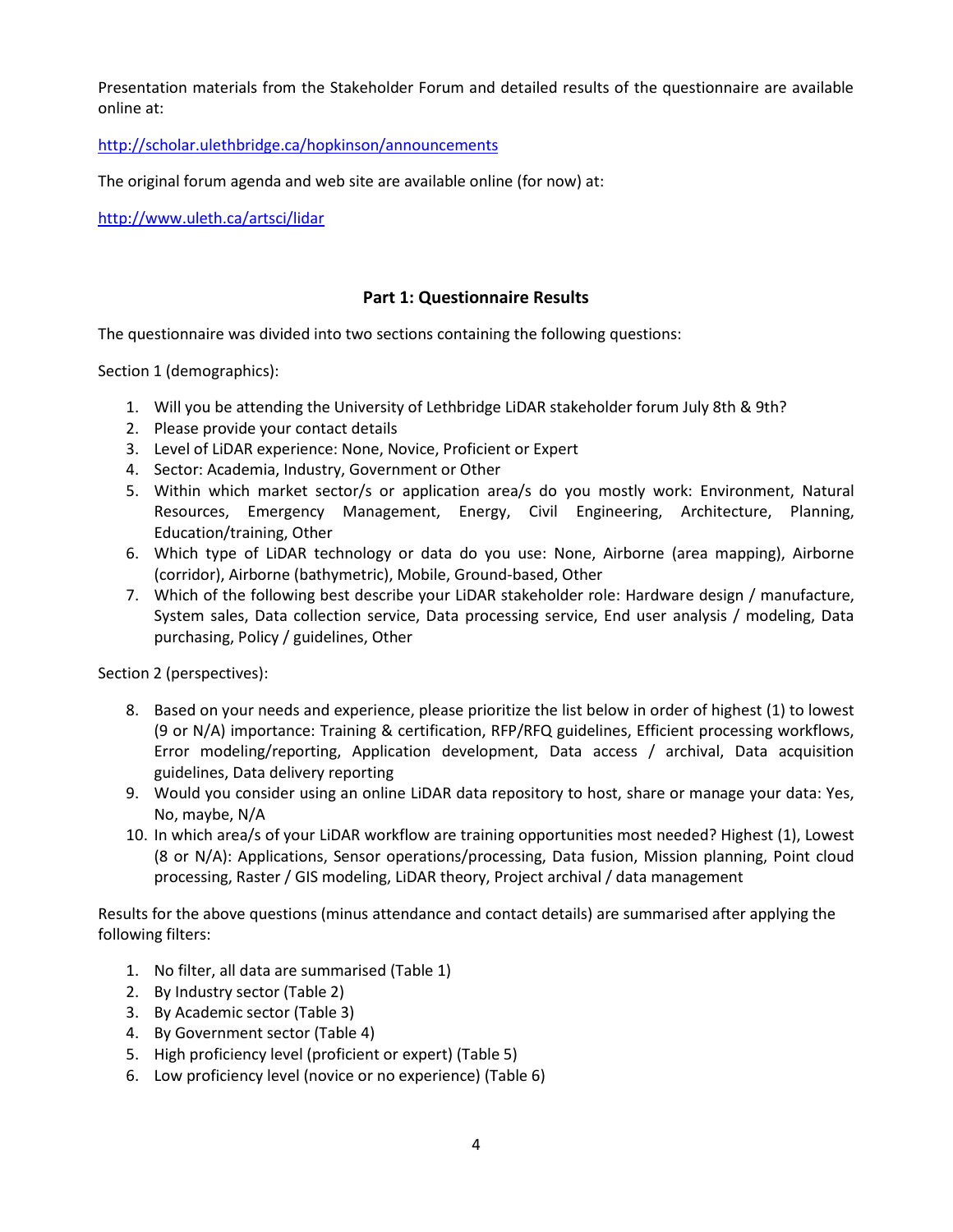| <b>Question:</b>  | Rank                    |                             |                             |
|-------------------|-------------------------|-----------------------------|-----------------------------|
|                   | 1st                     | 2 <sub>nd</sub>             | 3rd                         |
| 3. Experience     | Novice (26)             | Expert (16)                 | Proficient (11)             |
| 4. Sector         | Academia (20)           | Industry (19)               | Govt (18)                   |
| 5. Market         | Nat Resources (47)      | Environment (42)            | Energy (16)                 |
| 6. Technology     | Airborne (area)<br>(49) | Airborne (corridor)<br>(19) | None (12)                   |
| 7. Role           | End user (37)           | Data proc. Service<br>(26)  | Data collection (17)        |
| 8. Importance     | Data<br>access/archive  | New applications            | <b>Efficient processing</b> |
| 9. Online data    | Yes (29)                | Maybe (24)                  | N/A(8)                      |
| 10. Training need | Point cloud proc.       | Applications                | Raster/GIS<br>modeling      |

Table 1. Summary responses for all data (out of 62 responses, no filter). Only top 3 responses reported

| <b>Question:</b>  | Rank                             |                             |                       |
|-------------------|----------------------------------|-----------------------------|-----------------------|
|                   | 1st                              | 2 <sub>nd</sub>             | 3rd                   |
| 3. Experience     | Expert(9)                        | Proficient (5)              | Novice (4)            |
| 5. Market         | Nat Resources (14)               | Environment (13)            | Energy (13)           |
| 6. Technology     | Airborne (area) (16)             | Airborne (corridor)<br>(10) | Mobile (7)            |
| 7. Role           | Data proc. Service<br>(13)       | Data collection (10)        | End user (8)          |
| 8. Importance     | <b>Acquisition</b><br>guidelines | <b>Efficient processing</b> | <b>Error modeling</b> |
| 9. Online data    | Yes (8)                          | Maybe (8)                   | No(1)                 |
| 10. Training need | Point cloud proc.                | Sensor ops/proc.            | Applications          |

Table 2. Summary responses for Industry sector data (out of 19 responses). Only top 3 responses reported. Highlighted fields signify trends that are distinct to the Industry sector when compared to all data.

| <b>Question:</b>  | Rank                 |                             |                       |
|-------------------|----------------------|-----------------------------|-----------------------|
|                   | 1st                  | 2nd                         | 3rd                   |
| 3. Experience     | Novice (9)           | Expert (4)                  | None $(4)$            |
| 5. Market         | Environment (17)     | Nat Resources (14)          | <b>Education (10)</b> |
| 6. Technology     | Airborne (area) (13) | None (7)                    | Airborne (corridor)   |
|                   |                      |                             | (4)                   |
| 7. Role           | End user (15)        | Data proc. Service          | Data collection (4)   |
|                   |                      | (7)                         |                       |
| 8. Importance     | New applications     | <b>Efficient processing</b> | Data access/archive   |
| 9. Online data    | Yes (11)             | Maybe (7)                   | N/A(2)                |
| 10. Training need | Point cloud proc.    | Applications                | Data fusion           |

Table 3. Summary responses for Academic sector data (out of 20 responses). Only top 3 responses reported. Highlighted fields signify trends that are distinct to the Academic sector when compared to all data.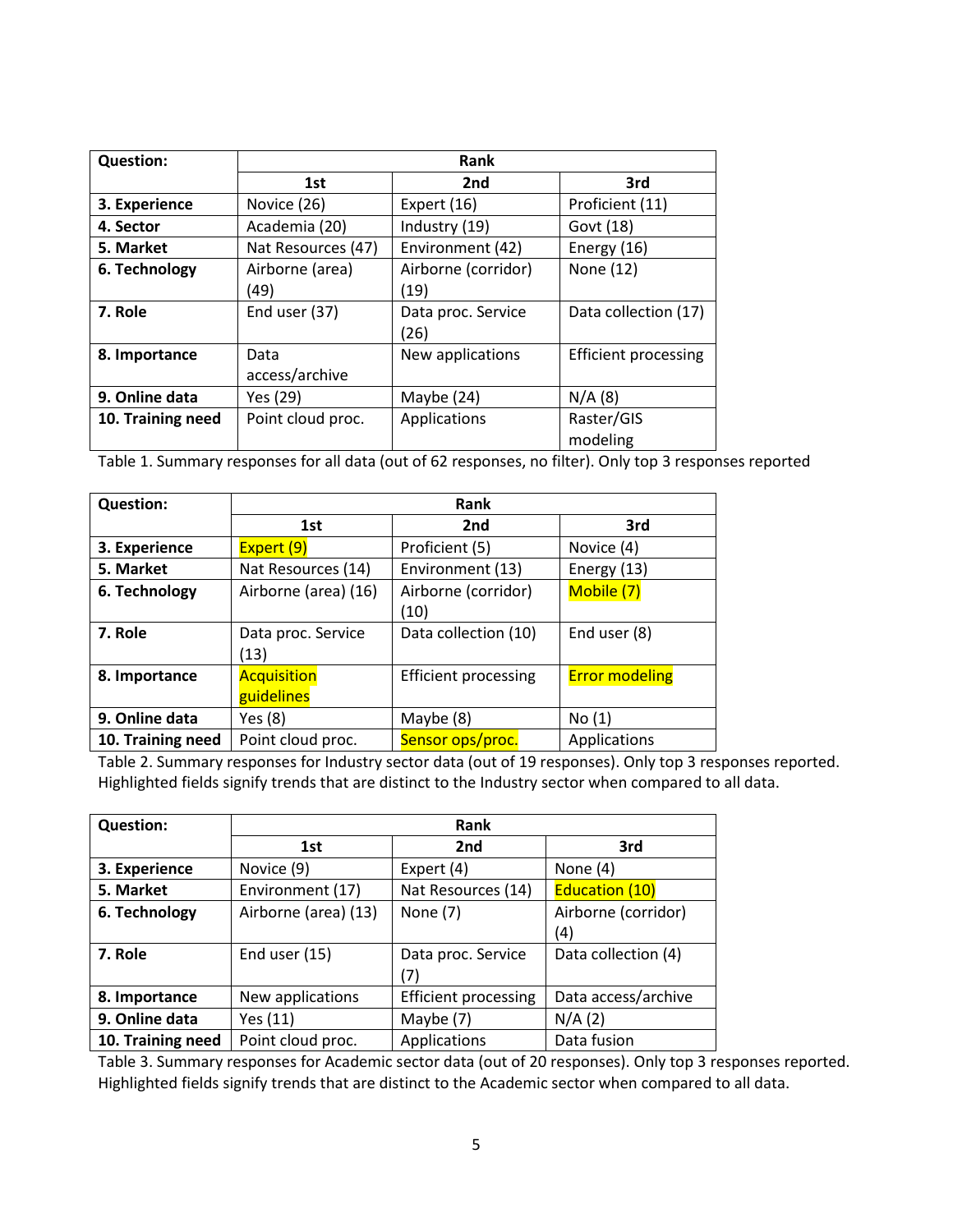| <b>Question:</b>  | Rank               |                       |                            |
|-------------------|--------------------|-----------------------|----------------------------|
|                   | 1st                | 2 <sub>nd</sub>       | 3rd                        |
| 3. Experience     | Novice (10)        | Proficient (3)        | None $(3)$                 |
| 5. Market         | Nat Resources (17) | Environment (9)       | <b>Emergency mgmt. (3)</b> |
| 6. Technology     | Airborne (area)    | Airborne (corridor)   | None $(2)$                 |
|                   | (17)               | (4)                   |                            |
| 7. Role           | End user $(13)$    | Policy/guidelines (7) | Data proc. Service (5)     |
| 8. Importance     | Data               | <b>Acquisition</b>    | <b>Error modeling</b>      |
|                   | access/archive     | guidelines            |                            |
| 9. Online data    | Yes (8)            | Maybe (7)             | N/A(3)                     |
| 10. Training need | Raster/GIS         | Point cloud proc.     | Applications               |
|                   | modeling           |                       |                            |

Table 4. Summary responses for Government sector data (out of 18 responses). Only top 3 responses reported. Highlighted fields signify trends that are distinct to the Government sector when compared to all data.

| <b>Question:</b>  | Rank                       |                                  |                             |
|-------------------|----------------------------|----------------------------------|-----------------------------|
|                   | 1st                        | 2 <sub>nd</sub>                  | 3rd                         |
| 3. Experience     | Expert $(16)$              | Proficient (11)                  |                             |
| 4. Sector         | Industry (14)              | Academia (7)                     | Govt $(5)$                  |
| 5. Market         | Nat Resources (24)         | Environment (18)                 | Energy (13)                 |
| 6. Technology     | Airborne (area) (27)       | Airborne (corridor)<br>(15)      | Ground (9)                  |
| 7. Role           | Data proc. Service<br>(17) | End user $(16)$                  | Data collection (15)        |
| 8. Importance     | <b>Error modeling</b>      | <b>Acquisition</b><br>guidelines | <b>Efficient processing</b> |
| 9. Online data    | Maybe (13)                 | Yes (11)                         | N/A(1)                      |
| 10. Training need | Point cloud proc.          | Applications                     | Data fusion                 |

Table 5. Summary responses for Proficient/Expert category (out of 27 responses). Only top 3 responses reported. Highlighted fields signify trends that are distinct to the Proficient/Expert category when compared to all data.

| <b>Question:</b> | Rank                   |                           |                       |
|------------------|------------------------|---------------------------|-----------------------|
|                  | 1st                    | 2 <sub>nd</sub>           | 3rd                   |
| 3. Experience    | Novice (26)            | None $(9)$                |                       |
| 4. Sector        | Academia (13)          | Govt (13)                 | Industry (5)          |
| 5. Market        | Environment (24)       | Nat Resources (23)        | <b>Education (6)</b>  |
| 6. Technology    | Airborne (area)        | None (11)                 | Airborne (corridor)   |
|                  | (22)                   |                           | (4)                   |
| 7. Role          | End user (21)          | Data proc. Service<br>(5) | Policy/guidelines (7) |
| 8. Importance    | Data<br>access/archive | New applications          | Efficient processing  |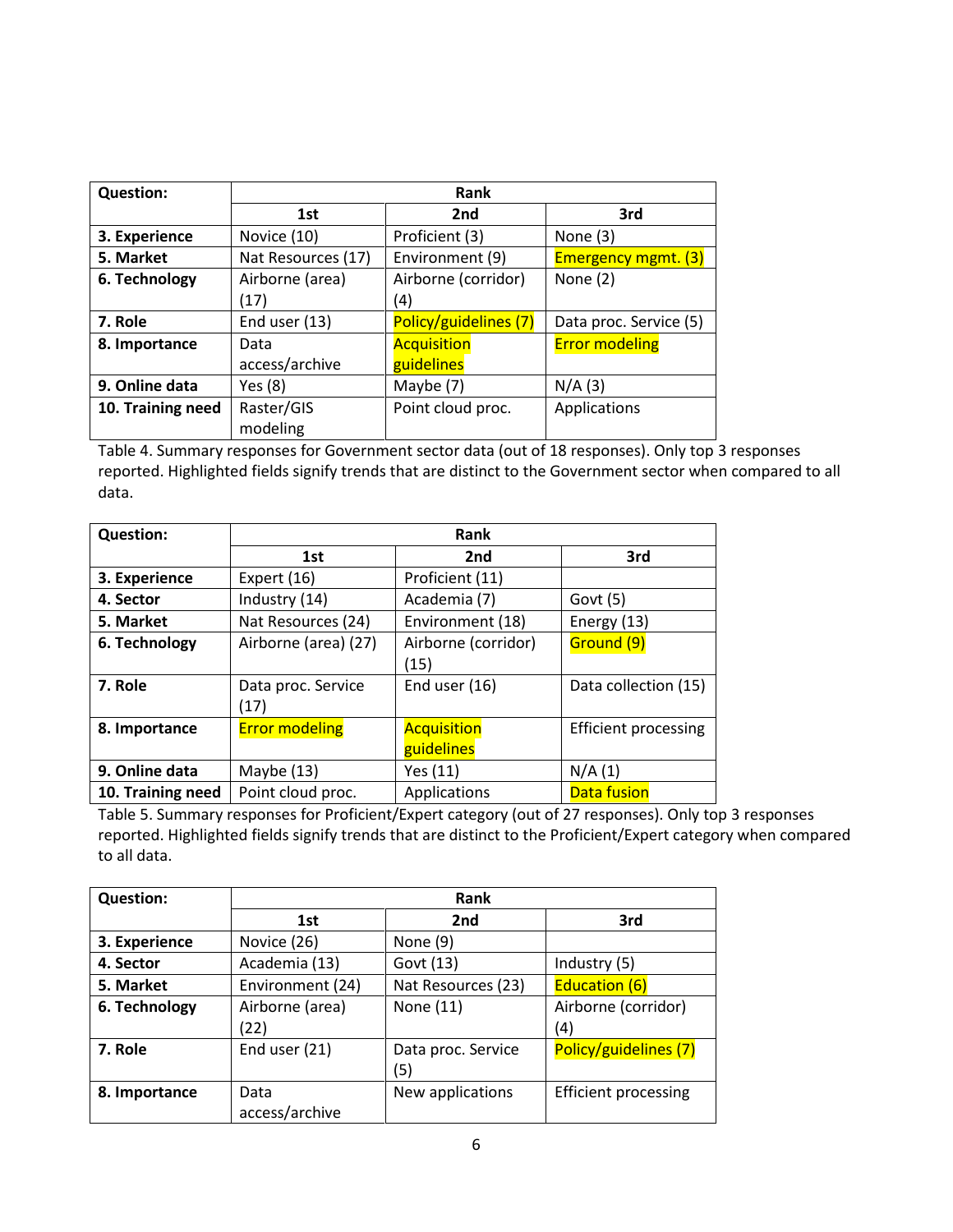| 9. Online data                        | Yes (18) | Maybe (11)        | N/A(5)       |
|---------------------------------------|----------|-------------------|--------------|
| <b>10. Training need</b>   Raster/GIS |          | Point cloud proc. | Applications |
|                                       | modeling |                   |              |

Table 6. Summary responses for Novice/No experience category (out of 35 responses). Only top 3 responses reported. Highlighted fields signify trends that are distinct to the Novice/No experience category when compared to all data.

From the stakeholder demographic data collected from all 62 questionnaires presented in Table 1 we find 85% stakeholder respondents were at least novice LiDAR users with some experience working with LiDAR data. An attempt to distribute the questionnaires to a balanced cross section of stakeholders from academia, industry and government is reflected in the numbers of responses from each stakeholder sector: 20, 19 and 18, respectively. The three market sectors that appear to dominate in the Alberta LiDAR stakeholder community are natural resources, environment and energy. This is almost certainly a function of Alberta's geographic situation and economic reliance on oil, gas and forest resources plus the environmental cleanup and monitoring following resource extraction activities. LiDAR DEMs and derivative point cloud products have proven valuable across a broad spectrum of resource inventory, site selection and land surface classification needs to support associated industry planning / operations and regulatory activities. The majority of stakeholders (79%) indicated that they worked with airborne area-based LiDAR mapping, while a much smaller proportion, 30%, also worked in some capacity with airborne corridor data. In third place, 19% of stakeholders indicated that they did not actually work with any LiDAR data; rather their activities would be more strategic / management level or they were very new to the community. 60% of respondents considered themselves end users of LiDAR data or data products while 42% and 27% considered themselves providers of LiDAR processing or collection services, respectively (note: numbers add up to >100% because many stakeholders play dual roles).

In the perception-based data captured from all stakeholder respondents in table 1, we find that the highest priority across the community is effective access to and archival of LiDAR data, with the development of new applications and efficient processing workflows being close second and third priorities. In response to the question whether or not stakeholders would use an online data repository for hosting, sharing and managing data if available, 48% stated yes, 40% maybe while 10% considered the question not applicable to their situation. Only one person stated that they would not use an online data repository if available. Overall, this is a highly affirmative response that indicates a need or an opportunity to develop some kind of online LiDAR library or data warehouse for Albertan LiDAR stakeholders. In answering the question about training, respondents ranked point cloud processing as the area needing most attention, with general applications and Raster / GIS modeling close second and third priorities, respectively.

When filtering the responses according to the three stakeholder sectors, we see generally the same overall response patterns. There are some notable exceptions, however. Of the three stakeholder sectors, it is clear that the industry respondents were the most proficient or experienced with academics second and government respondents third. In terms of market activity, industry respondents were no different from the overall group response but academics and government respondents replaced energy with, respectively, education / training and emergency management as being highly ranked activities in their community. Given the academic objective to teach and the government mandate to serve / protect societal needs, these distinctions are important but unsurprising. The only notable difference in terms of LiDAR technology used across the sectors canvassed, we see that 37% of industry respondents also work with mobile LiDAR technology as well as airborne. Mobile LiDAR is relatively new compared to airborne and it is still in relative infancy with regards to applications and workflow development. Consequently, academic and public sector adoption in this region is behind that of industry. The top three ranking roles that stakeholders play tend to be as end users or as data service providers in some capacity. While rankings differ across sectors (with industry tending towards service provision while academics and government tending towards end users) we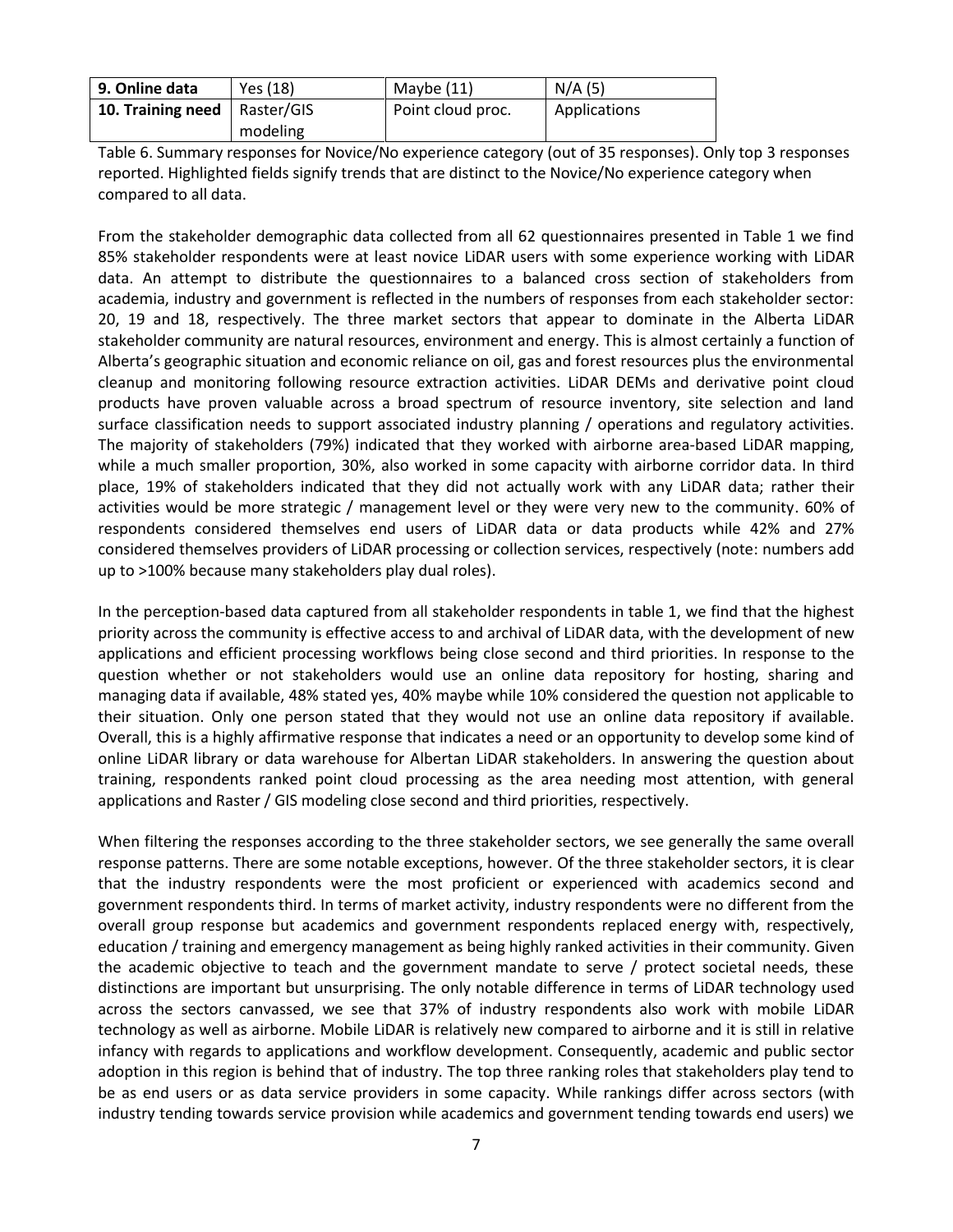see that in the government sector data collection is not ranked highly but policy and guidelines development is. This appears to reflect the public sector need and activity surrounding the development of best practices, RFP (request for proposals) and contract specifications.

Stakeholder perceptions of priority issues demonstrate some interesting differences with sector. The academic sector holds the same three issues of data access / archival, new application development and efficient data processing, as does the wider community. However, industry and government both place the need for acquisition guidelines and error modeling as high ranking priorities. This difference appears to reflect the more applied or operational and contractual aspect of LiDAR data use in industry and government, whereas academics tend to be more concerned with the creation of new knowledge. It is also interesting that the government sector ranks data access / archival as the number one priority whereas as this does not rank highly in industry; instead the development of efficient data processing workflows being ranked more highly. This is perhaps unsurprising, as industry is usually well equipped to handle and store the data they collect, with their primary goal being to move data to clients and do this quickly, accurately and efficiently. There are no notable differences across sectors when it comes to the willingness to use an online data repository if one existed. All sectors responded favourably. Training needs did not differ widely across sectors with all sectors agreeing that point cloud processing and general applications being important. The notable deviation was that in place of raster / GIS modeling, industry ranked operational training (sensor use and processing) more highly. Again, this is unsurprising given industry practitioners are the ones typically doing the sensor installations / calibrations, data collection and processing.

As with the results filtered by sector, the proficiency-filtered responses display little variation from the overall trends. Notable observations are the ground-based LiDAR becomes a high ranking technology used by expert and more proficient LiDAR stakeholders but less so by novices. As with industry and government responses, we see that error modeling and acquisition guidelines are considered highly important to expert stakeholders yet are a low priority for those newer to and less familiar with the community and data use. The 'Education' market and 'policy / guidelines' stakeholder role show up as characteristics of the low proficiency level due to the high number of students and government managers (as opposed to users) in this stratification of the data.

More detailed results from the online survey monkey questionnaire for each of the stratifications presented above are available online in PDF report form at:

[http://scholar.ulethbridge.ca/hopkinson/announcements/LiDAR\\_Forum\\_Report](http://scholar.ulethbridge.ca/hopkinson/announcements/LiDAR_Forum_Report)

# **Part 2: Open forum discussion sessions**

The interactive sessions held on day 2 of the forum were divided into two expert panel discussions and two breakout periods. The objective of the interactive discussions was to open a dialogue on some of the 'hot topics' in the LiDAR stakeholder community and gain some appreciation for how perceptions vary across sectors. In the first panel discussion expert stakeholders from Govt Alberta (White), Govt Canada (Lamothe), service provider industry (Parent), software development sector (Isenburg) and National monitoring operations sector (Ramond) provided some initial thoughts on the needs for data and reporting standards. After each expert presented their views, an open discussion followed. Immediately following the expert panel session was a breakout to address the related topic of sectoral needs for best practices and guidelines. After lunch, an interactive panel discussion ensued on the need for LiDAR data centres that could host, serve, manage LiDAR data and potentially provide online data processing and analysis services. The panelists represented a cross section of stakeholder groups from Govt Alberta (Patterson), Govt Canada (Lamothe), service provider industry (Parent), Academia (Niemann), and the geospatial consulting sector (MacArthur).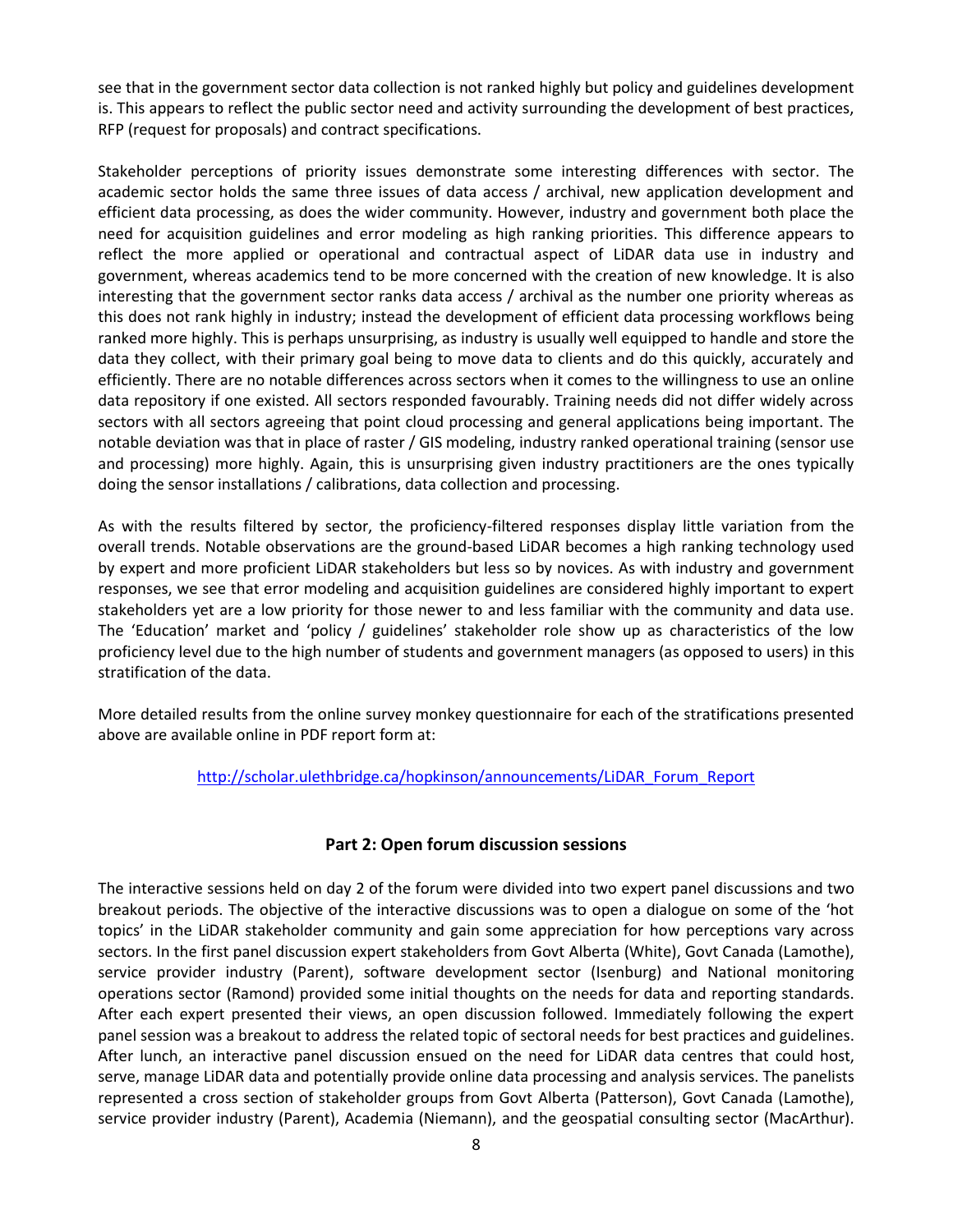The final session of the day was a breakout discussion on the needs for training and certification of LiDAR users and practitioners. Due to the Alberta floods of June 2013 and the realisation in the participant group that flood modeling and mapping was instrumental to the rapid growth of the global LiDAR industry in the late 1990s and early 2000s, it was decided to set aside some time to discussing this topic, also.

The following sub-sections present a summary of the most important discussion points raised in the open forum and are divided according to the primary themes of: Standards and best practices; Data centres; Training and certification; and Flood mapping / modeling. These subsections are further subdivided into industry, academic and government sectoral perspectives, with a general overview at the end. More detailed bullet form notes that were recorded during the actual talks and discussion sessions by Dr. Laura Chasmer (U Lethbridge) and Nathan Ballard (Govt Alberta), are provided at the end of the report as appendices. It is important to clarify that the notes made and the summaries provided here reflect the comments and opinions of some people made in the short time available at the forum. Consequently, the text that follows is not a comprehensive or in depth review either of the topics or the associated stakeholder perceptions.

## Standards & best practices

## *Industry perspectives*

While 'standards' in the strictest sense still do not exist for LiDAR systems, acquisition, reporting, data processing, error assessment, there are many guidelines and proposal templates being developed by various agencies to meet their own needs. These guidelines and templates are much more stringent than in the past and reflect the maturation of the community both on the service / hardware and on the end user sides of the stakeholder community. In general, three high level concerns were raised from the industry perspective over the development and implementation of standards and/or guidelines: 1) that they not be overly prescriptive in defining the hardware specs or operational procedures required to meet client data or project needs; 2) that they be transparent, adaptable or frequently updated to accommodate the rapid changes in and evolution of hardware, software and operational procedures; 3) that standards / guidelines developed by one agency to meet their needs not be arbitrarily adopted by another agency without first considering how their needs are unique and how these needs might impact data requirements.

During the discussions, industry stakeholders indicated that clients are frequently unsure of how to specify their LiDAR data requirements in order to address their in house needs. Consequently, it often occurs that data or accuracy requirements are inappropriately specified relative to the task being addressed and this only becomes apparent long after data delivery. This can lead to perceptions of data capabilities being over sold or in clients being overwhelmed with data and unable to use it for the intended purpose. Fortunately, as the community matures, such disconnects between user needs and vendor / hardware capability are becoming less frequent. Guidelines for proposals, reporting and accuracy assessment are generally seen as useful in ensuring clear project specifications and contractual obligations, as long as they are limited to defining outcomes and are limited in terms of prescribing procedures.

Of the LiDAR specs available and commonly used in North America, FEMA, ASPRS and USGS are probably most common and useful in providing general guidelines. Though, it is important to appreciate that each is more or less useful for given client needs and should not be imposed arbitrarily. Clients need to think carefully about their specific needs and educate themselves on LiDAR capabilities / limitations. The vendor typically has only a limited understanding of many client needs and expectations need to be clarified up front. In this sense, standards (in the stricter sense) are seen as positive, as they act to protect both the vendor and the client. Of paramount importance is that accuracy specifications are realistic and attainable, and not set higher than necessary to meet the client's needs. It is often the case that high accuracies are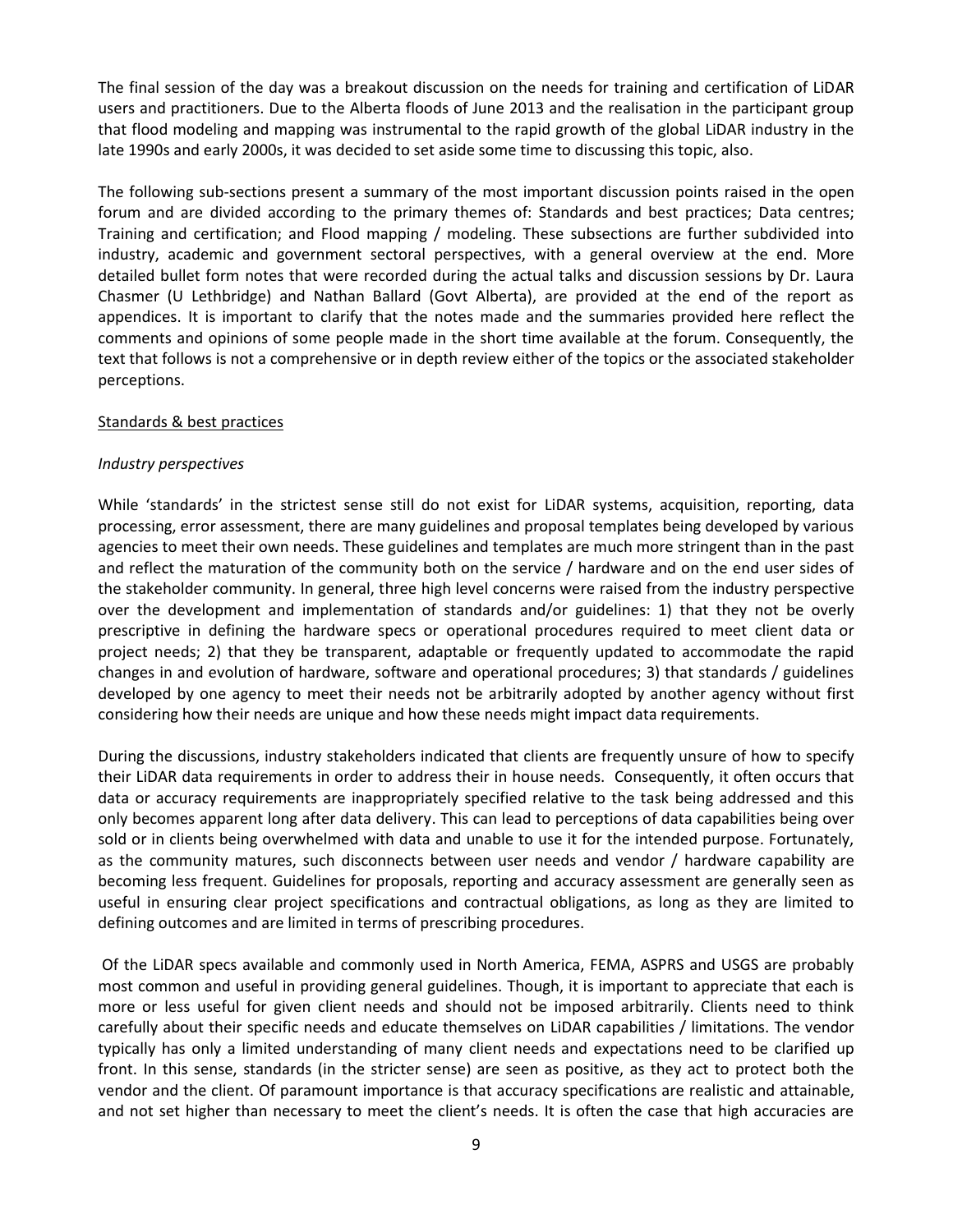achievable but the disproportionate increase in operational costs to meet high accuracy specifications is not in either the vendor or the client best interest.

Industry participants appeared generally amenable to a Canadian federal government specification for LiDAR acquisitions and reporting. However, the same concerns as outlined above were evident. It was suggested that at the federal level, a template approach that allowed smaller provincial and municipal level agencies to tailor the guideline to their own needs and priorities might be preferable to a guideline containing set specification values.

## *Public sector perspectives*

During the discussion sessions the Govt Alberta LiDAR purchasing guidelines and the NRCan draft airborne LiDAR guidelines received much attention. From a federal perspective the NRCan guidelines are intended to support the creation of a national master standing offer for LiDAR acquisitions, whilst aligning with the National Elevation System. The first draft of the federal guideline initiative was released for review and feedback during the summer of 2012 and at time of writing (September 2013) was not officially published. The Govt Alberta guidelines are intended for in house use only and are considered a living document that will be updated along with advances in technology and procedures.

The second draft of the NRCan guideline is intended to be released late in 2013. The current guideline contains details on planning, operational, processing and reporting elements of a LiDAR project, such as:

- Project planning and contracting
- **•** General survey parameters
- Environmental conditions
- Leaf-on vs Leaf Off
- Coastal applications & low tide
- Nominal Pulse Spacing
- Data voids, flight line configuration, scan angle
- Accuracy requirements
- Metadata
- Reporting specifications

It was clear throughout the discussions that public and private sector stakeholders held differing views about standards and/or guidelines. Government users and managers appeared to unanimously value standards or guidelines that could be used to ensure quality and consistency in delivered data and products. These were viewed as essential elements of the contracting process. However, it was also clear that while there was a realisation that existing guidelines need to be tailored to the needs of the client and kept up to date, this was not always straight forwards within large public sector agencies where there are many end users and as yet unanticipated uses for the data. One opinion was articulated that high data quality products are a priority as any uncertainty in raw data will be propagated and/or amplified in derivative products (e.g. forest/wetland classification and wet areas mapping). In support of this opinion, several government (and other) sector stakeholders felt that data quality and accuracy reporting were where most effort should be directed in establishing guidelines.

An alternative (though not necessarily contradictory) view was that consistency should be the priority in cases where data will be used within a monitoring context. While it is possible to achieve and specify both high quality and data consistency, it is apparent that if either has a significantly higher priority to the other, then this could influence operational collection and/or processing procedures. Indeed, if consistency is favoured over quality, there might be a temptation for guidelines to provide strict specifications and limits on many operational data collection parameters (such as altitude, scan angle, scan rate, PRF, divergence,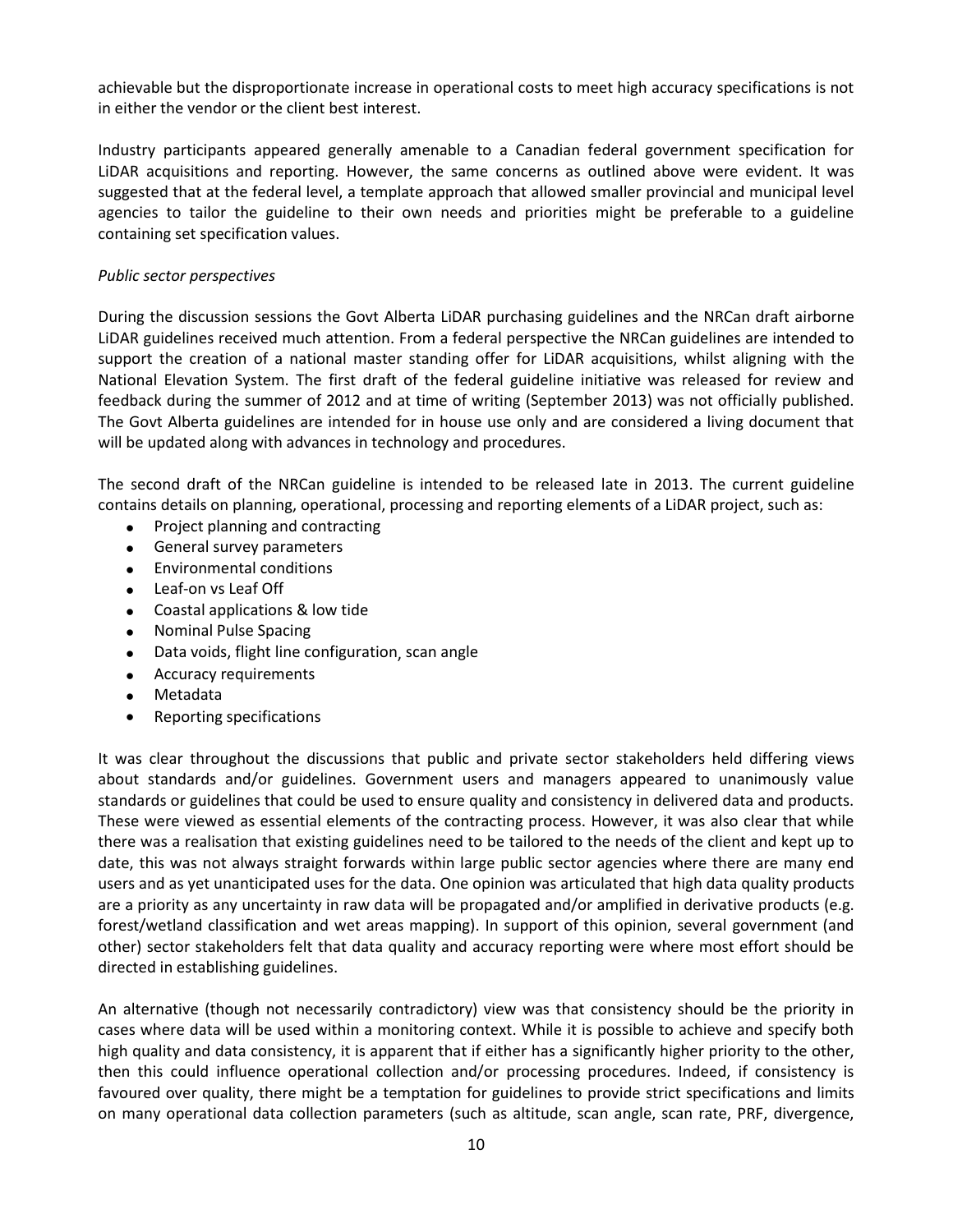pulse power, return classifications, waveform digitization) and environmental conditions (time of year, soil moisture, ground cover, foliage density, etc). Tight tolerances specified in an attempt to ensure optimal monitoring conditions, could limit the number of vendors able to meet the specification and was a concern raised by industry stakeholders. It was argued that strict and arbitrary specification of operational parameters and procedures can lead to increased data errors.

Following from an engaging group discussion about sensor parameter influences on data attributes, it was commented that the ideal guidelines would provide a quantification of parameter sensitivity and influence on final data quality properties like density and uncertainty. Such information would aid government sector (and all end user) stakeholders in understanding which data collection and processing components might need to be specified to meet their particular needs. For example, for certain landcovers, terrain types and/or applications, prioritising and establishing a specification for certain parameters (such as altitude, scan angle, flight line overlap) while leaving other parameters to the discretion of the provider may yield optimal results.

The topic of 'best practices' was most prevalent within the government stakeholder group. In both the federal and, in particular, the provincial government communities, LiDAR is being used to support or research a wide range of geosciences applications. However, it is clear that while basic LiDAR data processing is reaching a level of maturity, workflows and tools to support applied geosciences in the public (and consultancy) sector are in their infancy. There are several challenges, including in house skills and software licensing but perhaps of most significance is the lack of standardisation over LiDAR-based geosciences workflows and information creation. Departments often utilise in house routines that are based on easily available tools and skill sets that may differ to another department within the same agency or at different agencies. This creates challenges in terms of information quality, consistency and permanence. Consequently, there appears to be an urgent need to develop and publicise best practices guidelines to meet geosciences workflow needs within Alberta and other national-level jurisdictions.

#### *Academic sector perspectives*

Much of the academic perspective on standards and guidelines centred on the need for better understanding and reporting of errors in raw data and derivative products. An interesting discussion concerning trends towards increased point density revealed some disagreement between academic and industry stakeholder perspectives. On the one hand industry (and many end users) appear to view increased point density as a selling point of modern hardware, due to the perceived increase in data quality (ability to discern small features). While on the other, academic research has shown that when increased data density is achieved through increased PRF, it can actually diminish point level accuracy relative to data collected at lower PRF (or increased pulse-level energy). Therefore, while it is true that increased point density will, all being equal, result in better feature definition, it is also possible that if increased density is achieved through increased PRF (as opposed to lower flying height or smaller scan angle) then noise in the point cloud can also increase. It was further argued that given higher PRF returns are closer to the detection threshold than lower PRF returns, a high sampling density might come at the expense of missing some of the finer detail in forest canopy environments. This is counter-intuitive, given higher density will physically sample more of the 3D canopy envelope.

The point to the above discussion was not that high density through increased PRF is not desirable, rather it was that rules on data density are not straight forwards and specifications should not arbitrarily impose high densities if and when not necessary. OR, that if high point density is required, it might be worth specifying that high density is not to be achieved by operating at the envelope limit for the highest PRF achievable with a given sensor. A more general point on this topic, was that given sensor settings do influence output data properties, then all flight and sensor settings should be reported as part of the standard metadata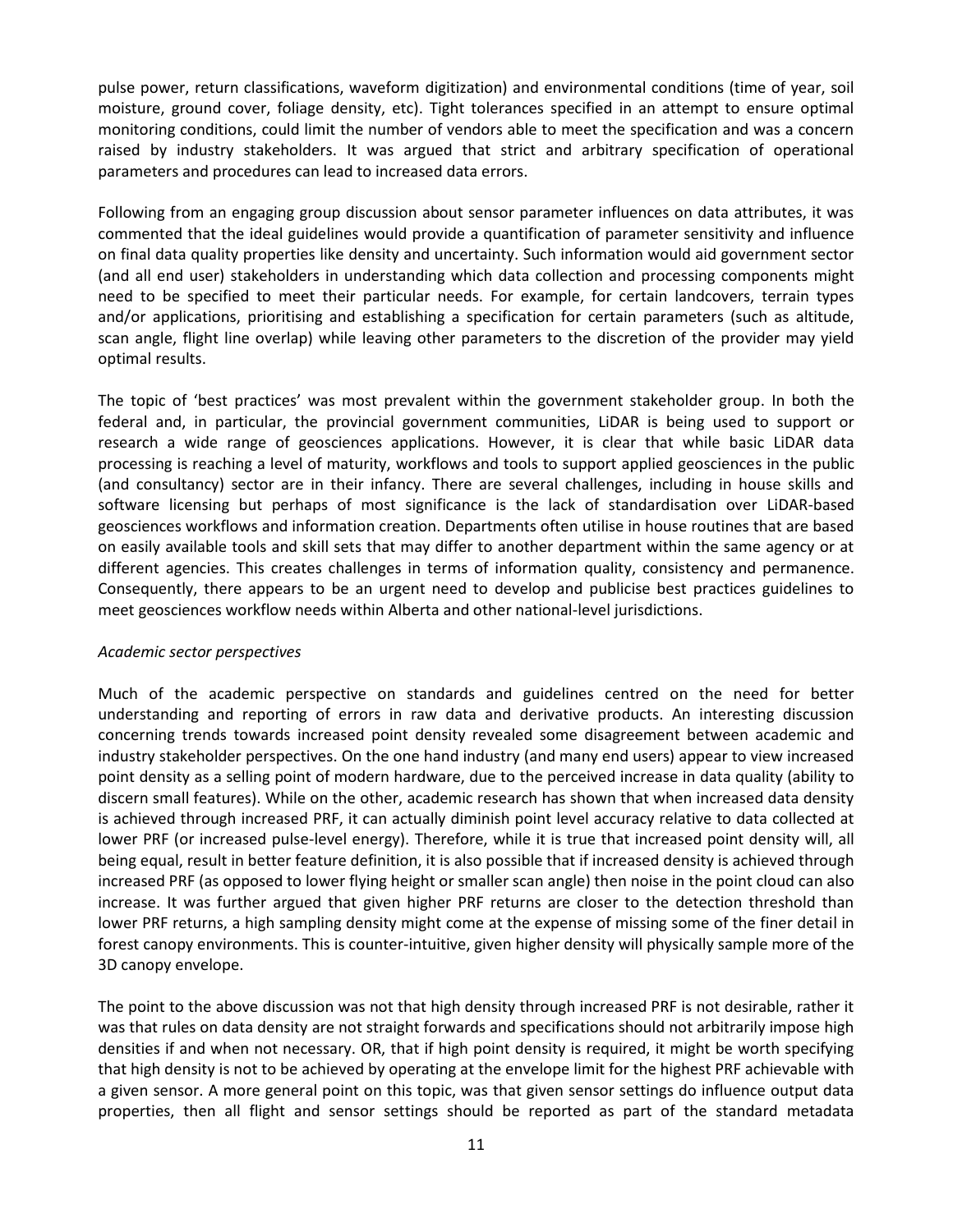associated with all surveys. To date, while some vendors do report all survey configuration settings, this is a not a common practice, and is one element that could be addressed in any new standards or guidelines initiatives.

Beyond PRF and data density, there was much discussion from the academic side on the topic of system, terrain and landcover error propagation in general. Two topics stood out as pertinent within the scope of standards and guidelines. The first was a suggestion that detailed error modeling should be part of the survey planning process. To date, mitigating errors at survey planning stage has been based on some simple assumptions and recommendations provided by hardware manufactures OR by the experience of data collection companies. Neither approach is highly scientific and generally means that either: a) errors might exceed expectations in some areas; or b) in order to ensure data meet contract specification, flight and sensor settings are configured to exceed quality expectations by a wide margin. Neither scenario is optimal and may incur delays or unnecessary cost. Therefore, planning a survey with landcover, terrain and system error propagation routines embedded into the process would allow vendors to demonstrate to clients how the survey plan meets contract specification, OR, allow clients a more informed method of defining contract specifications and data reporting deliverables.

The second error-related discussion topic addressed accuracy reporting. Gradually, the community is moving towards a more rigorous expectation for error assessment and reporting. Gone are the days when a few control points collected over a parking lot or runway surface would suffice to demonstrate that data are within contract requirements for RMSE. It is becoming commonplace to stratify data accuracy reporting according to dominant landcover classes and use the terms fundamental, supplemental and consolidated vertical accuracies (FVA, SVA and CVA). Various guidelines (such as USGS) contain details on how such reporting can be presented. It was suggested that as well as stratifying data according to dominant landcovcer types, that further reporting requirements such as slope classes and the spatial representation of the control data relative to the entire project could be added. Understanding the spatial location and representation of control data is important as LiDAR data for a given project could be collected over multiple missions, each with variable levels of accuracy and error components that are independent of landcover. Further elements of data reporting that are not standard but could be are the sensor calibration data and the strip to strip bundle adjustment reports. Both are essential to the data processing workflow and give an indicator as to how well the sensor holds its system calibration and how well aligned the flight lines are. These elements of data processing influence overall accuracy but are a separate and valuable index of overall data quality and so there is value in including them in the data report.

A further academic perspective on the development of standards and guidelines was that specifications should follow from need such that a Boolean approach could be implemented where project needs could be identified and prioritised using a series of logical criteria and operators. Such an approach or tool might be complex to set up given the wide range of applications and sensor types but would make the development of contract specifications simpler and more transparent for end users.

## *Some general perspectives*

- LiDAR was sometimes over sold or incorrectly marketed in the early days
	- $\circ$  There are limitations that need to be better understood by end users
	- o Standards / guidelines help end users and data providers communicate needs and capabilities
- Some differing perspectives on priorities between academia, government and industry
	- $\circ$  Even in industry sector, data vendors appear more willing to cautiously embrace standards than hardware manufacturers.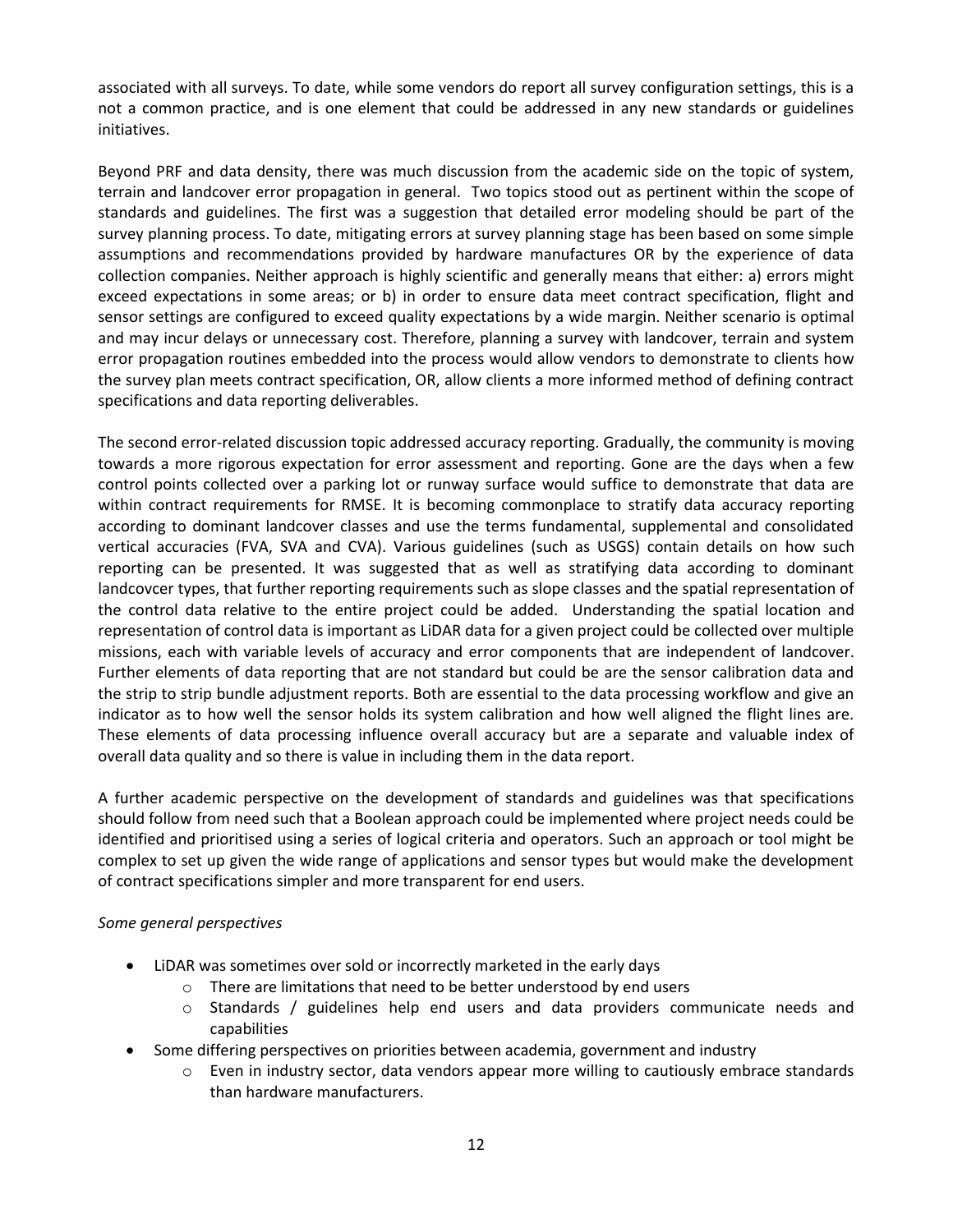- Standards/guidelines must be constructed to meet the basic needs of immediate and peripheral industries such that innovation is not restricted, while accommodating the potential for long term monitoring.
- Standards must address minimum standard of quality
- Intended purpose for the data must be clearly stated in contract specifications
- University community maintains a watch dog and advisory role
	- $\circ$  Integrity, consistency, quality, error, error propagation, development of best practices

## Data Centres

## *Industry perspectives*

Hardware industry appears to have little to say about the topic of data centres. The LiDAR service provider community does see this as a relevant issue, however, as depending on how data centres are implemented, they are perceived as either a threat to sales or an effective marketing, management and client services tool. There are generally two main models by which commercial LiDAR data are collected and distributed: a) contract-based data acquisition; b) proactive population of an in-house data library by a vendor with the expectation of selling data licenses multiple times. The first of these models is more traditional. The second model carries some inherent risk to the vendor but due to the possibility of multiple licensing, sales costs for end users are dramatically reduced compared to the first model. This reduced-cost access to data comes with some limits and restrictions, however. For example, data redistribution and sharing is only permitted under strict licensing terms and, given data in the library were not collected to meet potential library users' needs, the data specification may not be optimal for a given user need.

A perceived risk associated with data centres is that if all data owners (vendors and users) can publicise and share their data within a library, then some future sales could be compromised as users will be inclined to first seek data through the cheaper data centre instead of directly contracting services. Another perceived risk is that if a data centre is online and publicly viewable, then the security of data and ability to manage licensing is out the vendor's control and in the hands of a third party. However, the service industry appears cautiously welcoming of public LiDAR data centres, as if implemented carefully and with a view to meet all stakeholder needs, then they could actually increase data sales and bring down costs for all concerned. A primary mechanism being the ability to distribute small volumes of data over again to a high volume public client base that cannot currently access LiDAR data, which are typically obtained and sold for large project areas.

A challenge identified in 'selling' data licenses to small scale public users was that most small users would not have access to processing and analysis tools. Thus, a further industry perspective was that if data centres are to be successful at marketing data licenses (and thereby receive the full support of data collection companies) was that online portals for data need to more than just serve data. There was general consensus that a data centre would need to at least map out data extents, provide comprehensive metadata and reports, facilitate queries about coverage attributes with user-selected areas and facilitate direct or indirect requests for data. However, these capacities alone appear to be insufficiently compelling to motivate industry buy in. Indeed, such capacity already exists and there are a growing number of such online data portals around the world but most deal almost entirely in public data for which there are no license restrictions. Therefore, it seems the primary barrier to industry adoption and full endorsement of online LiDAR data centres is the ability to implement services that meet client needs. Forestry and oil sector needs (such as well site location or stand inventory parameters) were noted as requiring relatively simple visualisation and data processing steps, and if implementable in an online LiDAR data and services centre then LiDAR vendor buy in would buy-in would be easier to justify.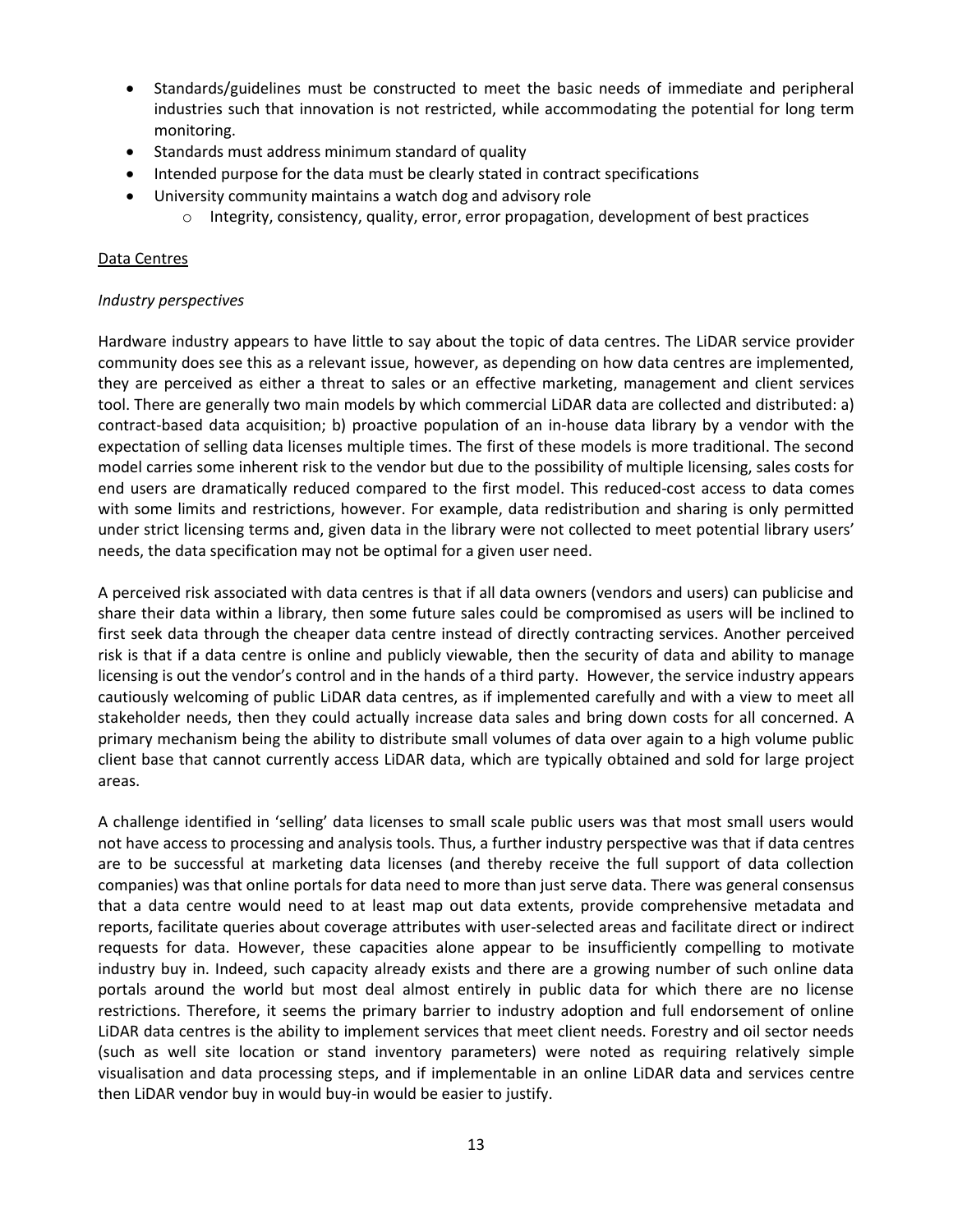Some slightly alternative views towards LiDAR data centres were voiced by the geomatics consultancy sector that exists mid-way between data vendors and end users. It was noted that for a large number of consultancy projects where it is believed LiDAR could be of value, a large proportion of project start up time is dedicated simply to identifying what data exist and what it might cost to obtain. Thus, having an online data centre illustrating all data coverage (public and commercial) within a region, and the cost / licensing requirements would result in significant cost and time savings on many consultancy and engineering projects. Furthermore, it was stated that an impediment to LiDAR data usage in many consultancy projects was the cost. Thus, a data centre is seen as a way to, eventually, bring down costs for end users and encourage wider adoption of LiDAR data across a broader range of projects than is typical.

## *Government perspectives*

Federal and provincial government perspectives on data centres were aligned in that it is generally perceived as a common good that all data collections are mapped, archived and documented within a common and accessible online environment that can be viewed by the public. However, there were distinct differences in that federal government prefers an open access approach to data, while the government of Alberta maintains the pragmatic approach that public data ownership would be too costly. Alberta has thus adopted the data licensing model developed by industry and therefore recognizes that an online data centre for such holdings would need to accommodate this data licensing model. Indeed, the draft NRCan federal govt guidelines initiative, which is developed in support of the national elevation system, indicates that open access and data sharing are preferred. It is not clear that nonpublic access data could be supported within a national elevation system data portal but it does appear to be out of scope for the federal government to manage and publicize (i.e. market) private data licenses so there may be some incompatibilities with current licensing models, as adopted in Alberta, and any federal initiative in this regard.

Similarly, the government of Alberta appears unlikely to be in a position to implement and host an online data centre of its holdings given the licensing restrictions over data that it does not own. However, many government Alberta data users indicated internal challenges managing, accessing and sharing their licensed LiDAR data holdings amongst and across departments, and from this perspective an online and public access system could effectively 'outsource' a costly and complex data management task. It was postulated that given the data are licensed anyway and if the licensing were not infringed, then having a third party manage the data on behalf of the public could actually improve access and sharing of data, which would enhance government operational efficiencies. Government sector users were cautiously supportive of embedding services within an online data centre. Supportive because (as outlined above) many geosciences and engineering application workflows still require the development of efficient workflow best practices, so if these tasks could be implemented at the server, this would save time in data transfer, analysis, skills training and possibly software licensing. Cautious because transparency and consistency of workflow procedures are important within a regulatory and permitting framework.

#### *Academic perspectives*

Many academic viewpoints mirror those of the government end users and industry data providers, while in some cases there is clear disagreement amongst academics about the rites to access what is perceived to be public data. Indeed, this has been a hot topic both within the meeting discussions and across the community in general. Many academics believe that if public funds were used in obtaining data (whether licensed or owned) then the public (e.g. academic researchers) has the right to access. This was brought up as a general point but also specifically as related to the Alberta data holdings, which are almost entirely comprised of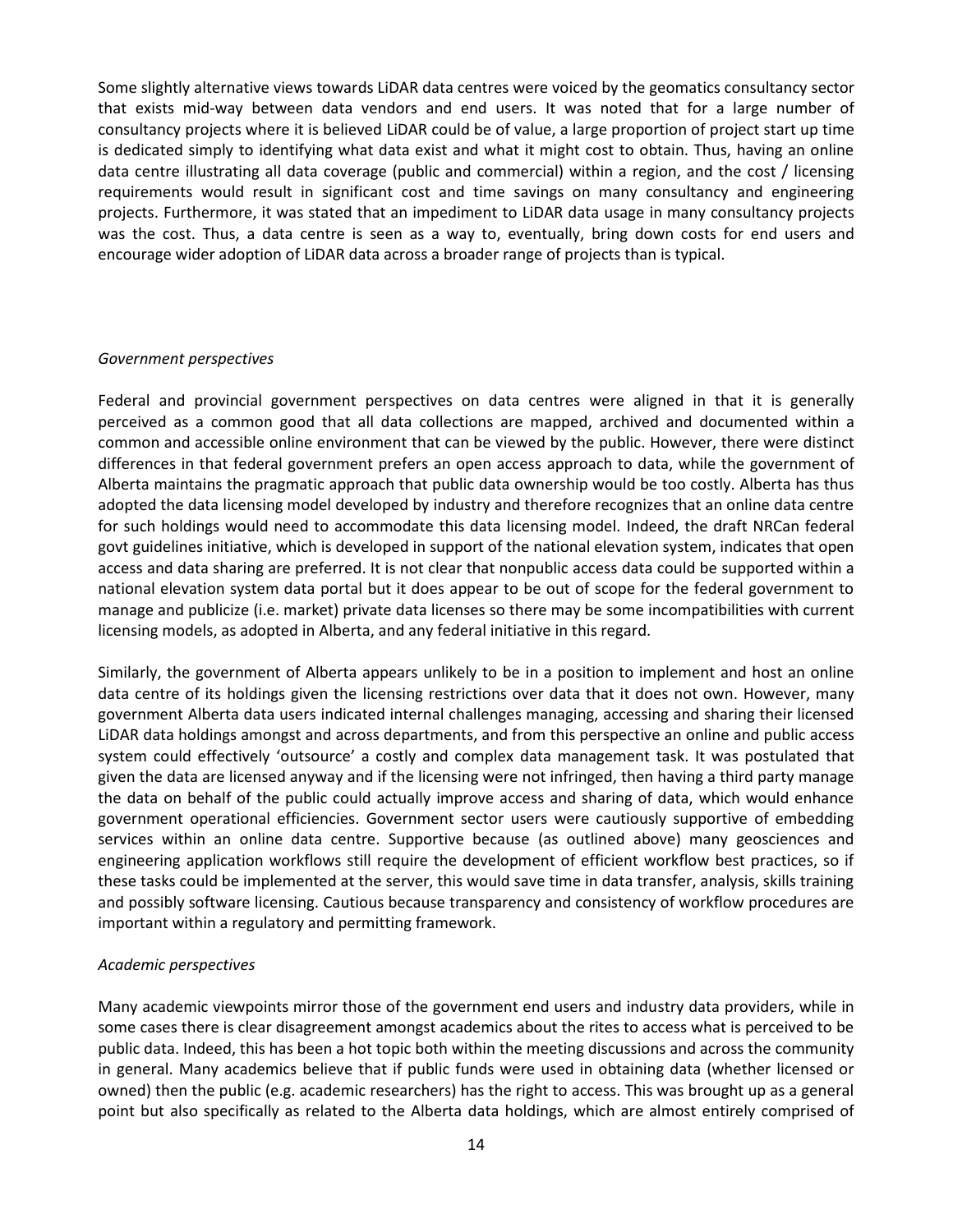licensed data. To counter this academic opinion, industry and government stakeholders explained that, in the Alberta context, data access was obtained at a fraction of the cost of ownership and industry proactively engaged in library-based data collections with the explicit business model of multiple licensing. Thus, if data became open access as soon as they became the property of a government agency, then initial costs would go up and industry would be unable to support collections over such large areas. Indeed, it was noted by govt Alberta users that if they had to pay commercial costs of ownership, it would be difficult to justify the expenditure in the first place. At some level, it was decided that it was more in the public good to have widespread coverage that could support a wide range of government mapping activities, than a much smaller coverage (if any) that would at best support limited project-based tasks. Licensing appears to be a model that allows government agencies to more effectively map, manage and inform policy over a vast area of land resources, while ensuring commercial activities in this sector are viable and sustained in the long term.

As with the geomatics and environmental consultancy sector, university researchers noted that identifying and obtaining datasets to support research is a time consuming task, and commercial acquisition costs are frequently beyond university professor budgets. Consequently, there was resounding support for the concept of online LiDAR data centres from the academic community; especially if it might enable access to some free datasets and/or bring down costs. The element of online services did not appear to be a priority for those academics already embedded in the community as they would typically have access to resources to work with data. However, more junior, inexperienced students or faculty members not embedded within the geomatics or remote sensing communities, likely would value the addition of analytical or visualization services hosted at the data source.

The importance of metadata and developing a comprehensive set of reporting criteria for any data entered into an online data repository was stressed. It was generally felt that the academic community would maintain an objective position on the critical elements of a data / service centre and would be well positioned to provide input and support to the development of online services that align with best practices whilst informing the development of metadata criteria. Some discussion touched on whether or not such a centre could be hosted by an academic intuition but this was not explored deeply, as most stakeholders appeared to hold the view that this would have the best chance of success if implemented in the private sector. Ultimately, it was felt that the success of any such initiative would be enhanced if it was led by the private sector but coordinated in close cooperation with the public and academic sectors. However, there appeared to be further consensus that the ideal online data centre that is intended to be a repository for 'all' data over a given region should be managed by a neutral third party; i.e. while data vendors should be involved in the process to ensure their licensing and data security requirements (plus any other concerns or needs) are addressed they might not be the most well positioned, resourced or impartial to take on such a task.

## LiDAR training and certification

#### *Industry perspectives*

All divisions within the industry community (manufacturing, data collection, and consultancy) were in agreement that training opportunities in LiDAR do not typically meet needs and that it can be difficult to identify employees with existing applicable knowledge and skill sets. It was further agreed within the industry sector that standards, guidelines and best practices should inform training and education programs. However, there was no consensus on whether or not certification was beneficial. Questions were raised over whom (which society, institute or government agent) would be the governing body for any general LiDAR-related certification and there was a perception that a certification program might create a barrier to entry (for individuals and companies) where none previously existed.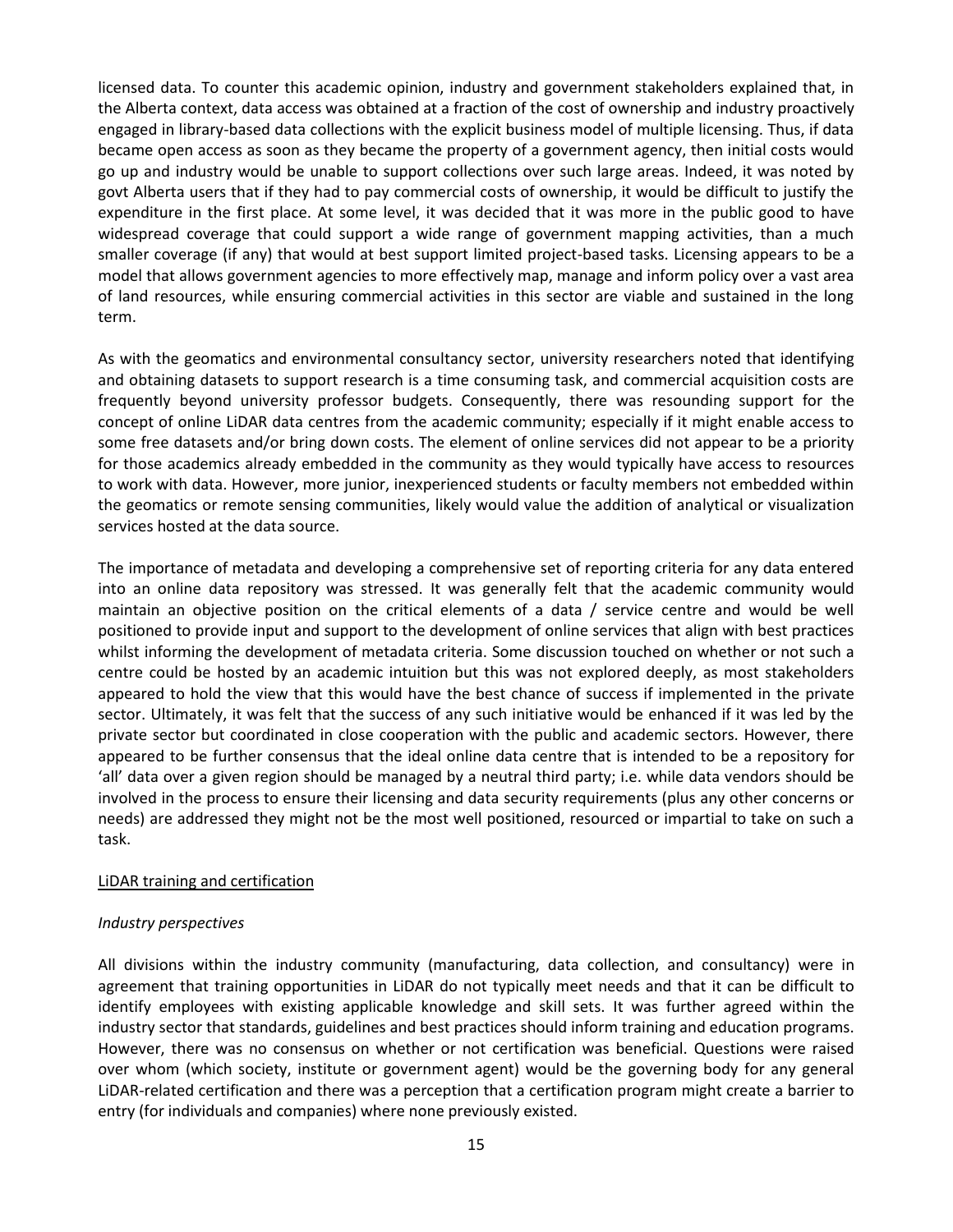One area where certification was perceived as potentially beneficial was in terms of individual manufacturer's systems. The data collection / vendor community suggested that there could be value in having individuals trained and certified on the operation, troubleshooting, calibration and initial processing of individual systems given all sensors are not identical. Such a program would most likely need to be offered by manufacturers themselves. While it was not explicitly discussed, the same logic might apply to major software platforms used in LiDAR data processing, modeling and analysis. The value in such certifications would mostly be in terms of: a) identifying suitably qualified job applicants; and b) implementing tailored training programs for new hires that require training that might be difficult for the employer to provide. Industry stakeholders appeared to see this level of certification as largely an industry activity and responsibility. It was suggested that if some form of 'higher level' certification were desired for LiDAR practitioners and users that it should be an extension of an existing society or provincial professional certification program as opposed to a new and dedicated LiDAR certification; i.e. add LiDAR content to existing programs.

While hardware manufacturers and vendors saw value in LiDAR and positioning theory, system operations, calibration and data processing, the consultancy sector valued more the training of applications, such as: natural resources assessment, climate change impacts / adaptation, engineering, data analysis, and even the softer skills of team-based collaboration.

The consultancy sector appeared less supportive of a LiDAR certification initiative; it was considered unnecessary and potentially punitive to experienced LiDAR stakeholders choosing not to certify themselves. However, there was a hint of some implicit incongruence in the negative views held by industry towards certification, as all agreed that enhanced training and educational opportunities were needed and that industry should play a role in influencing the format and content of any curricula. While training / educational courses / programs do not need to lead to any certification, some form of accreditation / certification program is typically required if curriculum content is to be unified across the community and beyond the mandate of the individual entities providing the training or education. Thus, while industry reticence to embrace a new form of certification is understandable some form of course accreditation would provide industry the opportunity to influence curriculum in a direction that meets their needs across a wide range of training and course offerings.

#### *Government perspectives*

Government stakeholders voiced a need for education, training and outreach across a hierarchy of responsibility levels. As with industry, there was a clear need for technicians to have hands on skills and in this category, point cloud processing and classification ranked high as subjects where skills were generally lacking. It was suggested that specific software and hardware skills were more in the domain of industry training events than university course offerings. However, it was also indicated that university-led introductory seminars and educational events summarising the range of applications supported by LiDAR would be useful for high level government managers, decision makers and even the general public. Involving university students in government research was viewed as beneficial in terms of transferring skills and knowledge from universities to government while enhancing the LiDAR expertise of potential future government employees.

There was no overall consensus on certification, though some government stakeholders did believe that any form of certification would primarily have to be accepted by industry. A modular form of certification was postulated as a possibility where components could be chosen much like a university program of courses so that the certification could be tailored to the needs of individuals and the sectors they serve. Academic or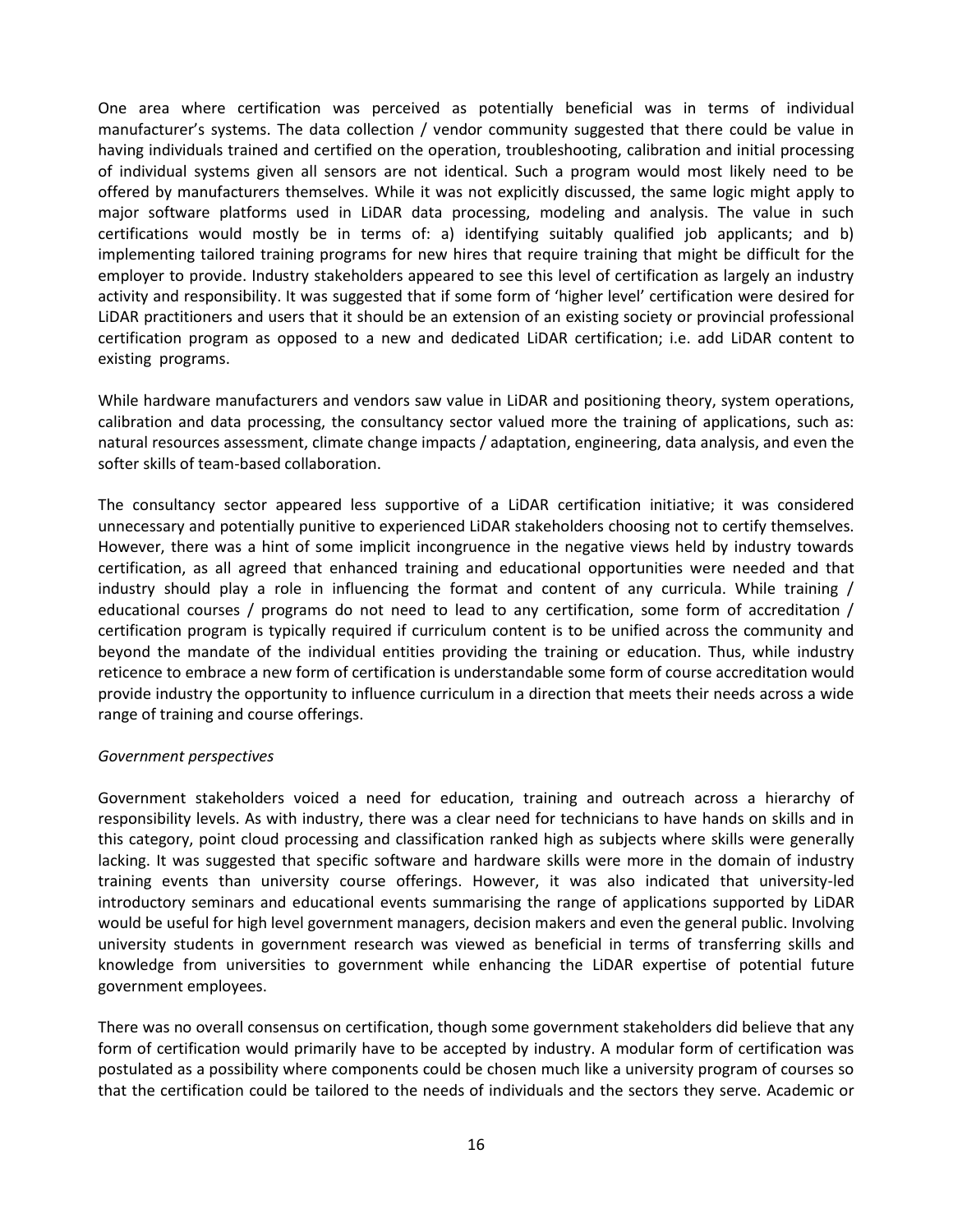professional societies were seen as obvious vehicles for the development of certification programs, if one were to be developed.

## *Academic perspectives*

An academic viewpoint expressed in the forum was that universities do not 'train', they 'educate'. This led to further distinction between university education vs college vocational training. While these might be traditional perspectives and roles of universities and colleges, it was clear that some of the non-academic stakeholders did look to universities to provide the students they might one day hire with a combination of relevant skills and knowledge. Something that some felt was not readily available in the typical pool of recent graduates (college or university). Some discussion centred on the kinds of pedagogical pathways that could be implemented in a university setting to meet some of the training and educational needs of public and private sector LiDAR stakeholders. The earlier discussion on standards, guidelines and best practices provided some context, as it was generally felt that any university curriculum with a LiDAR component should consider or be aligned with the standards and best practices of the day. In general, there was agreement across all sectors that academic institutes needed to partner effectively with industry practitioners and government users on the delivery of relevant and useful knowledge (whether it be training or education).

Such partnership is relatively straight forwards and already popular at post graduate level where government users of LiDAR frequently look to universities to assist in the development of new procedures or in addressing management- or policy-related research questions. In the LiDAR community, such partnership is less common with industry due to challenges over scheduling and a more operational focus to in house needs. It was suggested that universities and/or colleges could be more responsive to and supportive of public / private sector partnerships by implementing a broader range of pedagogical pathways towards degrees; i.e. allowing course credit for activities that might be outside the typical class room or lab-based course. The NSERC supported Amethyst remote sensing internship program at the University of Lethbridge was cited as an example that could be adapted to address the goals of greater stakeholder engagement through project-based internships and practicums.

The concept of practicums was raised alongside the possibility of equipment sharing between universities and companies. Industry could transfer knowledge and research capacity to universities, while universities would transfer knowledge and research outcomes back to industry partners and potential future employees. This was considered of value to the academic community because university researchers are often unaware of the operational envelope and limitations of the hardware supporting the LiDAR data they use in teaching and research. Developing such partnerships within the Alberta LiDAR community appeared highly tangible given the critical mass of activity in this region.

Academics generally held a more positive view of LiDAR certification than industry or government. While it was conceded that the possibility exists for a certification program to create barriers if implemented incorrectly, it was thought that it would bring greater accountability to and support enhanced communications within both vendors and users. It was felt that a certification program that was sensitive to the needs of the public and private sectors could provide some guidance for curriculum and in supporting the design of pedagogical pathways alluded to above. It was noted that the Canadian Remote Sensing Society (CRSS) is in the process of developing generic certification programs and that it might be possible link a LiDAR certification to this initiative or at least embed some LiDAR content into a more general certification. Analogues were drawn to the certification programs of the American Society of Photogrammetry and Remote Sensing (ASPRS) and their LiDAR committee. Academics appeared to prefer that oversight and delivery of a certification program be in the domain of national societies instead of provincial professional bodies. In some ways provincial professional designations may appear more logical as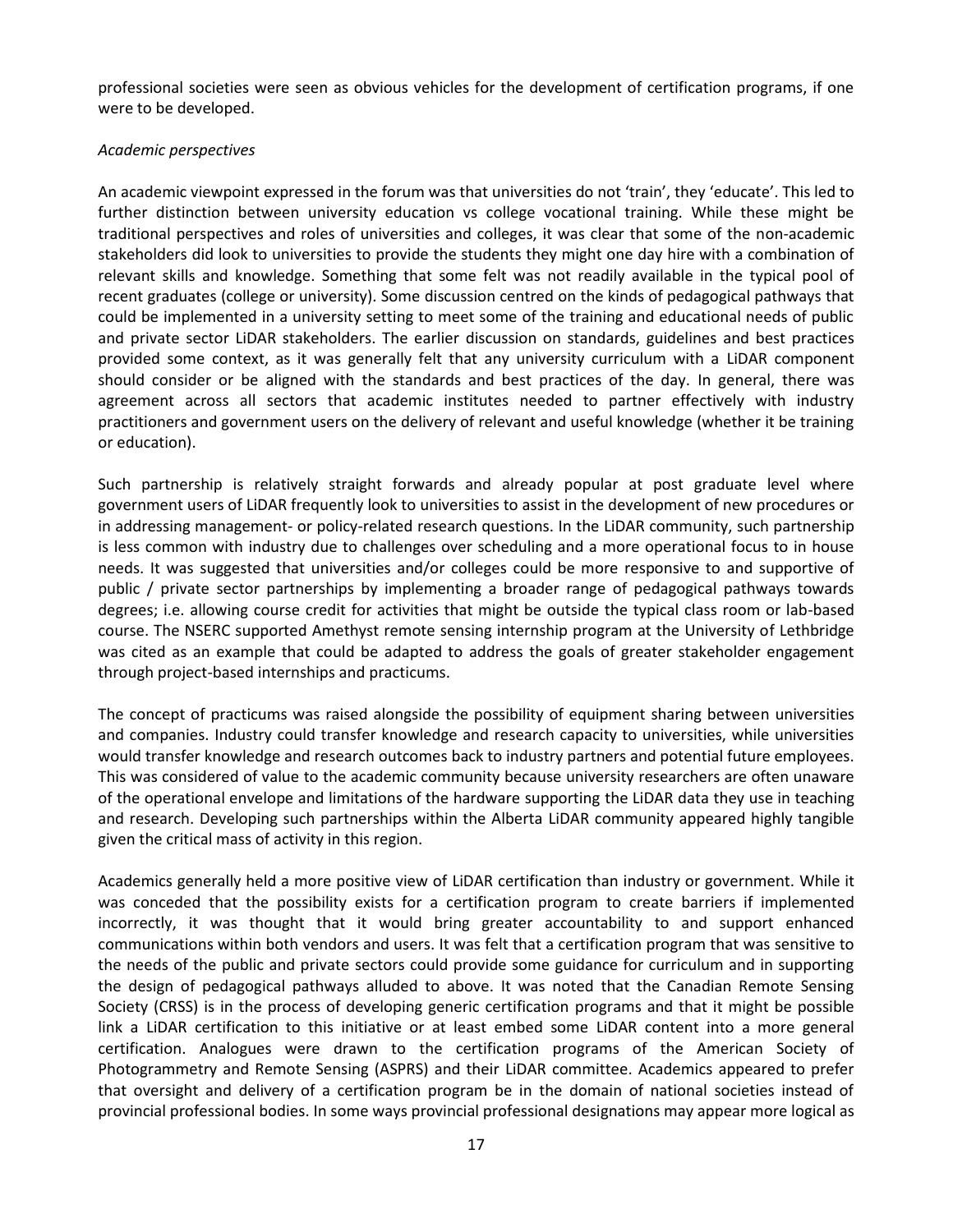they are analogous to the certifications engineers and surveyors can obtain. However, at this adolescent stage in the evolution of the community, and given the inherent mobility of airborne mapping operations and companies, a national program might make more sense.

# Flood mapping / modeling

Due to the topical and sometimes divisive nature of flood mapping and risk assessment (in light of Alberta's devastating recent floods), much of the discussion at the forum moved away from issues central to the LiDAR community. The notes provided below will focus on points directly related to the use of LiDAR in support of flood assessments.

# *Industry perspectives*

It is clear in the industry stakeholder community that the awareness of LiDAR in support of flood modeling, mapping and risk assessment is high. Some frustration was noted that while other jurisdictions around the world have embraced and promoted LiDAR for risk assessment and mitigation, Alberta, and Canada in general, is behind many other countries. Specifically, it was noted that the tendering process for projects containing a flood assessment component has frequently systematically excluded LiDAR as an option due to rigorous specifications for flood plain survey point accuracy. It has frequently occurred that point accuracy specifications have tended to require traditional survey point accuracy at cm-level to support channel and floodplain cross-sections at given distances along the channel. LiDAR point data typically cannot meet such rigorous specifications but it is generally accepted in industry (and in various government jurisdictions around the world) that what LiDAR lacks in point level accuracy is made up in terms of increased data density which allows for better floodplain feature definition in 3D and in facilitating what amounts to almost infinite cross sections. A LiDAR DEM and point cloud model can thus support both model set up (though bathymetric data must be supplemented) and post model flood visualisation at a high resolution. This is well known and highly routine in many locations.

An industry perspective voiced at the forum was that government decision makers needed to be more aware of the data and methods available in tackling such problems so that outdated approaches do not become the default in request for proposal documents. It was felt that the academic community should play a role in 'educating' the public sector in this regard, due to possible perceptions that LiDAR service provider opinions could be based on a desire to 'sell' data. It was suggested that a pilot study comparing traditional survey supported flood modeling and visualisation be compared with LiDAR supported efforts in various Alberta floodplain settings to identify and quantify the merits of each approach and develop a business case for decision makers.

The Geomatics consultancy sector made note that while LiDAR is a very useful tool for flood mapping, modelling and visualisation, it is not the complete answer and, as with traditional ground survey, still relies on many complimentary data types and model simulation procedures. There was a general sense of optimism in this sub sector of the industry stakeholder group that the recent floods in Alberta would alter government approaches to this issue and lead to more activity in the LiDAR sector.

## *Government perspectives*

It was noted that if provincial government floodplain mapping specifications precluded the use of LiDAR, this may have been partly due to limited in house capacity and skills to work with LiDAR and not simply due to a lack of understanding over its merits. Also, while data exist for many areas of potential flood risk in Alberta, many of these lands are in private hands and it is not immediately apparent to decision makers that the data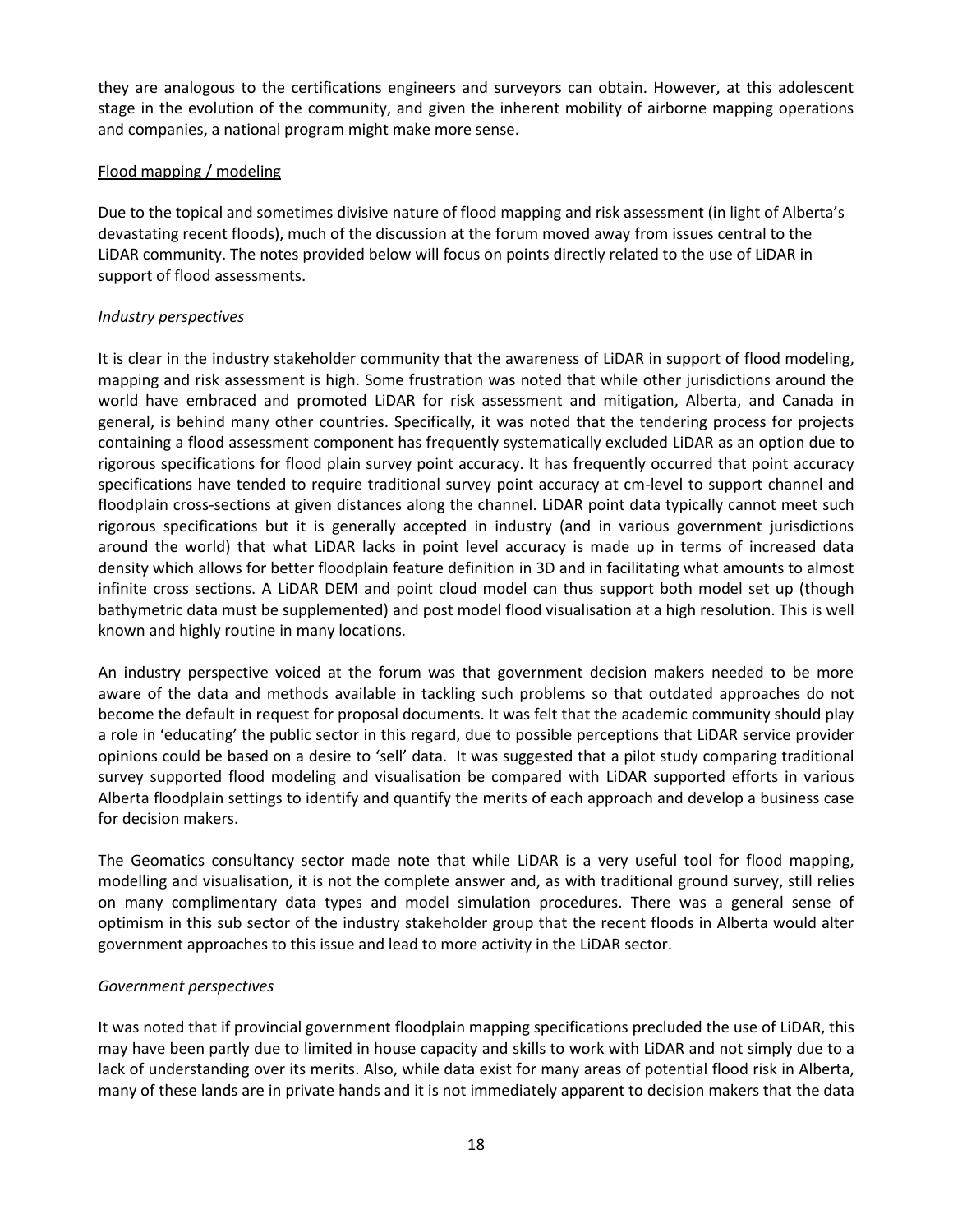might already exist. This re-raised the concept of data centres as a mechanism to promote data usage in application areas where it is presently under exploited.

## *Academic perspectives*

The academic community welcomed opportunities to work with industry and government on developing LiDAR flood assessment pilot studies in Alberta. It was noted that data collection, processing, analysis and modeling procedures in support of large scale comprehensive flood assessments are inherently multidisciplinary. Any pilot studies to develop optimal procedures would need to take into account the multidisciplinary nature of the problem and aim to build suitable teams from appropriate backgrounds while supporting interdisciplinary training and educational pathways.

In terms of research questions that need to be addressed, it was noted that there are many areas of active research in the use of LiDAR to support flood modeling and mapping. Notably, the use of LiDAR point cloud data to support improved parameterisations of floodplain roughness (flow resistance). Further, it was felt more investigation is needed into the propagation of error into water level and flood extent simulations due to DEM and other LiDAR-based derivative model parameters. This was seen as a critical element in convincing government agencies that visualisations and flood model results obtained through LiDAR, compelling as they appear, can be reliable and statistically meaningful. Similarly, it was felt that best practices were needed for such LiDAR-based workflows, as while many of the steps are relatively straightforward, choices need to be made over some data processing and analysis settings that can have implications throughout the remaining workflow. Consequently, without procedural guidelines it is possible that different software environments or analysts could achieve differing model outcomes even when using the same input data.

# **Discussion and conclusions**

It is clear that LiDAR stakeholders in Alberta, Canada and globally represent a diverse multi-sector, multidisciplinary community that deals with a very wide range of applications. Given profit motivation on the industry side and land use management, regulation and policy development objectives on the public sector stewardship side, it can be challenging to reach consensus on priority needs or in optimal ways to address these needs. After circulating a stakeholder questionnaire, the topics of standards, guidelines, best practices, certifications and data access stood out as requiring further discussion at the following stakeholder forum.

Of the identified 'hot topics', 'best practices' was found to generate consensus or the least disagreement across stakeholder sectors. It seems all groups felt there was a need to develop best practices for a number of LiDAR application workflows due to the often large number and complexity of the steps in a post processing workflow. A high amount of consensus was also reached in terms of the general need for guidelines, with the government sector most needing them for data acquisition contract specifications or for data quality reporting. However, while industry supported guidelines at a general level, there was a caution that they should not be overly prescriptive, and should focus more on deliverable outcomes than on data collection and processing configuration. There was some disagreement to this view when it came to monitoring applications, where some control over collection parameters could improve consistency of temporal data. In response to concerns over unnecessarily prescriptive contract and project guidelines, and recognition that specific users and applications have differing data needs, it was suggested that acquisition guidelines should be inherently flexible and adaptable and focus on allowing clients to identify priority specifications given their unique needs. A somewhat different view emerged regarding data accuracy reporting, where it was felt that typical reporting approaches generally did not adequately quantify or report on all pertinent elements of data quality. More rigorous approaches were suggested that accounted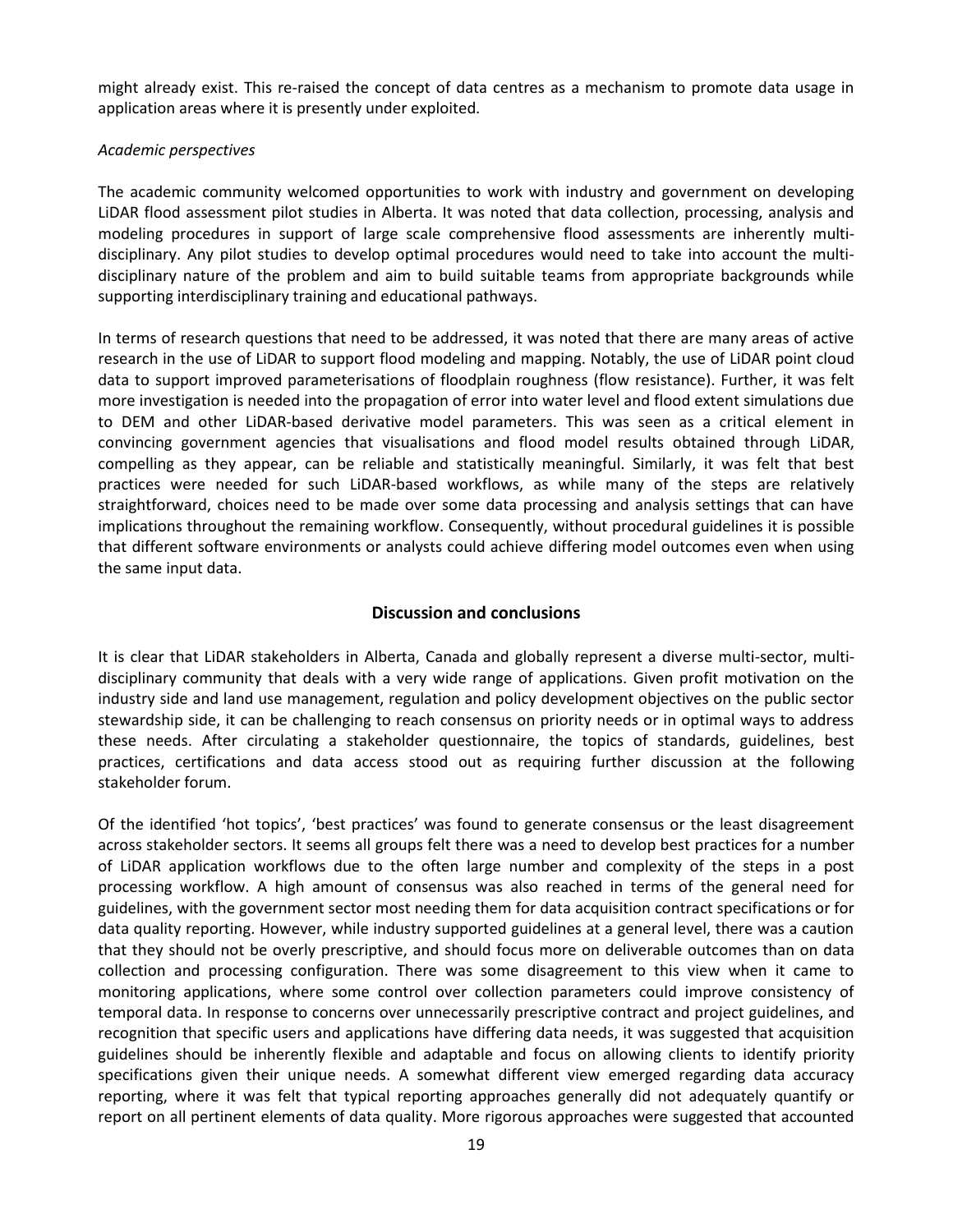for uncertainties that varied with location, terrain, landcover, and data quality issues due to calibration, flight line configuration, and sensor settings. Indeed, it was suggested that error modeling could be performed in the pre-survey planning phase to help optimise survey configuration and help ensure contract specifications are met.

The logical next step from guidelines and best practices is to consider standards and certifications. These topics produced the least consensus and generally the highest level of concern amongst stakeholder groups. On the one hand, it was recognised that standards provide a solid basis for contracts, guidelines, best practices, legal accountability while also very useful in guiding education / training curricula. This connection to training and education produces a logical tie to certification, which was welcomed by some (though not all) in the academic and government sectors. Industry was generally the weariest overall, considering standards and certifications as sometimes serving the agendas of a minority while posing potential barriers to entry that could even stifle innovation and hold up progress. An example that was discussed at some length in the forum related to the recent floods in Alberta.

It was observed that a challenge associated with standards and certification is that they need to be constantly updated otherwise innovation can be stifled and the latest technologies and methods (which may provide better outcomes than traditional approaches) can be labelled non-standard and therefore considered unreliable, untested or outside contract scope. This appears to have happened in Alberta where despite the use of LiDAR to support floodplain risk assessment around the world (e.g. the FEMA flood insurance program in the US) Govt Alberta floodplain mapping contracts are reported to have used engineering ground survey criteria that were 'standard' in the early '90s. The associated engineering standards and best practices appear not to have kept up with global trends and thus even though LiDAR might enhance flood risk mapping results, it has at times been excluded on the grounds of point level accuracy, even though data densities and feature details are orders of magnitude greater than possible with traditional survey. This appears to be an example where adhering to outdated but familiar 'standard' or 'best practice' procedures could result in inferior project outcomes when compared to non-standard (in the local jurisdictional context) but more up-to-date approaches. A related but almost 'counter' concern is that if the public sector supports and adopts new LiDAR standards and certifications (a sector that is still evolving rapidly) then progress could be halted prematurely.

Less resistance was apparent over the concept of generic certifications that were not LiDAR specific but perhaps contained LiDAR elements. The concept of broad ranging remote sensing, GIS or Geomatics certifications at technical and professional levels that ensured recipients had an appreciation for LiDAR theory, applications and basic procedures was received more favourably. Indeed, such a model is analogous to the successful American Society of Photogrammetry and Remote Sensing (ASPRS) certification program and could be adapted to be hosted by a Canadian society like the Canadian remote Sensing Society (CRSS).

The topic area leading to the most debate, and that recurred across all discussion themes, was of data access, ownership and licensing. Alberta's proactive stance on data licensing (i.e. industry model and government adoption) has led to Alberta having the most LiDAR coverage of any Province in Canada. This has resulted in the innovative use of LiDAR in support of a wide range of mapping applications in resource mapping with the potential to support some permitting approval, regulatory and policy development processes. However, despite these benefits (both to industry and government) there was recognition amongst all stakeholders that data access in general was problematic. Some academics, for example, believed that if public sector funds were used to acquire data then the data should be freely available to the public. This opinion was countered based on the premise that for the government to have full rights of ownership, the data would have cost substantially more and nowhere near the current level of coverage could have been obtained. Moreover, even if the data could be shared freely, this would lead to another more technical and costly problem of managing the process of sharing meta- and actual data.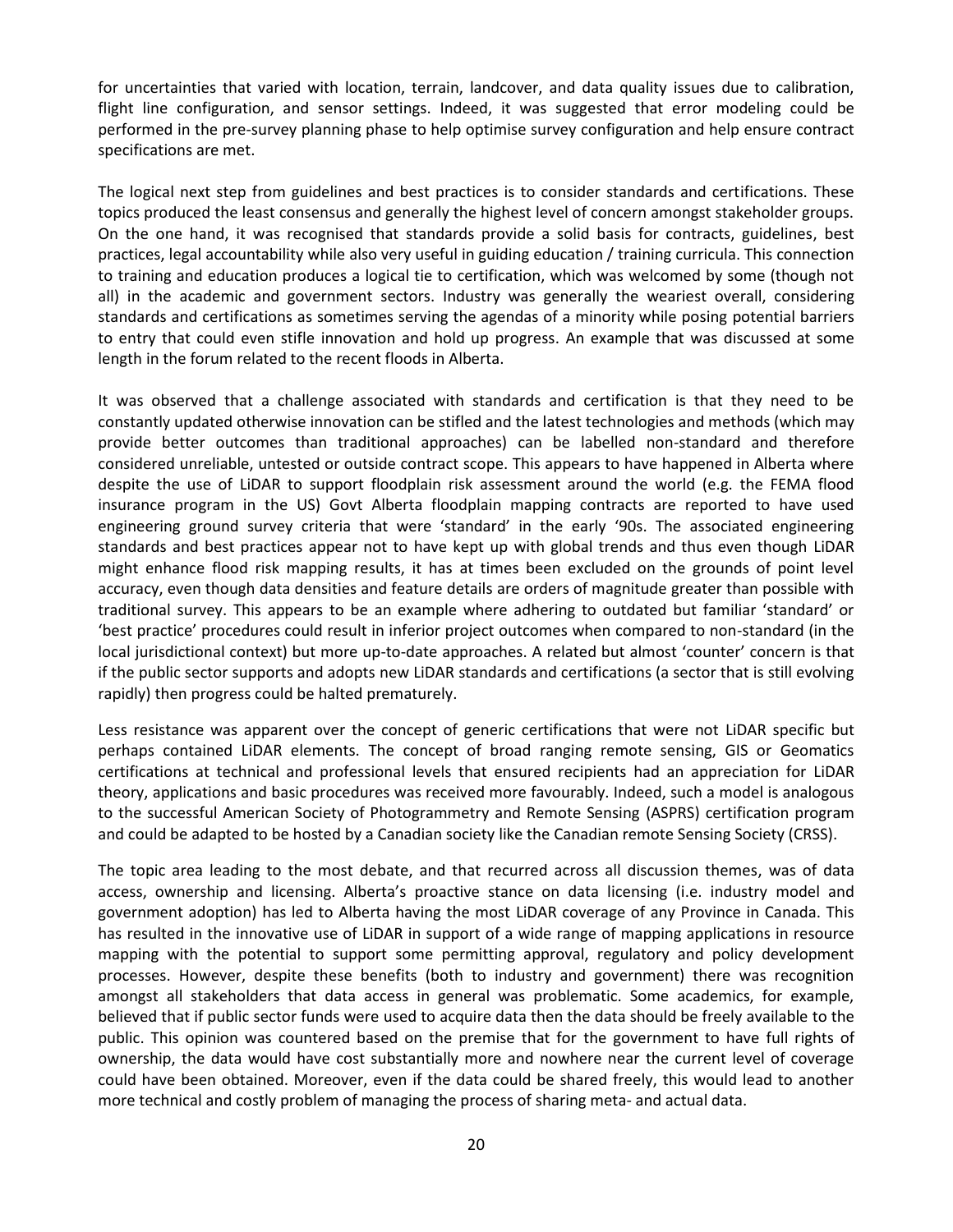The idea of developing a LiDAR data centre in Alberta generally received support across all stakeholder groups. It was felt that from the industry perspective a data centre could act both to market data availability to existing and new markets, while allowing potential landowners, developers, consultants and government users a 'one stop shop' library environment to assess all that exists within the region. Furthermore, an efficient cloud based data server system could provide a default enterprise data management system for large scale users like government agencies. Such a model would effectively outsource the LiDAR data management process that many in the government community voiced as an existing challenge. Indeed, it was suggested that an external data management portal may even improve the accessibility of data for some government departments. Needless to say the academic viewpoint on this was supportive as anything that communicates and eases data access to support research and teaching has to benefit the processes of research, knowledge generation and transfer.

However, while the implementation of an online LiDAR data centre was generally perceived as having many benefits to all stakeholder groups, some challenges were identified that require serious consideration. Primary amongst them being who would implement a data centre and, given data licensing compromises a high proportion of the LiDAR sales in Alberta, how are the rights of data owners/licensees protected? There were no simple answers to these fundamental questions but it was clear a data centre would only obtain all stakeholder support (especially industry providers) if the existing licensing sales structure could be supported in a secure manner. It also seemed clear that neither provincial nor federal government would be in a position to implement and operate a data centre if it were to act as a mechanism to sell data licenses for the private sector. Moreover, despite the attractive possibility of higher sales volumes from small scale users, it was generally agreed that simply serving metadata and actual data is of limited use to many small scale 'would be' users, as they would typically not have the tools or knowhow to exploit the data even for simple visualisation and mapping tasks.

Both the industry vendor and consultant sectors agreed that the success of a data centre would be much enhanced if data services were embedded to support a range of online visualisation and data modeling capabilities that would add value to the data. It was also generally felt amongst members at the forum that a commercial LiDAR centre owned and operated in the private sector would have the best chance of success and meeting all stakeholder needs. This would not preclude the possibility of some free access to data or derivative products but a business model is needed that demonstrates there is a commercially viable model that can be sustained on brokering data licenses and potential services. It was also suggested that a portal could be managed through subscriptions or in terms of providing an enterprise data management solution for 'big' users like the Government of Alberta. Therefore, while real challenges were identified, a number of creative and widely beneficial solutions were quickly identified. Next steps appear to be the development of a specific request for information from LiDAR stakeholders to better understand market needs and to support the development of a business case. It was felt that while industry is likely best positioned to lead such an initiative, chances of success will be enhanced through an industry, academic, government consortium approach that addresses commercial interests, technical research and end user priorities.

Multi-sector partnerships like this were considered important in addressing all the needs-based discussions hosted at the forum. In addition to the data centre model discussed above, it was generally felt that all three sectors needed to be engaged in any initiatives towards developing guidelines, best practices, standards, certification and educational pathways. Indeed, all topics overlap to some degree so a suggestion stemming from the questionnaires and forum is that these topics not be considered in isolation or from the perspective of individual stakeholders. Rather as a holistic and organic model of interrelated community needs with varying and sometimes conflicting priorities amongst stakeholder groups. A front lines approach to achieving this goal is through the development of government needs-driven research-based projects that aim to develop LiDAR workflow best practices and guidelines though academic and industry partnerships. Such projects could tackle distinct research-based questions related to seemingly unrelated application needs but the point is to keep the higher-level integrative needs as an explicit objective while engaging all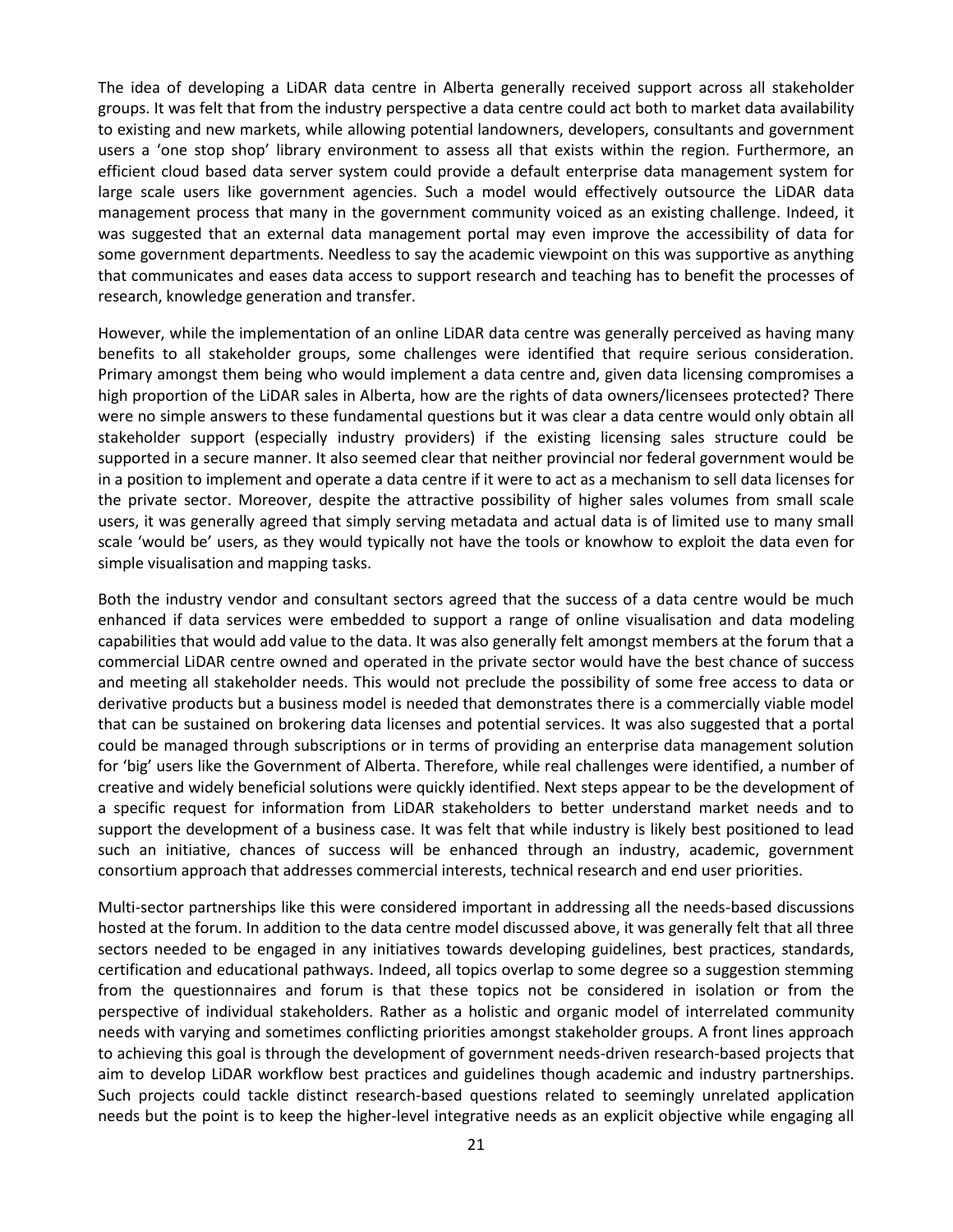sectors simultaneously. Moreover, such projects act as effective training, educational and outreach pathways for students, employees and decision makers. At a strategic level, it is believed some form of impartial institutional entity is needed to provide some oversight to the activities. At least in terms of certification, it was suggested that the Canadian Remote Sensing Society could play such an oversight role. Both government and industry stakeholders held the view that universities should play an oversight role on many of the topics raised. Currently, however, while there are several university professor experts in Alberta, there is no institutional-type entity that explicitly links them under a common goal of addressing LiDAR stakeholder needs in Alberta and Canada. A recommendation of this report is that such an entity be created. Possible pathways to the formation of such a group are through existing societies like the newly independent Canadian Remote Sensing Society or the Canadian Institute of Geomatics, or perhaps using the Campus Alberta Innovates Program model, which aims to foster closer research and teaching connections between pan Alberta university professors.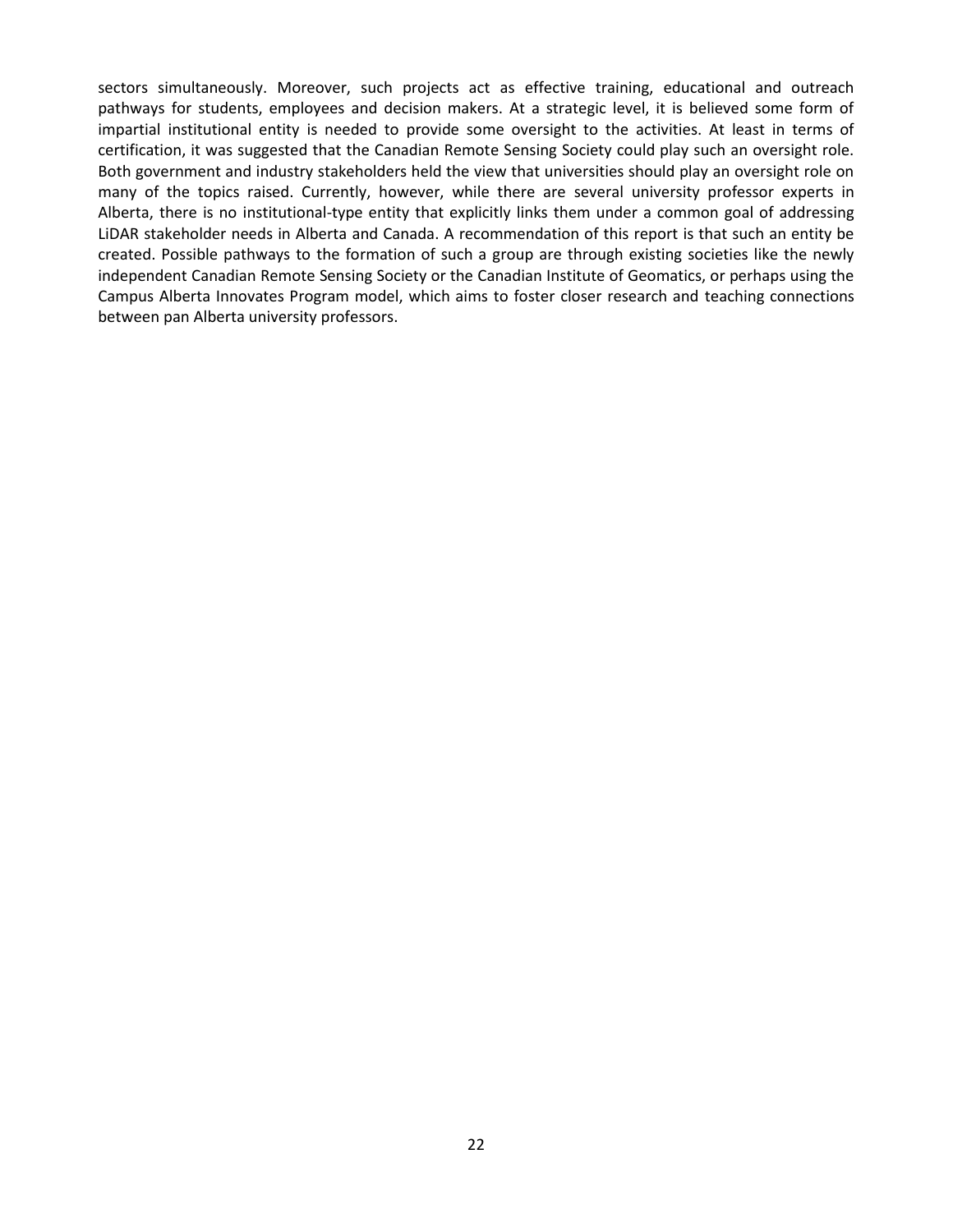# **Appendices**

# Appendix 1. Forum notes collected by Nathan Ballard, Government of Alberta.

## **Monday, July 8th,**

## 1. Introductory Comments - 9:00 AM - Chris Hopkinson

- Housekeeping
	- $\circ$  Online resources, including presentation pdf's will be made available following the conference
- LiDAR Cost benefit analysis: Sugarbaker, Snyder & Maune; Presented at 2012 ILMF, Denver
	- o Dollar benefits of top 10 BUs in USA
	- o Dewberry (US Geological Survey)
	- $\circ$  1.18 B\$/yr in current benefits
		- ~13B\$/yr potential benefits
- Data formats / Uses
	- o Point clouds
		- $\circ$  IR image (comment: underutilized)
		- $\circ$  Surface models
		- $\sim$  3D structure
- Primary application: DEMs
- ALS Technology
	- o decimeter accuracy DEM
	- $\circ$  Buildings & infrastructure visible
	- $_{\odot}$  3D vegetation structure
	- $\circ$  Components
		- **Differential GPS**
		- **Inertial Measurement Unit**
		- **Electro-optical LiDAR system** 
			- $r = (c*t) / 2$
		- **Scanner**
		- Aircraft platform & offsets
		- **Computer processing**
	- $\circ$  Single pulse emitted, multiple return capability (multiple surfaces encountered, multiple returns recoded) -(?backscatter?)
	- $\circ$  Biomass mapping can be achieved by developing statistical descriptions of return times
- 2. An overview of Optech's LiDAR mapping technologies Mike Leslar, Optech Inc. Vaughn Ontario
- LiDAR & Camera Sensor Solutions
	- o Ground-based static
		- $\leq 1$  cm accuracy achievable
		- CMS: Cavity Monitoring system
			- underground mining 3D scan of tunnels
		- **ILRIS: Intelligent Laser Ranging and Imaging System** 
			- 1800 3000 m range
			- Open-pit mining, geology, forestry, etc.
				- $\circ$  rock face scans (mass movement/rockfall detection)
					- e.g. 2 km distance for measurement
		- $\bullet$ **Applications** 
			- Cavity Monitoring Systems
				- $\circ$  tunnel monitoring (safety applications)
				- $\circ$  monitoring and volume calculation
	- $\circ$  Ground-based Mobile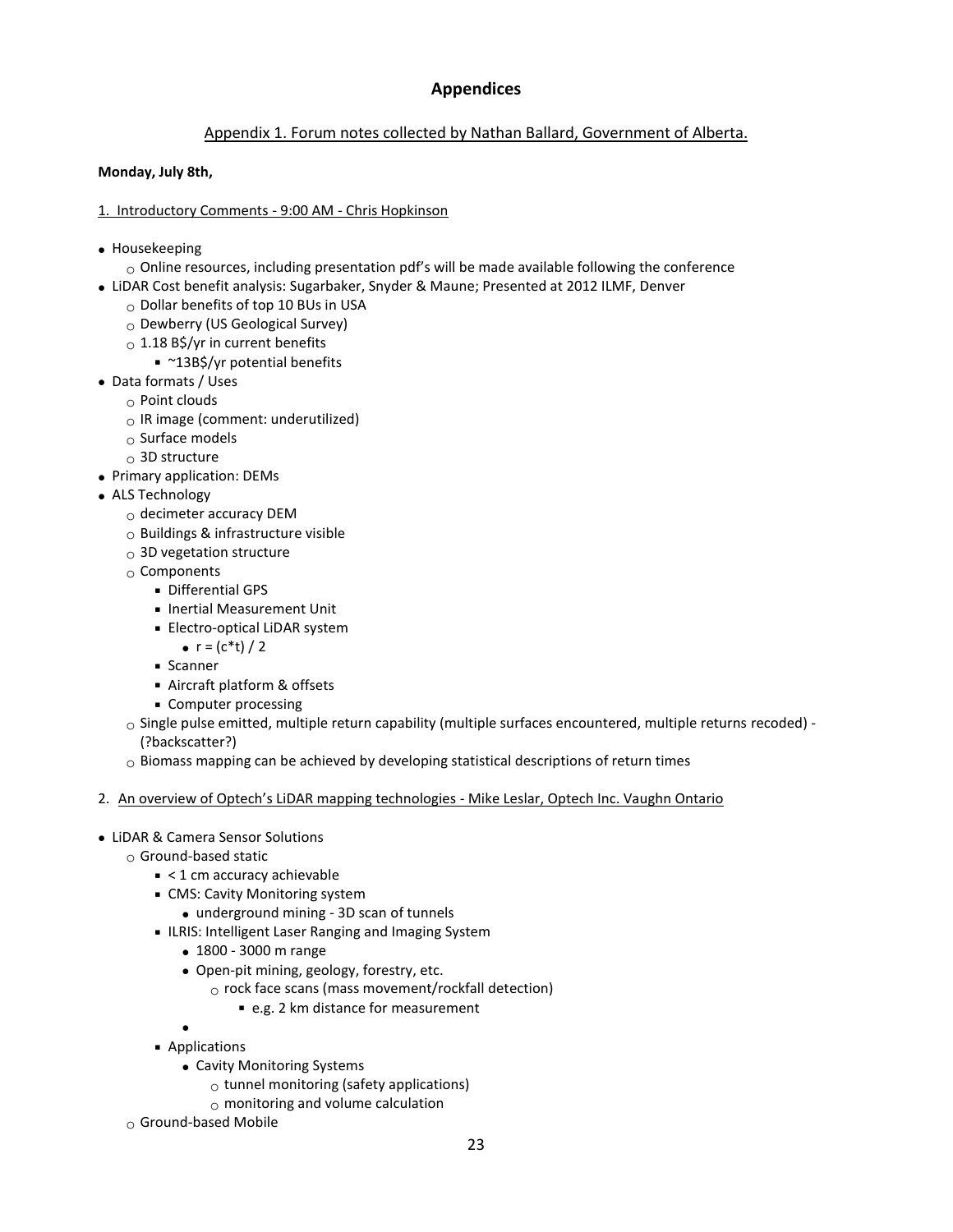- Lynx Mobile Mapper
	- engineering & transportation application
	- vehicle mounted
		- $\circ$  accuracy +/- 5 cm
		- $_{\odot}$  200 m range
- $\circ$  Airborne LiDAR
	- Orion series C/M/H (Low/Mid/High altitudes)
		- fast, low altitude scanner
		- used in close range
	- **Pegasus** 
		- 2 lasers working at different frequencies
		- longer range systems
		- relatively dense point clouds
	- CZMIL
		- bathymetry aquatic environments
- $\bullet$  $\circ$  Airborne Cameras
	- CS/CM/CF/CC-R series cameras
	- **Integration with multispectral**
- $\circ$  Special Projects

#### 3. Riegl LMS-Q780 Long Range, Full waveform Airborne LiDAR scanner case study - Vladimir Kadatskiy, Riegl USA

- Mountain mapping
	- o Requirements
		- **High point density**
		- **High accuracy**
		- **High efficiency**
	- $\circ$  Challenges
		- **Extreme relief**
		- Eye safety (high powered laser)
		- Uniform point spacing
		- **Complete coverage**
- Rocky Mountain Case Study
	- o Riegl LMS Q780 was used
		- 266 k measurements per second
		- full waveform system with unlimited number of target echoes
		- Range performance: scalable with power settings from 6-100%
			- Maximum altitude 11,000 ft
		- 25 mm resolution
		- up to 10 simultaneous pulses in the air
			- Proprietary pulse modulation minimizes ambiguity and resulting data gaps stemming from simultaneous pulses
		- **Project Area Ouray, Rocky Mountains** 
			- Measurements at altitudes greater than 16,000 ft were captured successfully
			- $_{\odot}$  0.6 pts / m^2 resolution
	- $\circ$  Conclusion: Reigl system is capable of mapping mountainous terrain accurately
		- Advantages of pulse modulation include the ability to expand the zone of data collection and minimize data gaps
	- $\circ$  Future technologies in the pipeline
		- LMS-Q1560 (modeled for between 20-60% reflectivity)
			- 2 laser channels
			- single multifacet polygon mirror
			- pulse frequencies of 800 kHz
			- integrated secondary IR scanner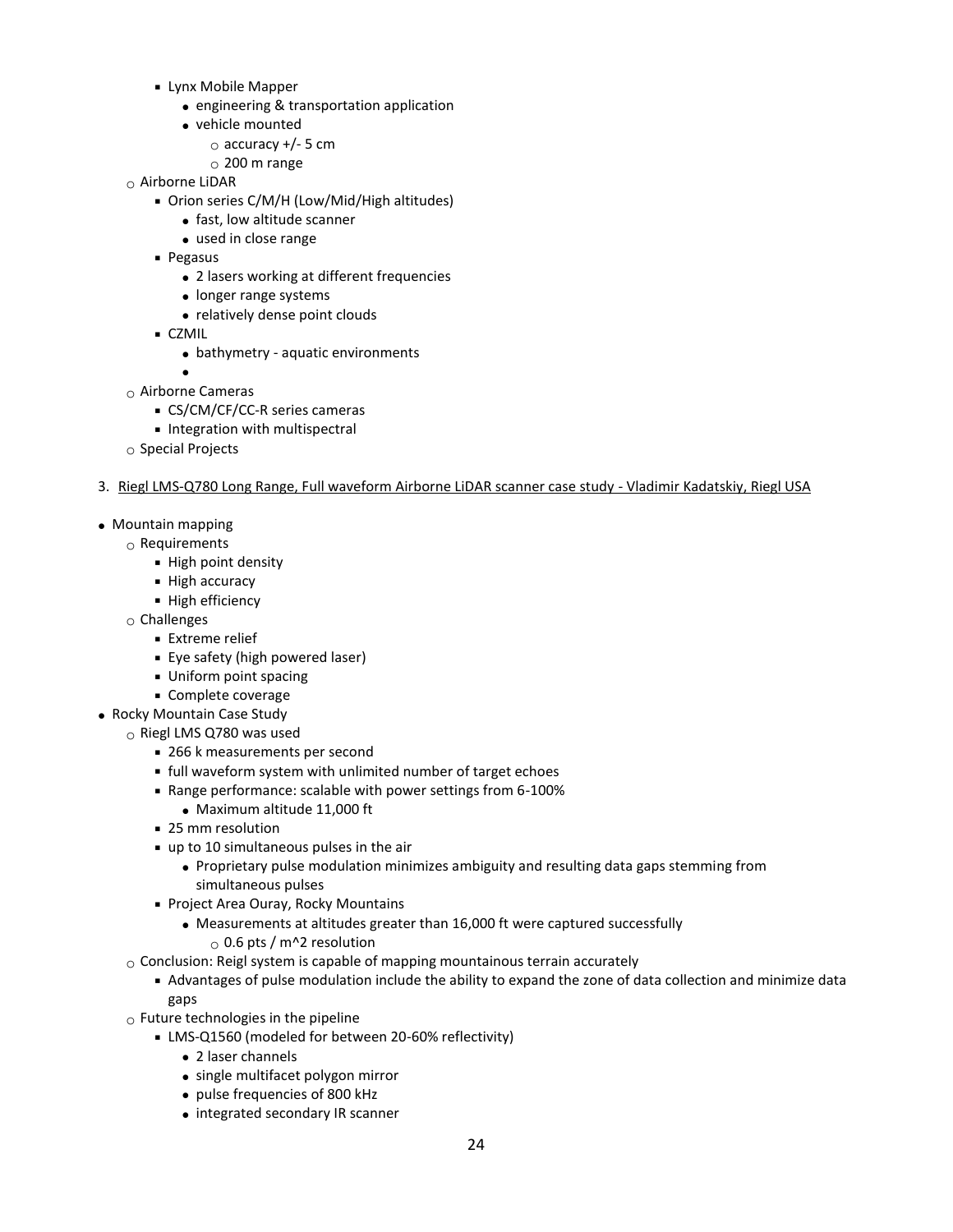- 14 degree offset from center for each laser, in opposite directions
	- $\circ$  allows for a uniform point clouds and can map from several angles simultaneously (e.g. all 4 sides of a building).

4. A service provider perspective on airborne LiDAR operations and industry trends - Martin Maric, Airborne Imaging Inc (Division of Clean Harbors) , Calgary, AB

- Largest privately owned LiDAR library in North America
	- $\circ$  1m DEM and point cloud in .LAS
	- $\circ$  1.25-2 pts per m
	- $\circ$  650,000 km^2 in Canada & USA
- LiDAR Industry in Canada
	- $\circ$  LiDAR is now perceived as proven and established
	- $\circ$  systems and system providers have improved substantially
	- $\circ$  year 2000 4 (maybe 5) companies in Canada with LiDAR sensors
		- $\blacksquare$  In 2013: 14 companies
		- > 95% of systems are sold "off the shelf"
	- $\circ$  Reliability has improved substantially since 2000
		- Reliance on proprietary technology and in-house expertise
	- o ASPRS-Radar
		- wanted **standards** for LiDAR
			- Established .LAS format
			- FEMA created guidelines
			- **USGS** more stringent standards used throughout North America today
	- $\circ$  Systems available with 8-- KHz and growing
	- $\circ$  MPIA multiple pulses in the air simultaneously
	- o High point densities
	- $\circ$  Software
		- **Still very Digital elevation model driven**
		- More and more clients experimenting with the point cloud
		- Desktop hardware has improve dramatically
		- Software costs can be prohibitive
	- $\circ$  End user drivers
		- cost
		- **accuracy**
		- Density requirements for penetrating canopy to improve the supplemental vertical accuracy
		- Better density in mountain flying
		- Better definition of urban structure
		- Creating vectors from LiDAR? Lidargrammetry
	- $\circ$  Standards are needed
		- Canada does not have set standards
		- Standards protect the end user and the service provider
		- define clear, realistic accuracy expectations
	- $\circ$  Q&A
		- Where are there opportunities to do more with the data? (e.g. application areas)
			- Data is underutilized. Flood modeling is an area which could be improved. There are unrealistic expectations for data accuracy. There are advantages to increased area coverage as opposed to pointto-point accuracy. FEMA standards are likely adequate for most purposes.
- 5. Development and operation of an academically-oriented programme to acquire, process and deliver airborne multisensor remotely sensed data - Dr. Olaf Niemann, Geography U of Victoria, BC Hyperspectral and Lidar Research Group
- Provide data to academia, government and industry (2005)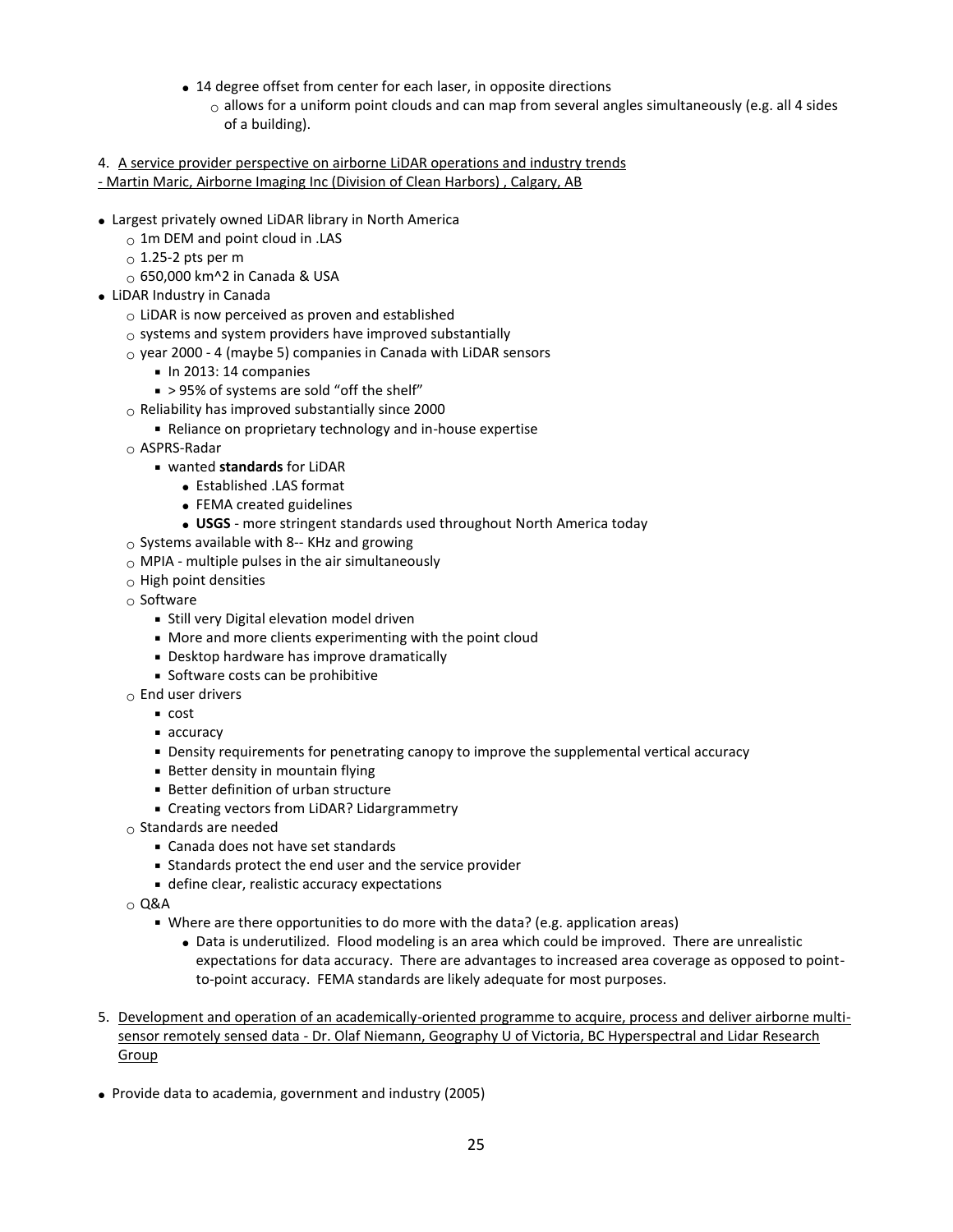- Challenge: to develop a capability to collect and provide research quality airborne remotely sensed data to interested users.
	- $\circ$  at a reasonable cost
	- $\circ$  complimentary data capability (e.g. Hyperspectral)
	- $\circ$  Partnership with Terra Remote Sensing Inc.
- Introduction
	- $\circ$  LiDAR = form
	- $\circ$  Hyperspectral = functioning
		- maximum flexibility as opposed to multispectral
		- better definition of the reflectance spectrum
			- measuring vs. detecting
	- $\circ$  Ground support resources in addition to airborne
		- see online materials for specifics
- Data Quality is Priority
	- $\circ$  Ultimate quality of the work depends on starting with data acquisition and calibration
		- spatial calibration is time consuming but well worth the effort
		- Developed a processing environment that exploits the various datasets
		- Based on the integration of data in all aspects of processing
		- Tools built in-house
	- o Successes (BC and Northern AB):
		- wetlands mapping
		- forest structure / commercial inventory applications
		- vegetation health
		- site monitoring
	- $\circ$  Wetlands Characterization and Mapping
		- Functional relationship between water and veg structure
		- extract relevant information from remotely sensed data restricted to 2-dimensions
			- nonparametric procedures
		- Boreal
			- completed projects near Lac La Biche
				- $\circ$  2m hyperspectral
				- o soil moisture / drainage
				- $\circ$  canopy height
			- Landscape classification is very accurate relative to published resources
		- **Horn River, BC** 
			- high resolution: address traficability
			- lower resolution: drainage connectivity
			- upscale from 2 m to 20 m
				- $\circ$  major forest species mapped to a high degree of accuracy
				- $\circ$  isolated major wetlands/paleo drainage
		- Northern Alberta
			- Apply processing framework to industrial sites
	- o Forested Environments
		- Tree tops/crowns outlines, as defined by LiDAR data; and
		- <2 m hyperspectral data
		- modeling is based on canopy structure
			- LiDAR predictions of productivity not perfect but show promise
			- Individual tree classification by species and biomass species
			- biomass calculations of individual tree stems
		- Metrics for Leaf Area Indexes and Tree health developed
			- Indications of Stress
				- $\circ$  Spectral signatures for stress show promise
		- **Industrial Site Auditing and Monitoring** 
			- vegetation mapping
			- hydrocarbon spill detection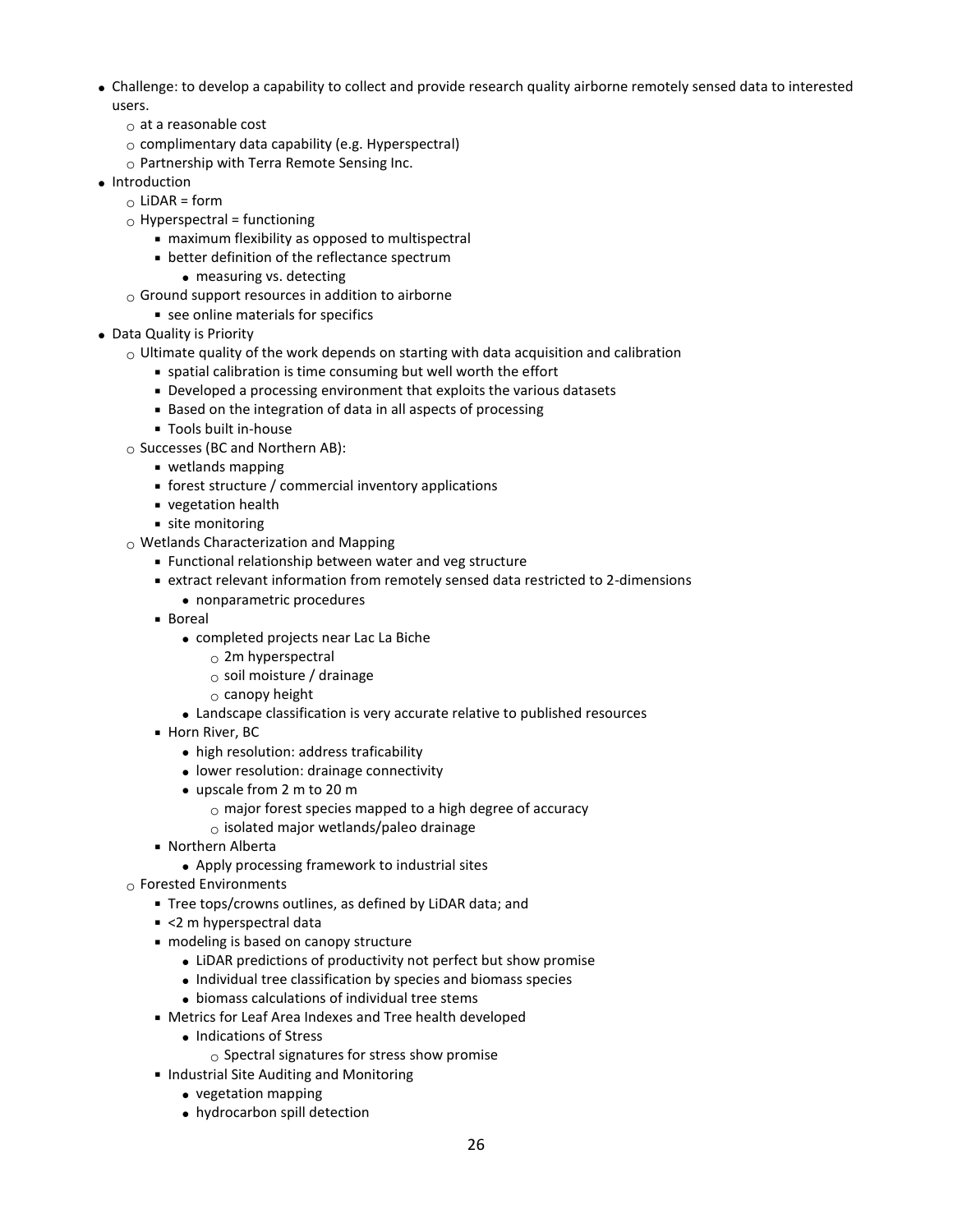- drilling fluid leakage
- Challenges:
	- $\circ$  Funding
	- $\circ$  Cultural differences between academia, government and industry
	- o Personnel
		- revolving door
- 6. LiDAR onboard the NEON (National Ecological Oservatory Network) airborne observatory platform Dr. Tanya Raymond, Systems engineer, Airborne Observation Platform, national Ecological Monitoring Program, boulder, CO, USA
- NEON
	- o Funded by the national Science Foundation
	- o A continental-scale ecological observatory
	- $\circ$  drivers and responses of ecological change
	- $\circ$  experimental infrastructure for other experiments
	- $\circ$  develop educational resources
	- o Project timeline (30 years)
		- data collection to begin ~2017
	- o Grand challenge:
		- to enable understanding and forecasting of the impacts of climate change, land use change and invasive species on continental-scale ecology
		- by providing infrastructure to support research, education..
			- biogeochemistry etc...
- Investigation strategy
	- $_{\odot}$  20 domains that Divide the USA and Peuerto Rico
	- $\circ$  3 sites per domain
		- core site
		- relocatable site
		- $\blacksquare$  aquatic site
	- $\circ$  60 sites throughout the united states and puerto rico
		- **Sample each site onece per year for 30 years**
- Observation Platforms
	- o Aquatic Observation Systems (AO/IS)
	- o Airborne Observation (AOP)
	- $\circ$  Terrestrial observations (TOS)
	- $\circ$  Terrestrial Instrument Systems (TIS)
- LiDAR is one piece of a larger puzzle
- Unique features of NEON
	- $\circ$  NEON is Continental in scope
	- o Timeframe (30 years)
	- $\circ$  Integrated Observations (standardized instrumentation, procedures and protocol)
		- representative sampling across replicated gradients
	- $\circ$  Collaborative scientific enterprise (free open access to public)
- Airborne Observation Platform
	- $\circ$  Jet Propulsion Laboratory provided Imaging Spectrometer
		- Optech D-8900 camera
		- Optech ALTM Gemini
	- $\circ$  The lowdown: a combination of Hyperspectral Imaging, Gemini Waveform LiDAR, Optech RGB Digital Camera
	- o Concept of Operations
		- 3 identical payloads
		- 3 aircraft
		- March-October flights continuously annually
		- 1 aircraft west USA, 1 east, 1 opportunistic (fires, floods. etc.)
	- $\circ$  Scientific staff to conduct ground measurements for calibration of imagery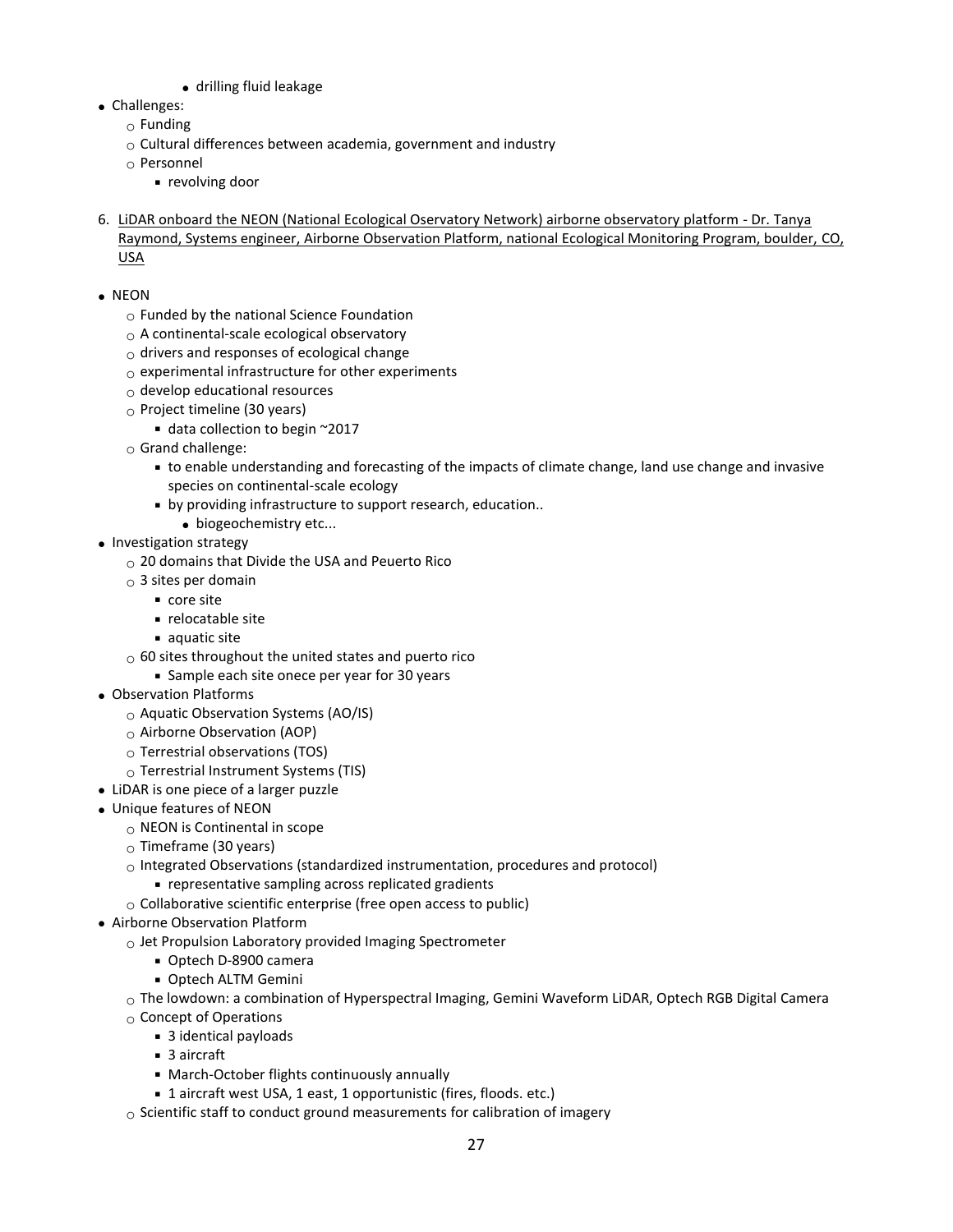- LiDAR and Hyperspectral flight parameters are matched as much as possible  $\circ$  e.g. footprint diameter etc...
- Optimizing LiDAR Parameters
	- $\circ$  playing with configurations
		- wide vs narrow divergence
		- $\circ$  parameter sets will depend on multiple factors
			- Single segment vs multiple segment waveforms?
			- **Trigger threshold values?**
- High Park Fire, CO with CSU and Others
	- $\circ$  Fire burned 350 km<sup> $\circ$ </sup>2 in Colorado
		- **State of the landscape**
		- Conditions prior to the fire
		- fire severity and pattern affect
		- What parameters are best to capture "snags"?
		- 5 different parameter sets
- Overview of NEON
	- $\circ$  RAW (LO)
		- raw data
		- ancillary data
	- $\circ$  Calibrated (L1)
		- Radiometric, orthorectified, atmospheric correction, etc.
	- o Derived (L2/L3)
		- Science data products and native and lower resolutions
			- **•** Biodiversity
				- o Biogeochemistry
				- $\circ$  Land use
				- o Bioclimate
					- Leaf area index
		- Calibrated Discrete and Waveform LiDAR Data
- Integration with non-airborne platform data
	- $\circ$  Ground based spectral collections (Harvard University)
		- spectral library?
		- Rochester institute of technology Ground Sampling
		- Boston University / U of Massachusetts Ground Sampling
	- $\circ$  HyspIRI satellite (60,000 ft) integration being investigated.
- American Geophysical Union Meeting 2013 Session B069
- 7. Efficient LiDAR Processing with LAStools Dr. Martin Isenburg, rapidlasso GmbH, Germany
- LAStools efficient processing of Massive LiDAR data
- Elsewhere
	- o Europe
		- First to use LiDAR on a large scale
			- Many areas are below sea level
				- o e.g. Netherlands
					- First national coverage ~1969
					- High demand for precision
					- **LiDAR Points vs DTM Raster** 
						- users are far more familiar with grids

o Asia

- Flooding
	- Philippines
		- o DREAM LiDAR Project
			- Acquire 3D elevation with sufficient resolution to create an Elevation Model and produce flood maps for major river systems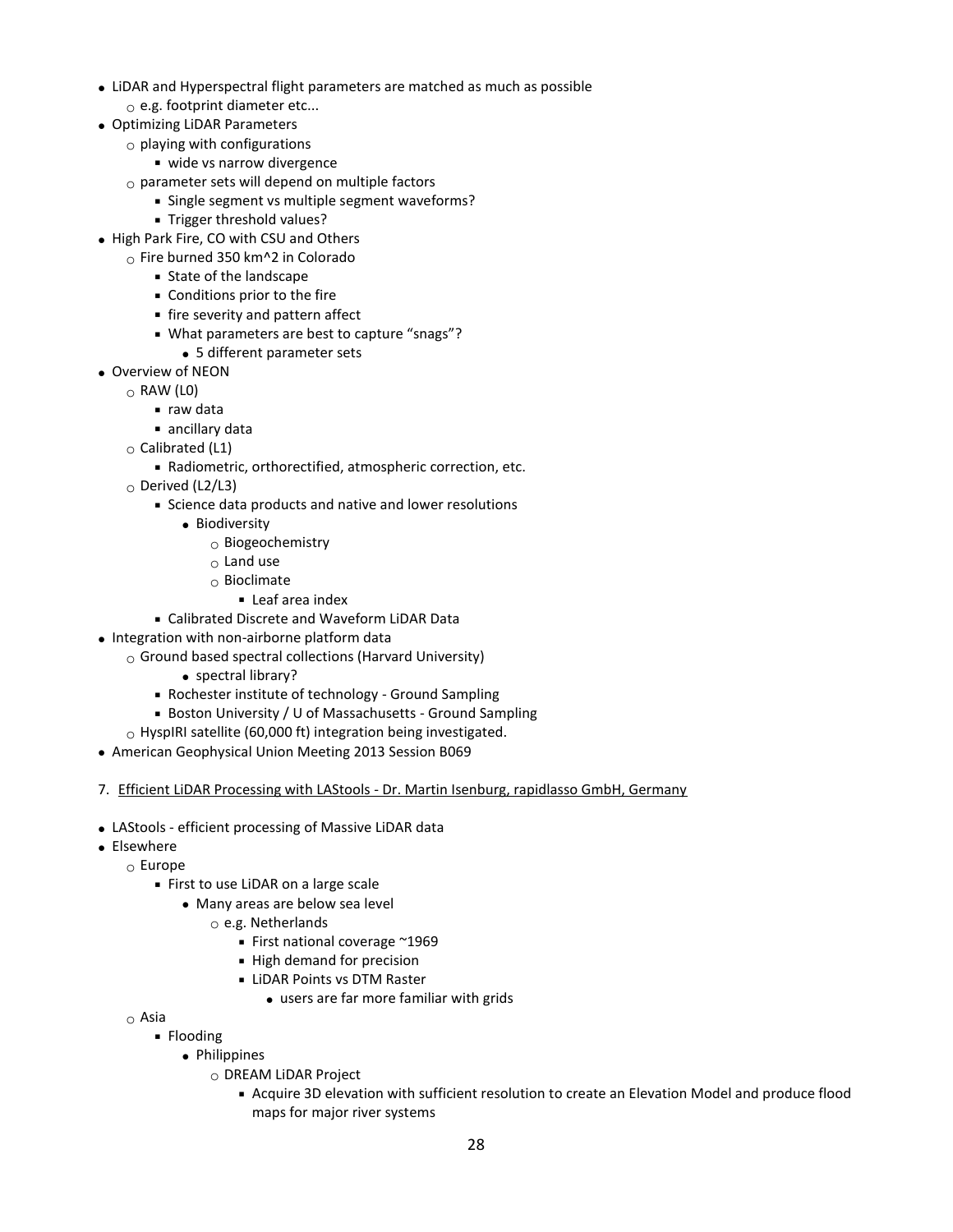- develop capacity
- $+/- 20$  cm vertical accuracy
- 33% of Philippines landmass
- o Generating Billion Point TINs
	- input streaming TIN from triangulator
		- generate Raster DEM from Mass Points via TIN
	- **Example 2** impractical to store LiDAR in ASCII format
- o LAStools
	- started in January 2007
	- commercialized in 2010
	- strengths are the data processing tools
	- toolbox interface for ArcGIS
	- **· Workflow** 
		- ground points
			- $\circ$  height points
				- classified points
- $\circ$  Free LiDAR
	- Land Survey of Finland
	- Danish
- $\circ$  Full waveform
- 8. LiDAR system and terrain error modelling Tristan Goulden, Ph.D. student (ABD), Dept. of Process Engineering & Applied Science, Dalhousie U, Halifax
- Error
	- $\circ$  Trust of data quality
	- $\circ$  Risk assessments
	- $\circ$  Mission planning capabilities
	- o Majority of DEM users do not consider error
- Sources of Error
	- $\circ$  hardware components
		- GPS
		- **Inertial Measurement Unit**
		- Laser Ranger
		- **Laser Scanner**
	- o Slope
	- $\circ$  divergence, etc...
- Empirically observed RMS error
	- $\circ$  Huising and Pereira (1998)
	- $\circ$  Hyyppa et al (2005)
	- o Errors up to 70 cm
- Error modeling
	- o Ussyshkin and Smith (2006) Performance analysis of ALTM 3100EA: Instrument specifications and accuracy of LiDAR data
- Error modelling results
	- $\circ$  3D ellipsoid describing the space which containts the point with statistical confidence
- Hardware errors
	- o Direct georeferenceing of LiDAR
		- each component contains error
	- o GPS error
		- satellite availability/geometry
		- atmospheric interference
	- $\circ$  Laser scanner
		- angular error
		- manufacture of angular encoder, etc...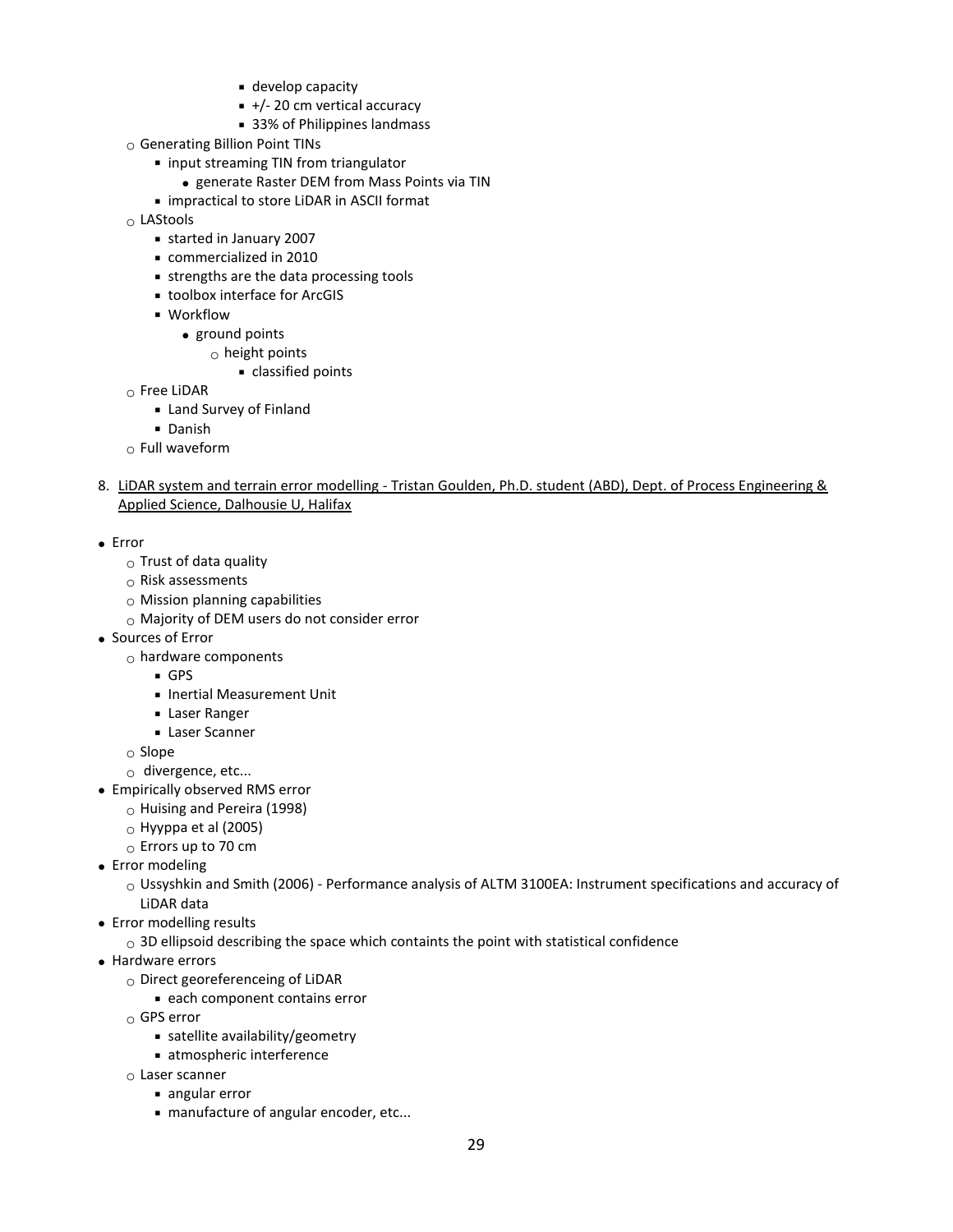- $\circ$  GPS error: H: 3-5 cm V: 5-10 cm
- $\circ$  IMU error: ...
- Recall basic Propagation of error calculations
- Error increases with scan angle
	- $\circ$  scan angle errors increase with flight elevation
		- **Inplications for mission planning**
- Terrain related errors
	- $\circ$  Beam divergence
		- Peak power occurs along beam centreline
		- Radial distance from beam centerline vs % irradiance follows a normal distribution on flat ground.
		- **Incidence angle** 
			- "smeared footprints" can occur on sloped areas
			- Ideally, pulse will contact perpendicular to terrain
		- o Predicting slope based error
			- Koppe's formula
				- horizontal error (hardware componence)
				- vertical error
			- **Propagate error based on terrain slope** 
				- combine hardware errors with a terrain model
				- $e$  $etc...$
		- o LiDAR DEM error
			- Predictable errors can arise due to scanlines (on survey)
		- $\circ$  Conclusions
			- Manufacturer accuracy specification and quality assurance procedures prove sensor was operating correctly, not necessarily an estimate of error across the survey area.
- 9. User-side Analysis of the Effects of Airborne LiDAR uncertainties on mapping applications Patrick Adda, Ph.D student (ABD), Dept geomatics Engineering, U of New Brunswick, Fredrickton
- Evolution of positioning
	- $\circ$  a single error model is not appropriate for all
- Why user-side error analysis
	- $\circ$  accurate spatial information
	- $\circ$  ID blunders from acquired LiDAR data
	- $\circ$  Field blunders while validating LiDAR point clouds
- Start with specifications
	- $\circ$  Different applications, different accuracy requirements
	- o Plan allowable error
		- Manufacturer's uncertainty budget + Uncertainty effects
			- user defined Total uncertainty Budget
				- o Specifications met / not met/ over-specified / under-specified
				- $\circ$  Recall the propagation of error
				- $\circ$  Understand the limitations of the data!
- Checkpatching Approach
	- $\circ$  Field validation of accuracy
		- by Merrett Survey Partnership, UK,
		- $e$ tc...
	- $\circ$  Checkpoints should be 3x more accurate than LiDAR data
	- find differences between ground truth data and LiDAR
- Lessons Learned
	- $\circ$  The vendor is typical suspect for erroneous data
		- **flight errors**
	- $\circ$  Digital Terrain Models contain elevation errors
		- In practice, flood mapping accuracy can be compromised
	- $_{\odot}$  Obstructions increase RMSE error.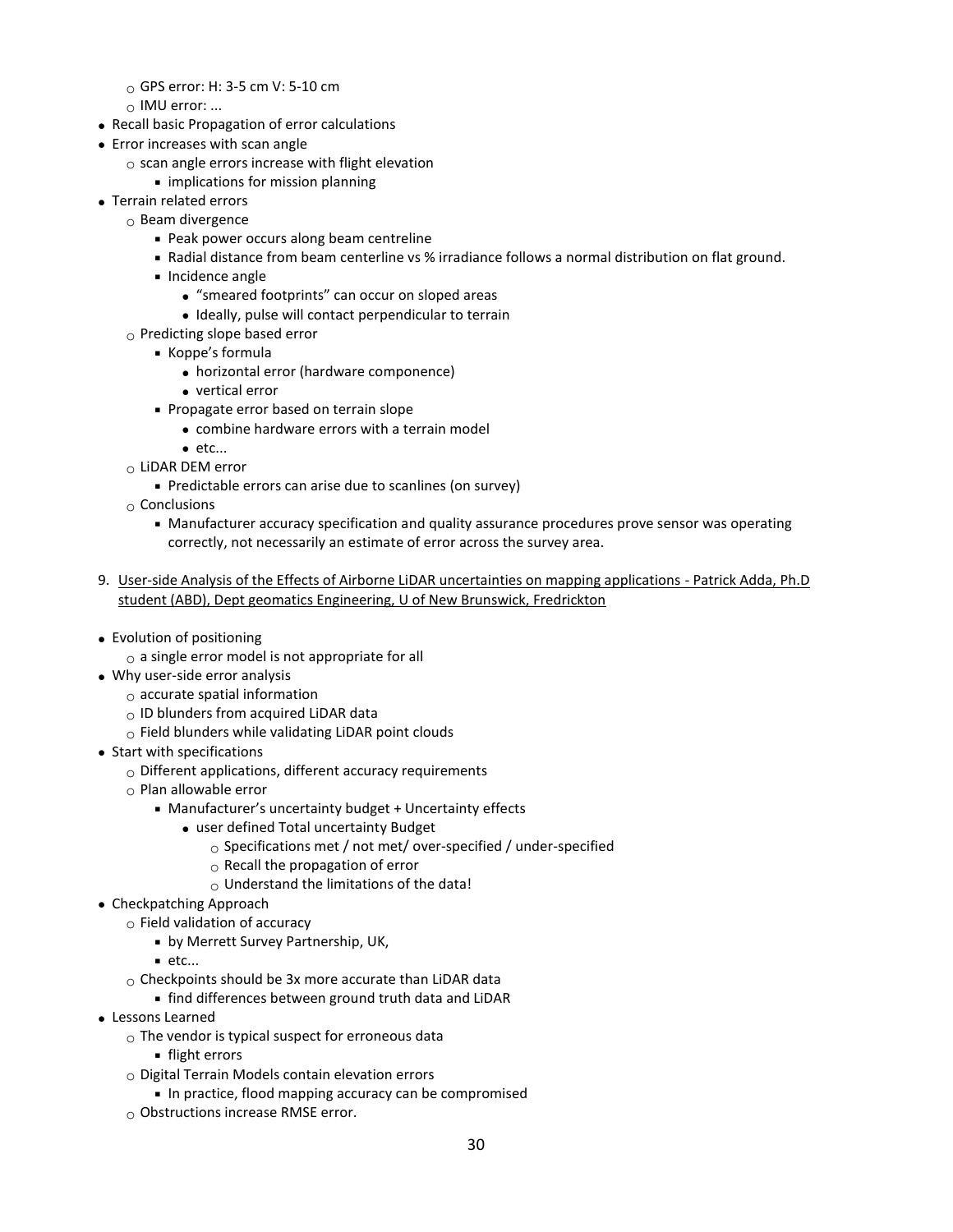- $\circ$  Data capture process
- $\circ$  survey tools and methods
- $\circ$  limiting technology

o etc...

10. A hierarchichal LiDAR data fusion classification of land cover types in Alberta and the NorthWest Territories - Dr. Laura Chasmer, Wilfrid Laurier University & U of Lethbridge, AB

#### • Problem

- $\circ$  accurate classification of rapidly changing landcover to quantify changes affect ecosystems
- $\circ$  Background
	- Historical Land cover change due to permafrost thaw in NWT
		- Bog/Fen CO2 emissions
			- $\circ$  implications for carbon flux
		- Scotty Creek NWT discontinuous permafrost (rapidly changing)
		- Utikuma Regional Study Area heterogeneous upland/peatland complex
	- Accurate Change detection
		- critical to accuracy of rates of change
		- confusion matrices do not provide 'accuracy'
	- **Improve accuracy of Land Surface Models** 
		- increased errors due to inaccuracy of inputs
	- Human Disturbance
		- Linear features
	- Policy and Planning
- Objectives
	- $\circ$  Design a decision tree fusion classification
		- LiDAR Data (airborne)
			- Topography
				- $\circ$  Statistical separation and based on radial association (from DEMS)
			- texture
				- $\circ$  Plan curvature, rate of change in terrain
			- vegetation structure
				- $\circ$  iterative low-pass filter (mean)
		- Worldview2
			- single intensity
			- $\bullet$  SVI
			- Speckle
		- Decision tree classification is more accurate when ground truthed
		- Confusion matrix overestimated the accuracy of unsupervised classification
	- $\circ$  See ppt for specifics of how well individual decision criteria worked...
	- $\circ$  Spectral data introduced uncertainty in some cases
	- $\circ$  An example from Slave Lake, AB was provided Land cover classifications
- Differences in Discharge rates were found between Fusion and Parallel-piped methods of classification
	- o differences of up to 23%
	- $\circ$  Discharge significantly influenced by area
- The importance of a good land cover classification
	- o Scotty Creek Discontinuous Permafrost
	- $\circ$  Spectral classification: 2x greater plateau area than DT Fusion
	- $\circ$  SC = overestimate thaw-related discharge from plateaus
	- $\circ$  Suggests that increases in modeled discharge due to plateau haw may be lower than previously anticipated.
- 11. Overview of the projects undertaken by the Government of Alberta involving iterative low-pass filter (mean) and other remote sensing techniques - Dr. Barry White & Dr. Shane Patterson, ESRD, GOA, Edmonton

Innovation supporting continuous improvement in environmental and economic performance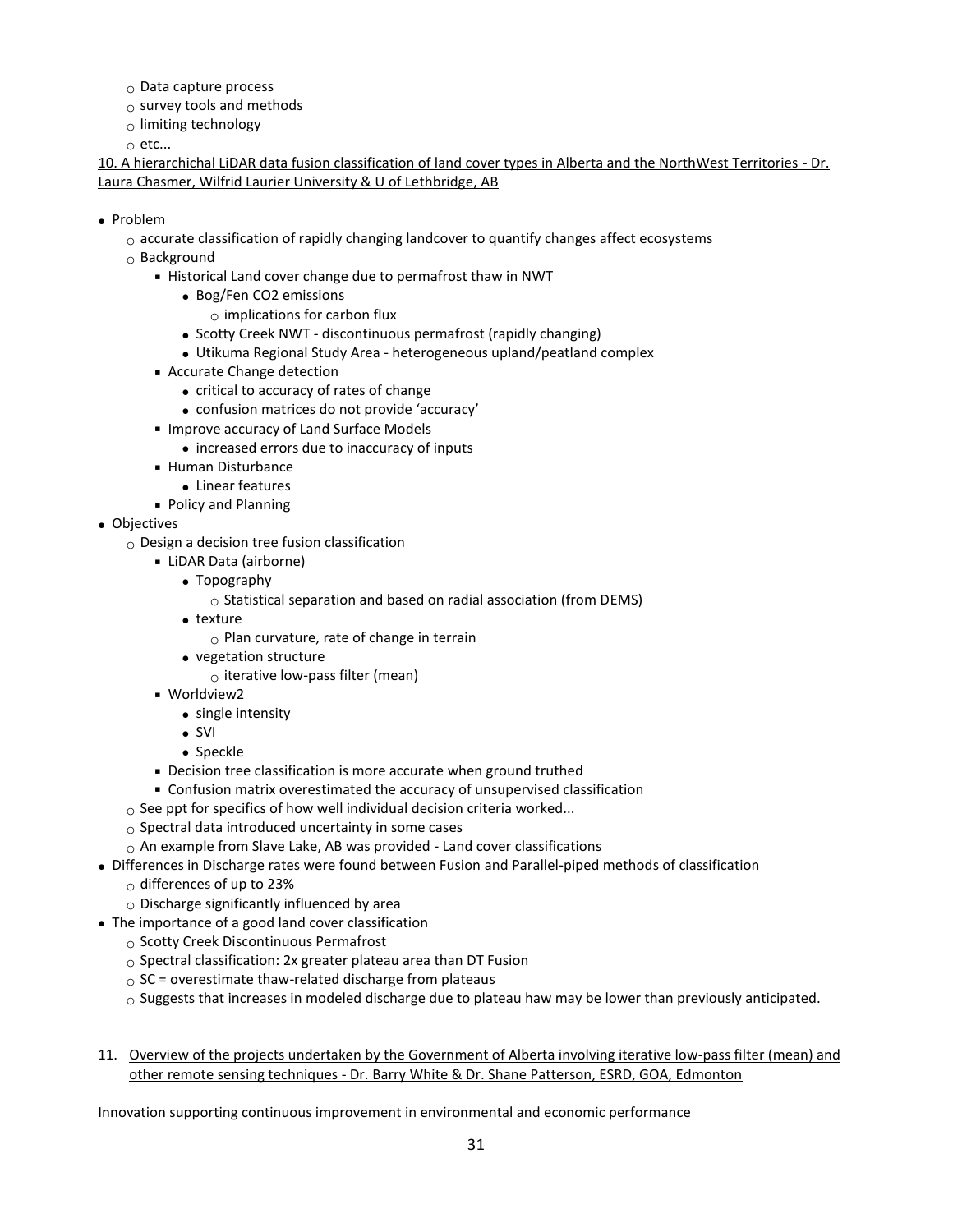- Wet areas mapping:
- $\circ$  Useful in planning
	- watershed.for.unb.ca/TRAIL
	- TRAIL TOOL recreational trail planning tool
	- $\circ$  Contaminant spill containment scenarios
	- $\circ$  Value chain optimization
		- connecting standing volume to world market
		- assessing milling opportunities at the forest estate level
	- $\circ$  Landscape prediction of vegetation community types
		- invasive species management, site classification and strategic investments in silviculture
- Moving Forward
	- $\circ$  enhanced LiDAR-related innovation within Alberta to increase home-grown solutions
	- o need to focus on developing LiDAR tools
- Earth Observation & Remote Sensing Technologies
	- $\circ$  Finding new applications for existing data resources.
		- **Energy, forestry, linear developments** 
			- Contamination issues, 20-50 year flood mitigation
		- Equivalent Land Capability
			- Natural regeneration
				- $\circ$  Landform design
					- Geotechnical stability
					- natural appearance
				- $\circ$  Watershed development
					- Water extent
					- wetlands/peatlands
		- Canada Centre for Remote Sensing
		- Monitoring Procedures for Reclamation in AB
			- University of Lethbridge
		- $\circ$  Summary
			- EO/RS tools represent transformational technologies that would assist in environmental policy, monitoring and regulatory programs
			- Need to continue building integrated and collaborative partnerships and approaches
			- Continued investment in innovation tied directly to "strategic needs"
			- Need to be mindful that "mare can be worse"
			- Avoid becoming "needlessly complex"

#### Q&A:

Q: Has Alberta gotten to the point where they are using multiple layers of LiDAR data (e.g. change detection, etc.)? A: The impetus has been on getting complete coverage of the province. Only limited areas have 2 timeframes of LiDAR coverage. Most of the data is from ca 2008.

Chris Hopkins: University community has access to multi-temporal datasets, in combination with GOA's...

Q: Where is AB going with emergency management within the context of LiDAR. A: Wet areas mapping was largely a response to pine beetle infestations. Bob Sleep: LiDAR purchases have substantially aided forward planning.

- 12. Canadian Federal Government LiDAR guidelines Philippe Lamothe and Darren Jansen, Natural Resources Canada, Ottawa, ON
- Elevation and LiDAR Activities at NRCan
- Caveat: For this presentation "standards" = "Guidelines" Standards have not yet been approved.
- Overview
	- o National Elevation Project
		- A popular geospatial data theme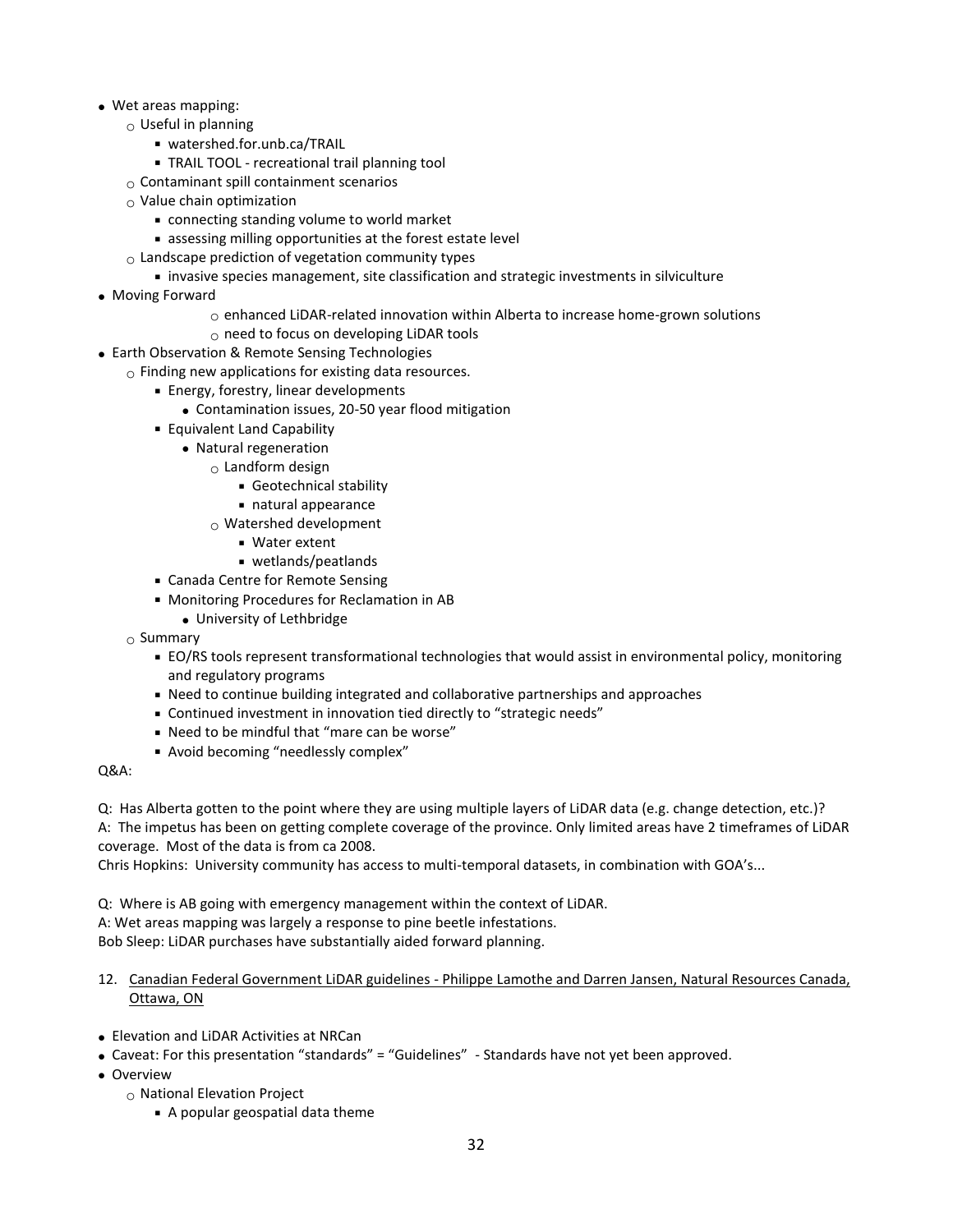- Limited data and products
- $etc.$
- Data Portal (http://geogratis.gc.ca/site/extraction)
	- Derivatives
- Open architechture point cloud
- Canadian Airborne LiDAR Acquisition Guidelines
	- Objectives
		- $\circ$  Create a standard for the National Elevation System
		- $\circ$  Support planning
		- $\circ$  Support the creation of national master Standing Offer (NMSO) for LiDAR acquisitions
			- prearranged contracts with set pricing structures
	- Summer 2012 0 First Draft of Federal guidelines
		- o Major feedback themes
			- **EX Clarity from the perspective of users/providers**
			- Who has which roles & responsibilities
		- o Summer 2013 Second Draft (soon) Feedback requested on:
			- Sectional breakdown
				- Project Planning and Contracting
				- Genreal LiDAR Survey
				- $\bullet$  etc...
			- **Environmental Conditions** 
				- Snow/cloud/etc.
				- Leaf-on / Leaf Off
			- Coastal Applications & Low Tide
			- Nominal Pulse Spacing
				- $\bullet$  Low (1 pulse / 2 M^2)
				- standard
				- $\bullet$  high (2 pulses/m^2)
			- Data voids & Flight Lines
				- scan angle
				- spacial accuracy requirements
				- data voids
			- Data Ownership model
				- Feds are commitment to an open data policy
			- Point cloud classification
				- levels of accuracy requirements
					- o e.g.:
						- ground
						- **low veg**
						- $e$ tc...
			- Metadata
			- Project planning and Reporting Specifications
	- GeoHash Tree and LiDAR
		- $\circ$  global, hierarchical, variable-sized cell structure
		- o A dataware housing structure: see ppt for more details
		- o Take home message: Open-source structure...
	- Pointcloud: http://github.com/pramsey/... (see ppt for URLs)

## **Tuesday, July 9, 2013**

1. Panel discussion: The need for reporting standards.

*Panel Members: Philippe Lamothe (NRCAN), Dr. Martin Isenburg (rapidlasso), Barry White (ESRD), Jocelyn Parent (Airborne Imaging), Tanya Ramond (NEON)*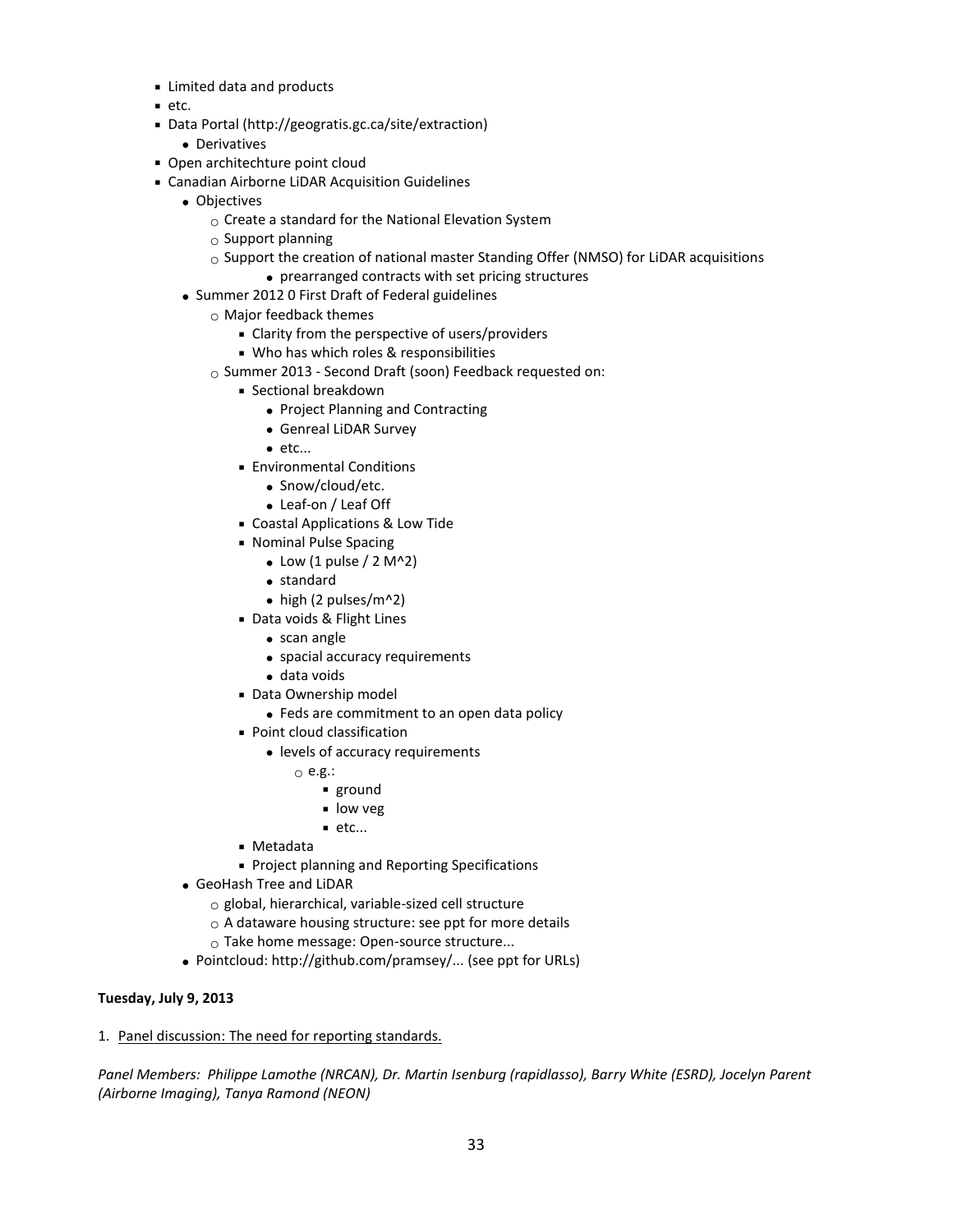- Barry White
	- $\circ$  LiDAR acquisitions must be of sufficient quality to promote adequate vegetation inventories (Forestry, Wetland, etc.). A failure to meet this basic standard would result in the propagation of errors throughout management frameworks.
	- $\circ$  Guidelines are important, however care must be taken not to stifle innovation
	- $\circ$  How does error propagation effect specific parameters of LiDAR?
		- Bob Sleep: LiDAR is simply another tool in the toolbox for end users. LiDAR may have been oversold early in its adoption. LiDAR produces excellent DEMs, however it is most useful in combination with other products. Negative perceptions may still linger stemming from early sales tactics.
		- Chris Hopkinson: ...early proponents of LiDAR may have sold LiDAR as the "answer to the Universe," however, the industry has matured and hopefully perceptions will as well.
- Patrick Adda: ... LiDAR guidelines should have a lifecycle in order to keep up with changes in technology.
- Barry White: (essentially agreed and stated that this is the model that Alberta Uses)

Isenburg: Standards are wonderful, but you need standards for how to make standards. LAS 1.3 is a good example. LAS 1-1.2 were excellent. Starting with 1.3 there were problems, however the standards were not developed within a transparent environment. Standards must be developed within a transparent environment.

- $\circ$  Full waveform data format: example: proposed by Leica for their tools. Was unopposed in the (closed) standards discussions. This wound up within the LAS standards even though the needs of other users (non-Leica) are not met.
- $\circ$  discussion group [\(http://www.pulsewaves.org\)](http://www.pulsewaves.org/)
- Reiterated the need for an "open, transparent, and updatable standards development environment"
- UK: The open and transparent model needs a champion (with integrity), otherwise this model will be unsuccessful.
- Bruce MacArthur: The pace of change will likely render standards obsolete very quickly.
- Isenburg: pulsewaves.org will allow both data sharing and collaborative standard development.
- Bob Sleep: The continuous updating of standards may cause the obsolescence and require governments to continuously build business cases to keep up.
- Isenburg: LAS is central to the framework (an orthogonal standard), and the file formats would become obsolete.

Philippe Lamothe: NRCan is in the process of developing federal data reporting guidelines. What do users want to see in reporting? What elements are missing? how do providers currently interact with standards that currently exist? How does industry encourage their use?

- Bob Sleep: Developing a set of guidelines that would meet the end result we wanted. People within the industry are very receptive to sharing and providing information for standards development.
- UK3: A one size fits all standard is likely unworkable. Different applications may require different nuances in the data. (e.g. bare earth is best attained with leaf-off imagery).

Chris Hopkinson: Suggested a "template" approach, where specific metadata is required, but no hard boundaries are placed on how that information is recorded.

Tanya Ramond: NEON requires very standardized and consistent approach.

- NEON is a national scale LiDAR project, which is unique. NEON may provide an opportunity to set standards that others would adopt.
- Standards need lifecycles, but further, standards should really be instrument specific.
- Points per m^2 does nothing to inform the strength of the laser being used (photons hitting the ground). pts/m^2 is not specific enough for standards reporting.
- Chris Hopkinson: reiterated the importance of Tanya's comments.
- Philippe Lamothe: Examples in Quebec
- Vladimir (Reigl): Saying the LiDAR was not accurate enough is not specific enough. An analysis of the systems used to collect the LiDAR and training of providers should also be examined.

 $\circ$  A stronger laser is not the solution in all cases. In some cases higher repetition rates will provide better data.

- Chris: All else being equal, higher rep rates can result in a decrease in the positional accuracy.
- Vladimir: The performance of the system is highly dependent on the reflectivity of the surface being analyzed.
- Tanya: Instrument parameters and landscape characteristics do need to be addressed in the planning phase. There is software available for modeling the effects of these variables.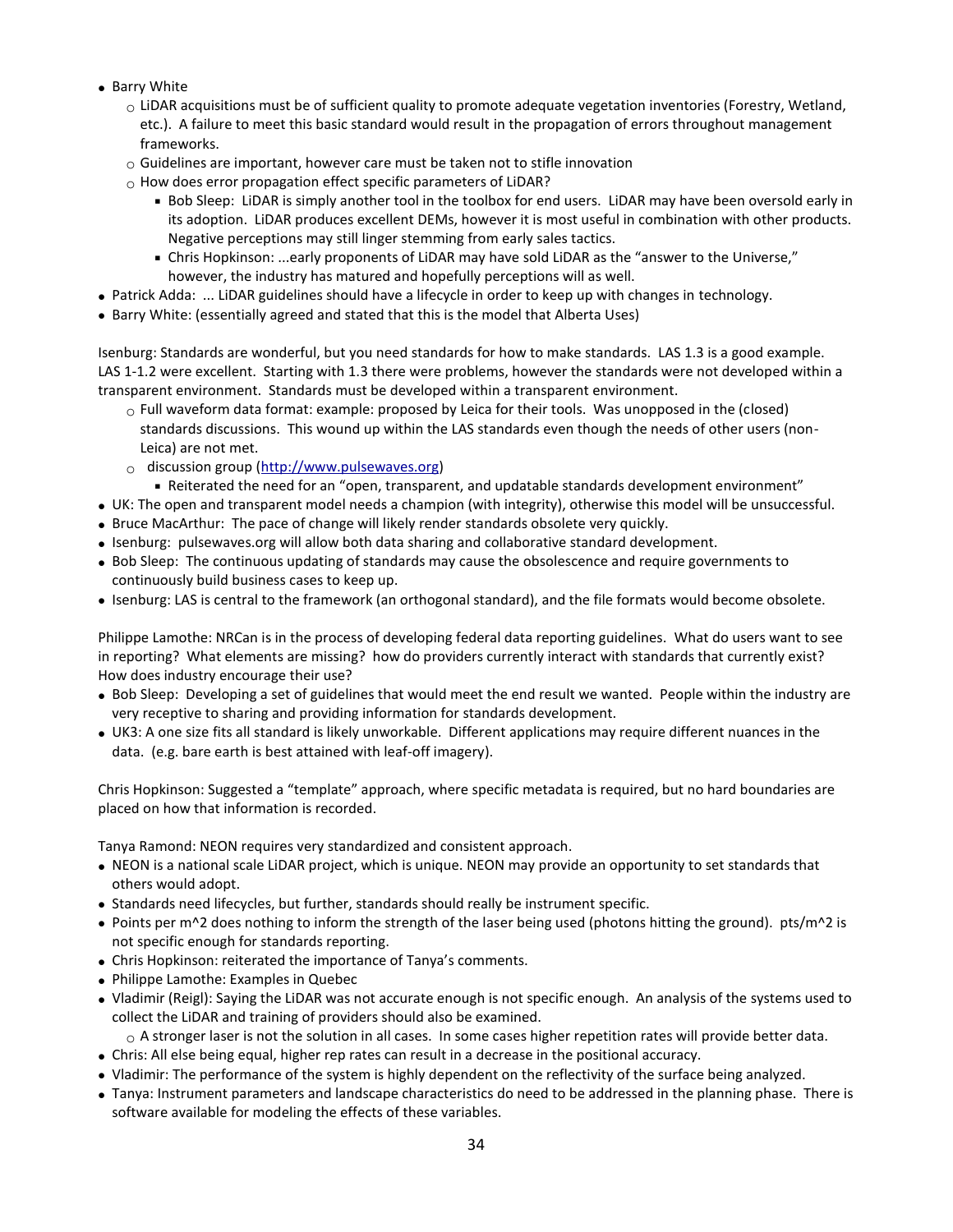Jocelyn Parent (Airborne Imaging): Most clients buying LiDAR do not know exactly what we want, so they refer to USGS specs. The USGS specs are designed to meet the needs of the USGS, not everyone. If we put specs together, they should meet only the base requirements (a minimum standard of quality). This would allow for flexibility in the design of data capture and processing. Comprehensive standards would drive up the cost of data acquisition.

- Vertical accuracy standards should be specific to ground points.
- Hard-coded number standards would likely be a mistake.
- Prefer a minimum standard onto which bells and whistles can be added.
- Formats should not be specified, to avoid making specifications too restrictive
- Bret Purdy: Development of standards is much more difficult than developing guidelines. More professional judgement is required when working with guidelines. Standards are easier to work with, but they do not necessarily result in better products as much of the professional judgement is sidelined.

#### 2. Breakout Discussion

Chris Hopkinson's introduction of the discussion

Project Areas

- Mission specifications
	- o survey area
	- $\circ$  Timing
	- $\circ$  Data requirements
- Survey planning
	- $\circ$  configuration
	- $\circ$  route planning
- Airborne operations
	- $\circ$  logistical challenges
	- $\circ$  calibrations, etc.
- Ground support
	- $\circ$  Primary duties of the ground crew:
		- set up base stations
		- collect calibration/validation data
		- Process data
		- **client interaction**
- System calibration
- Data Integration
- Data output
	- $\circ$  datums/projections
	- $\circ$  file formats
	- $\circ$  Raw info (GPS, scan angle, etc)
	- o File size / tile extents
	- $\circ$  derivative features
- Data Quality Concepts
	- $\circ$  Data quality
	- o Absolute accuracy
	- o Relative accuracy
	- $\circ$  Precision
- Accuracy classes
	- $\circ$  Fundamental vertical accuracy
		- accuracy in open and typically flat 'hard surfaced areas'
	- $\circ$  supplemental vertical accuracy
		- a range of land surface classes
	- $\circ$  consolidated vertical accuracy
- Nominal Point Spacing
- Data storage, formats & management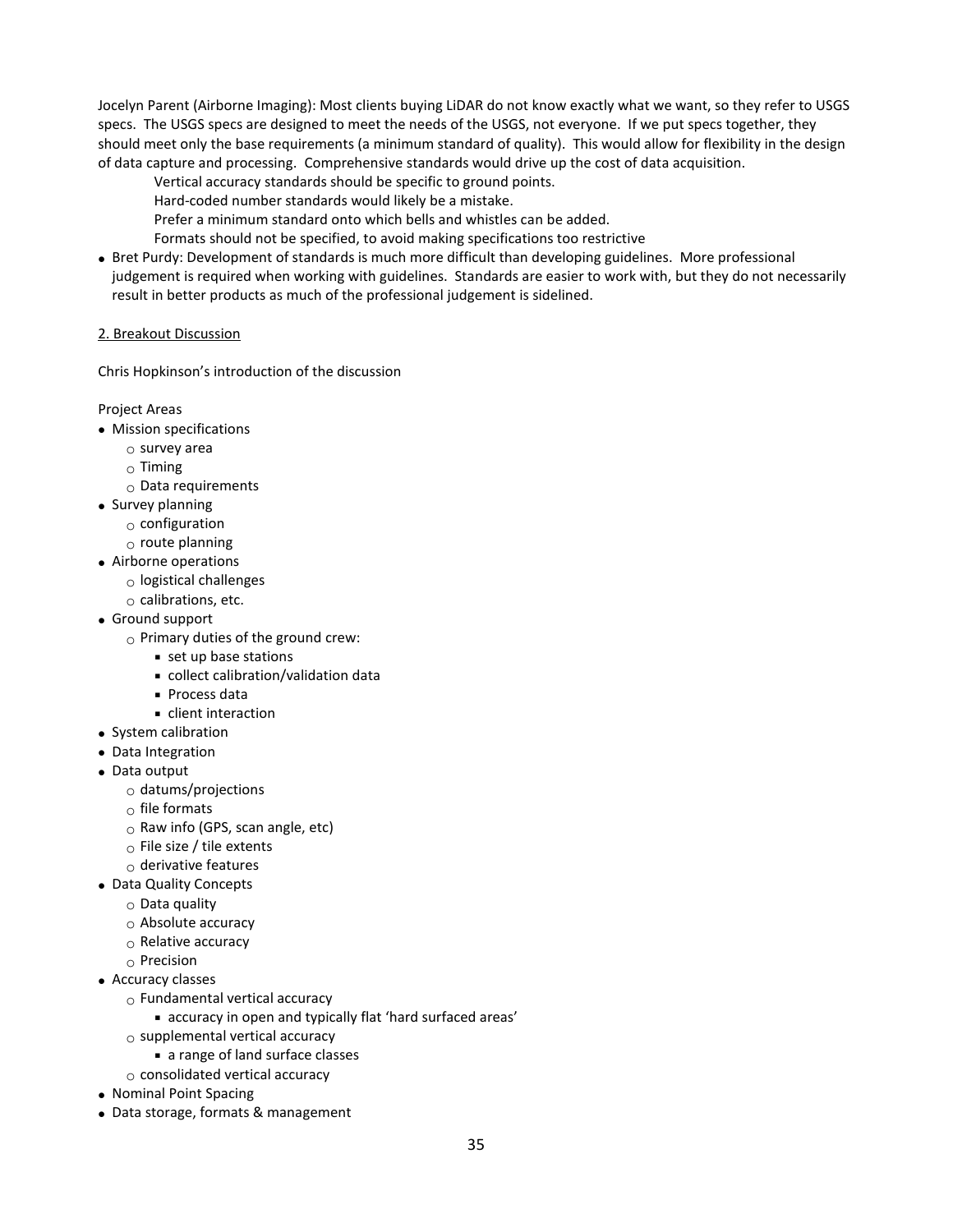- $\circ$  data management is likely the most important of the 3.
- Understanding Data Size
- $\circ$  Increasing data density increases the file sizes
- Analysis Workflows
	- o Many user specific needs
	- $\circ$  limited off the shelf software
	- $\circ$  Converting point clouds into decision-ready info can be complex
	- $\circ$  Many packages needed = high investment in skills & software
	- o Etc...

## **Breakout discussion points**

## *Academic perspective*

- $\circ$  What are the goals for standards and best practice guidelines?
	- **Integrity and consistency of data**
	- **Accessibility**
	- Processing thread metadata standards incorporated. Adequate documentation of data manipulations
		- Data lineage, adequate documentation
			- $\circ$  Sensor information and referencing system information
		- File formats
		- Discrete or waveform
- $\circ$  Who should set the standards & best practices?
	- All sectors should be represented:
		- Academic incentives include data accuracy and consistency.
			- $\circ$  Vested interests include: data for Publications and new research,
		- Standardize the methodology for measurement of accuracy
		- Academics associations should provide support and research
- $\circ$  What role can Universities play?
	- Publication and scrutiny of data quality & manipulation techniques
	- **Support through research**

## *Data providers perspective*

- Goals
	- $\circ$  brief specifications to avoid limiting the technologies
		- Federal Government should set the standards but remain adaptable
		- Universities should provide training and processing
			- in-depth theory provided
			- fundamental knowledge basics
		- Industry should provide certification for specific products, proprietary processes, etc.
	- $\circ$  Ground control best practices should be outlined

## *End-user perspective*

- Transparency in the development of standards
	- $\circ$  include a diverse group of users and developers
- Specific enough to be useful, but general enough to not stifle innovation
- State clearly the intended purpose of the standard
- Universities: Provide training of standards
	- $\circ$  watch dog role, assessing unintended consequences of standards

## *Natural Resources perspective*

- Multi-level standard approach (National --> Provincial --> Jurisdiction / Industry)
- Parameter sensitivity specifications
	- $\circ$  implications
		- **applications**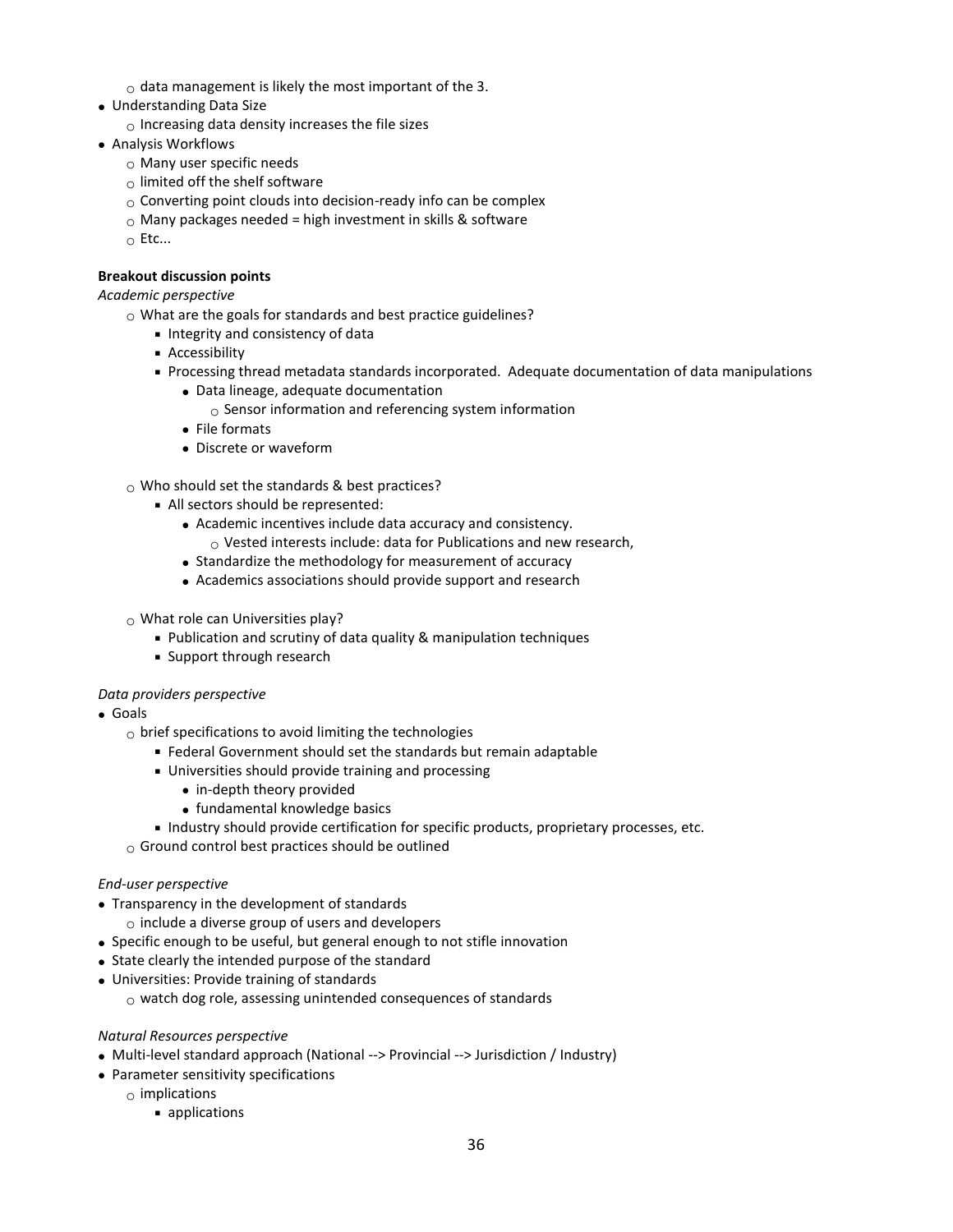- **errors**
- Universities' role:
	- $\circ$  Development of new methodologies
	- $\circ$  Determining the sources of error and error propagation
	- $\circ$  Developing risk profiles

## *Environment Perspective*

- Develop a Stakeholder process
	- $\circ$  Then allow industry to develop standards & business cases that meets stakeholder needs
- Stakeholders define the outcome, Industry prescribes solutions
- o Co-Operative / user Groups
- Universities' role
	- o Determine the current state of technology
	- o Determine best available technology that is economically achievable
	- $\circ$  Define the limitations of the technology (objective watch-dog role)
	- $\circ$  Developing LiDAR applications
		- context specific

## *Government Perspective*

- Develop agnostic datasets
- Data fusion standards
- Universities' role:
	- $\circ$  develop an end-use matrix for guidelines
	- $\circ$  Define specifications
	- o Proof of concept
	- $\circ$  seminars
	- o education and outreach
	- $\circ$  become an active participant

# 3. Panel Discussion: Data Repositories

*Panel members: Shane Patterson (GOA), Olaf Neimann (U of Victoria), Bruce MacArthur (Tesera Systems), Dr. Martin Isenburg (rapidlasso), Jocelyn Parent (Airborne Imaging), Philippe Lamothe (NRCan)* 

- Topics:
	- $\circ$  LiDAR data exists for growing area is in Canada, but no easy access exists for end users
	- $\circ$  Limits data sharing within & accross institutions
	- $\circ$  Missed project opportunities
- Data access and archival was rated as the most important on average priorities (from forum attendee survey)
- Survey respondents were 89% supportive regarding the use of a hypothetical online LiDAR data repository
- Challenges
	- $\circ$  data size
	- $\circ$  3rd party software or in-house development
	- $\circ$  Licensing
	- $\circ$  Funding sources
	- o Commercial or public model...
- Discussion questions
	- o Do we want or need a LiDAR data centre?
	- $\circ$  What form should it take
	- $\circ$  What services should it provide?
	- $\circ$  Where should the data sit?

Martin Isenburg: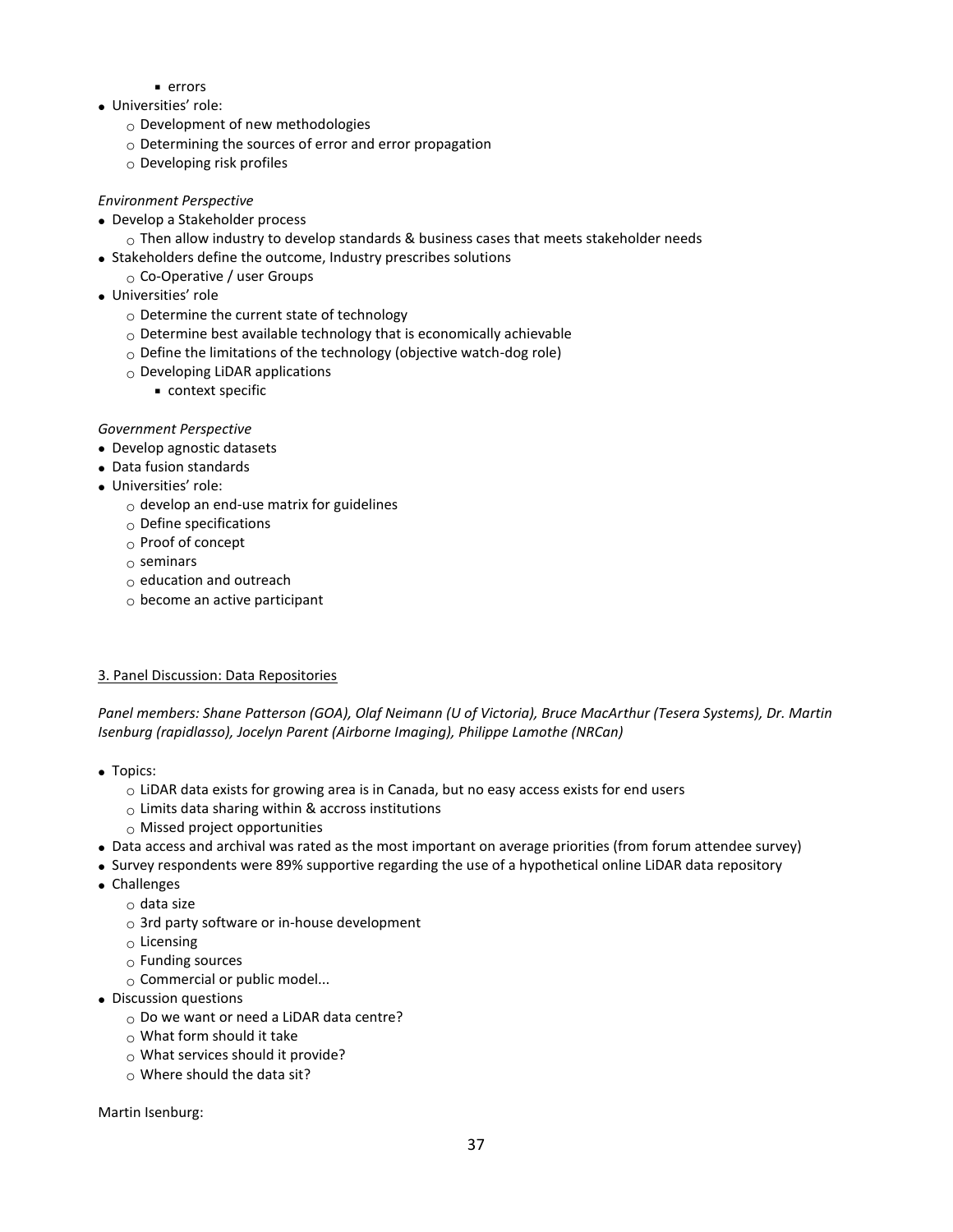- What is already available?
	- o www.laszip.org a list of free and lossless LiDAR data sources
		- several examples internal to that site were shown
- Jocelyn: It would be nice to know the full geographical extent of existing data, regardless of the vendor or organization that owns it.
	- $\circ$  A 3rd party should operated the data centre if it is a collective effort, or done in-house for private effort.
- Chris Hopkinson: A collective site might be an effective way to market existing data.

Bruce MacArthur: Service provider performing data analytics.

- Finding data is the most challenging aspect of analytical services
	- o Many product libraries are not searchable spatially
	- $\circ$  Finding datasets can comprise 25-70% of the workload in analytics
- Many different business models exist, different parties could find common ground through the development of a data portal
- Much of the data is firewalled, many opportunities exist for industry growth and employment if LiDAR was made more accessible.

Olaf Niemann: Academic perspective - open access would be fantastic

- Datacenters would allow for consistent metadata and source tracking procedures
- Government Agencies should be helpful in setting these up due to the costs
	- $\circ$  Non-profits and Universities do not have enough funding to pull it off, that leaves government

Philippe Lamothe: Federal Government Perspective

- Federal government is in the process of building a National Elevation System data centre with support for LiDAR.
	- $\circ$  However, what constitutes LiDAR data?
		- Point clouds are difficulty
			- software availability
			- software usability
		- Similarities to the development of GIS
	- o Data Centre should:
		- **Provide access & discovery**
		- core functionality
		- Wherever possible open geospatial data
- Questions
	- $\circ$  what impediments are there for data sharing from the perspective of clients & providers? Data ownership? Sensitivity of the data?
- Chris Hopkinson: The large proportion of the data out there is licensed to some degree.
- Philippe: were developing this portal on faith that data providers will share their data.
- UK: A solution may be that the index is provided on the site, but a dual model be adopted: 1) open source data; 2) Proprietary data for sale
- Chris: A logical concept it is, but If the Canadian government hosts data indexes online, does that constitute advertising and therefore a conflict of interest?
- Philippe: Yes
- Isenburg: A way around that is to provide a low resolution dataset, with information directing users towards more dtailed datasets available.
- Bruce:?Merks? Might be another avenue. They have contracts available for...
- Chris: Would the federal government be willing to host information for which they are not responsible, with a disclaimer.
- Philippe: Crowd-sourcing is an avenue we could explore
- Patrick Abba: Will it ever be possible for Canada to make data freely available.
- Martin Maric: The problem is that our government is not spending the money to acquire the data outright, in which case they would be freely available to distribute it.
- Patrick Abba: Would it not be a better use of taxpayer money to distribute the data and reap the benefits of innovation?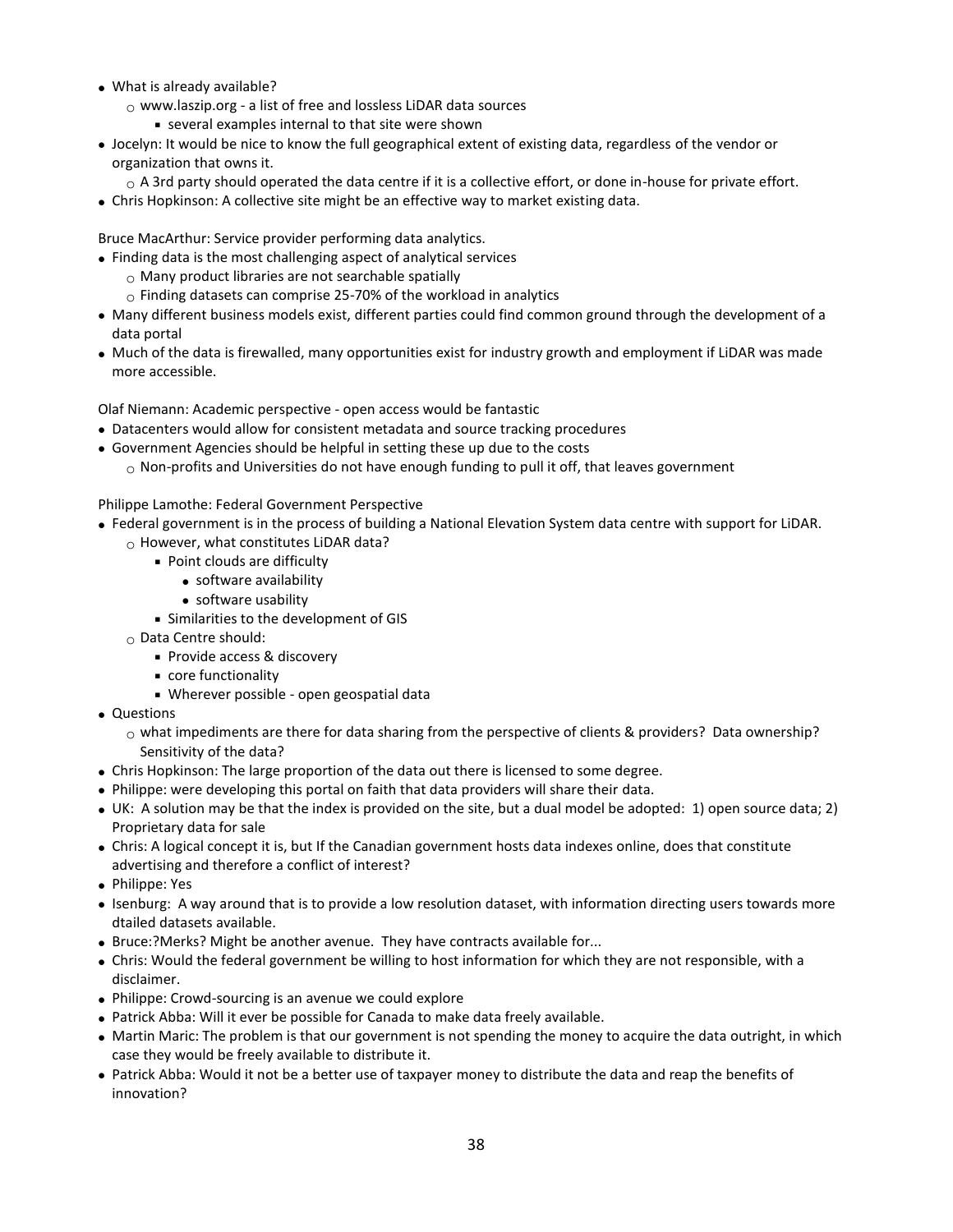- Chris: (playing devil's advocate) In defense of Alberta's model, the licenses for the data were obtained at a much cheaper cost, which it can be argued that it might be a better use of taxpayers dollars.
- Mike Leslar (Optech): Liability is also an issue, liability comes with data ownership and distribution.
- Bob Sleep: The \$20 M we spent licensing the data has paid dividends in savings and planning. However, if we had approached managers with the price tag it would cost to purchase the data, we never would have acquired it.
- Bev Wilson: data subscriptions...

Shane Patterson: GOA perspective

- How can we bring stakeholders together in a framework where multiple users can use LiDAR data
- Business cases must be considered, both businesses and government are stakeholders in the process
- How can LiDAR data be shared, but also GOA requires updated data on a regular basis.
- Chris: What happens to the derivative products?
- Shane: Value added products are shareable. Data sharing agreements must be attained to share raw data with researchers.
- Bob Sleep: If there are derivative datasets, we are able to share and distribute them
- Patrick Abba: Could government / private partnerships be used to purchase and distribute full provincial coverages?
- Shane: This is one potential avenue to purchase the data. This is one of the main ideas behind bringing the various stakeholder groups together to collectively fund the acquisition.

#### **4. Breakout Session**

#### *LiDAR Training & Flood Modeling Example*

Opening Comments: Chris Hopkinson

- Community needs
	- $\circ$  Communication
	- $\circ$  Training
	- $\circ$  Applied Research
- Software platforms
	- $\circ$  Data providers
	- $\circ$  End-users
	- o Different software packages for each
		- somewhat inefficient to use several software packages within a single workflow
	- $\circ$  Training
		- where to focus training time
			- point cloud processing (data providers seem to use these more)
			- raster training (end users seem to prefer)
			- how do we divide training time?
	- $\circ$  Enduser experience & resources
		- steep learning curve for point cloud processing
		- how much training investment is required
	- $\circ$  Training options (knowledge transfer)
		- vendor-specific seminars/workshops
		- conference workshops
		- lectures/coursework
		- Internships/practicums (most bang for the buck)
		- **Graduate theses**
		- Conferences & publications
		- Research-based field training
	- o The C-CLEAR example
		- Canadian Consortium LiDAR Enviro Apps Research
		- Offshoot of Optech's in-house research & client demonstrations
		- several ad hoc projects 2000-2003 with NRCAN, Env Can, WLU, Queens, Western
		- C-CLEAR partnered on a CFI proposal in 2003 to acquired LiDAR equipment
		- 2004-2011 C-CLEAR operated out of AGRG using ALTM 3100C & ILRIS 3D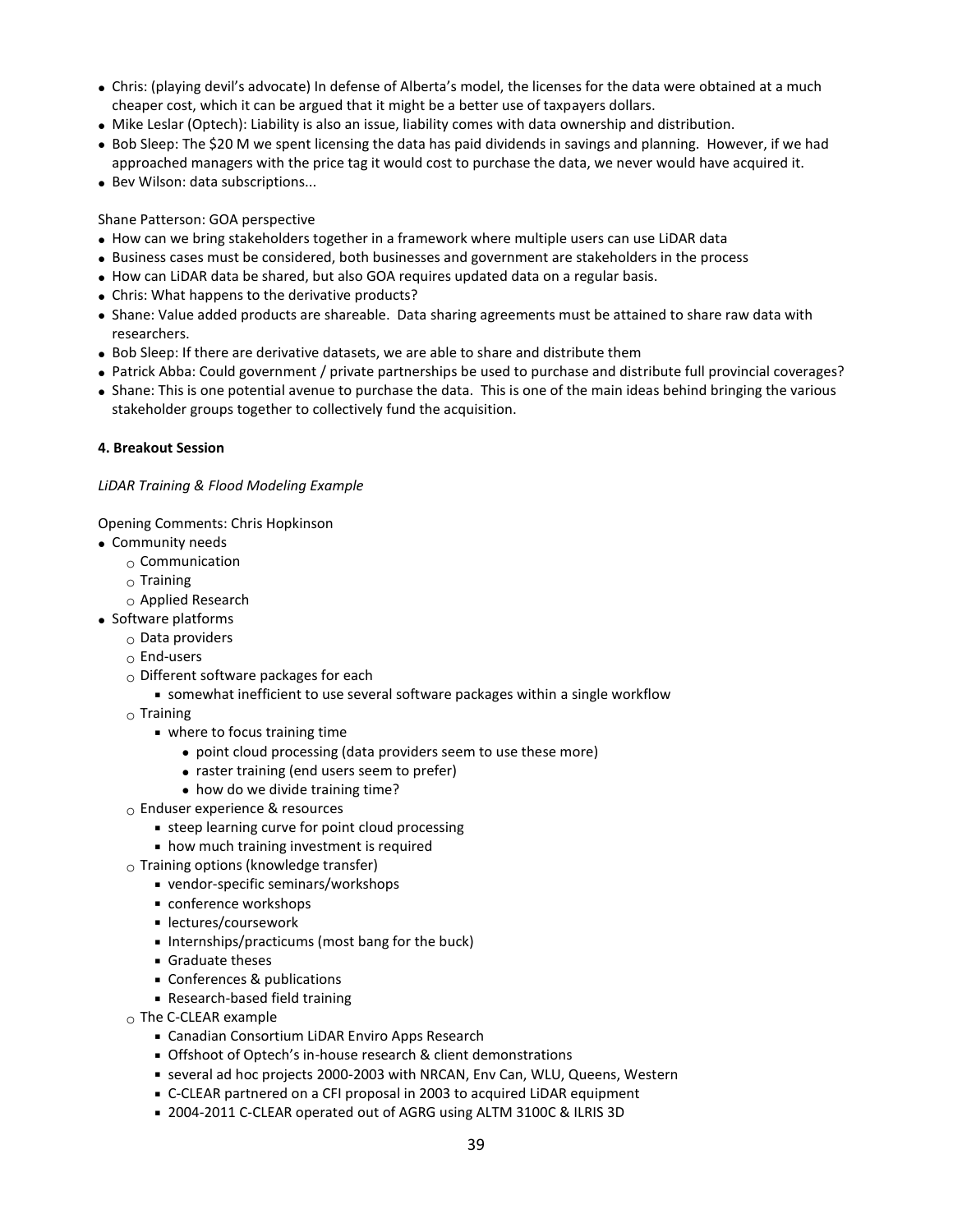- Essentially a University outreach to the federal government
	- federal government was involved in the planning process
- Examples of training/outreach needs
	- Most C-CLEAR support for forestry & hydrology applied research
		- $_{\odot}$  biomass modeling / land surface classification
		- $\circ$  Watersheds / flood modeling / visualization
	- Gradual acceptance of LiDAR for forest resource inventory
	- Occasional perceiption that LiDAR cannot suppor accurate flood modeling
	- Sometimes a change in approach is needed new methods need to be proven, standardized and trained

#### **Breakout discussion points**

#### *Academic perspective*

- $\circ$  Q: What are education / training / outreach priorities?
- $\circ$  A: Universities do not train, they educate!
	- Universities should focus on theoretical aspects and foster critical thinking. Colleges and training institutes (e.g. NAIT/SAIT) are for training.
	- Universities should prioritize the understanding of the data, how it is derived and how it is applied. This is consistent with the need to maintain quality and consistency in the data.
	- Outreach: Foster critical thinking among the LiDAR community.
		- Pursue Pilot projects with various stakeholder groups (e.g. Garry Oak Society)
- Q: Do we need certification programs?
- A: Not the academic communities responsibility, this responsibility is best left to the professional societies.
	- $\circ$  LiDAR community is a large, eclectic group with diverse needs.
	- $\circ$  It is a contentious issue whether a certification program is even necessary. There was no consensus among the group.
		- Pros: degree of accountability
			- level of expectations are (in theory) met by the contractor
		- Cons: Meaningless barrier to entry into the industry
			- needlessly prohibitive
			- deterrent to entry into the field
- Q: If so, who should accredit & deliver training; i.e. set curriculum?
- A: CRSS or industry groups that represent diverse interests should deliver industry specific training
	- $\circ$  Any training towards certification should be distinct from University training and curriculums
	- $\circ$  Given much data exist, what are the barriers to implementing an Alberta-wide LiDAR flood risk assessment?
		- Data accessibility and data ownership, period!
			- Therefore costs.
		- Liability: Data quality may be an issue due to liabilities that arise because of error in value aded products
		- Data of sufficient quality is essential to generating accurate flood risk assessments.

#### *Government perspective*

Q: What are education / training / outreach priorities?

- A: there is a need for training
	- Methodologies for LiDAR surveys
	- Management aspects
	- Intro to LiDAR (seminar / webinar) technology training short-course
		- decision-makers / project managers
- Q: Do we need certification programs?
- A: Depends on the job market. No consensus. Both pros and cons among the group.
	- Would require industry acceptance.
- Q: If so, who should accredit & deliver training; i.e. set curriculum?
- A: CRSS, other groups
	- $\circ$  Possibly a modular online accreditation
	- $\circ$  Industry related practicums
	- $\circ$  Develop co-op programs in partnership with Universities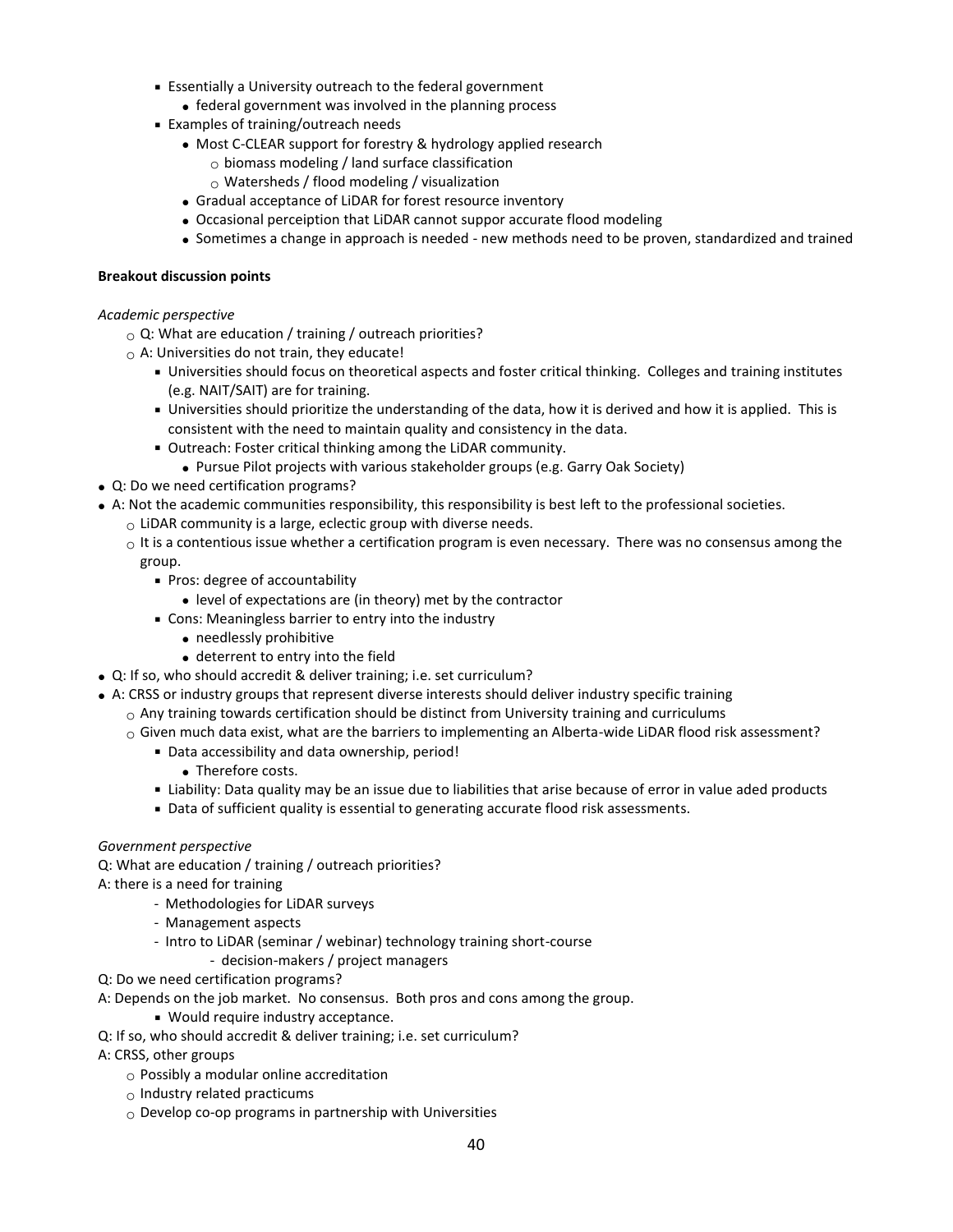## *Data Provider Perspective*

- Q: What are education / training / outreach priorities?
- A: Onus should fall on the manufacturers to provide training for specific work flows
- Q: Do we need certification programs?
- A: Certification programs are probably not necessary
	- The LiDAR community is not yet large enough
		- extra university courses may be beneficial to applicants because it shows interest and initiative
- Q: If so, who should accredit & deliver training; i.e. set curriculum?
- A: it would be an additional barrier to entry into the industry
- Q: Given much data exist, what are the barriers to implementing an Alberta-wide LiDAR flood risk assessment?

A: Traditional approaches of using cross sections may offer higher accuracy point to point, however LiDAR fills in the blanks in between

- $\circ$  Barriers include convincing decision makers that the dataset is beneficial
- $\circ$  Data accessibility is an issue

#### *EndUsers' Perspective*

Q: What are education / training / outreach priorities?

- A: Focus on interdisciplinary aspects of LiDAR data uses
	- e.g. engineering & meterologists, analytics,
	- climate change adaptation
	- Collaborative skills
- Q: Do we need certification programs?
- A: Not necessary
- Q: If so, who should accredit & deliver training; i.e. set curriculum?
	- $\circ$  no answer given

Q: Given much data exist, what are the barriers to implementing an Alberta-wide LiDAR flood risk assessment?

- A: Likely to become increasingly political
	- $\circ$  finger-pointing
	- $\circ$  shifting of responsibilities between levels of government and private interests
	- $\circ$  Public discussion is arising due to recent flooding in Alberta
		- technical barriers still exists
		- recent events may open access to funding

#### *Environment perspective*

- Q: What are education / training / outreach priorities?
- A: Data handling issues and troubleshooting
	- $\circ$  practical aspects of LiDAR
	- $\circ$  internal training
		- undergrad
		- virtual master's programs
		- faculty of extension
	- $\circ$  Combination of other datasets
- Q: Do we need certification programs?
- A: There are professional organizations that already exist
- Q: If so, who should accredit & deliver training; i.e. set curriculum?
- A: LiDAR could be included in one of the existing professional certification programs
	- $\circ$  generic vs. thematic
	- $\circ$  provincial vs national?

Q: Given much data exist, what are the barriers to implementing an Alberta-wide LiDAR flood risk assessment? A: Political (both internal and external) interests

- $\circ$  Reports might be shelved without further action, because it is not a priority of the day
	- Perceived as a valuable tool to supplement existing methodologies and surveys
- $\circ$  Pilot projects are needed to demonstrate the technology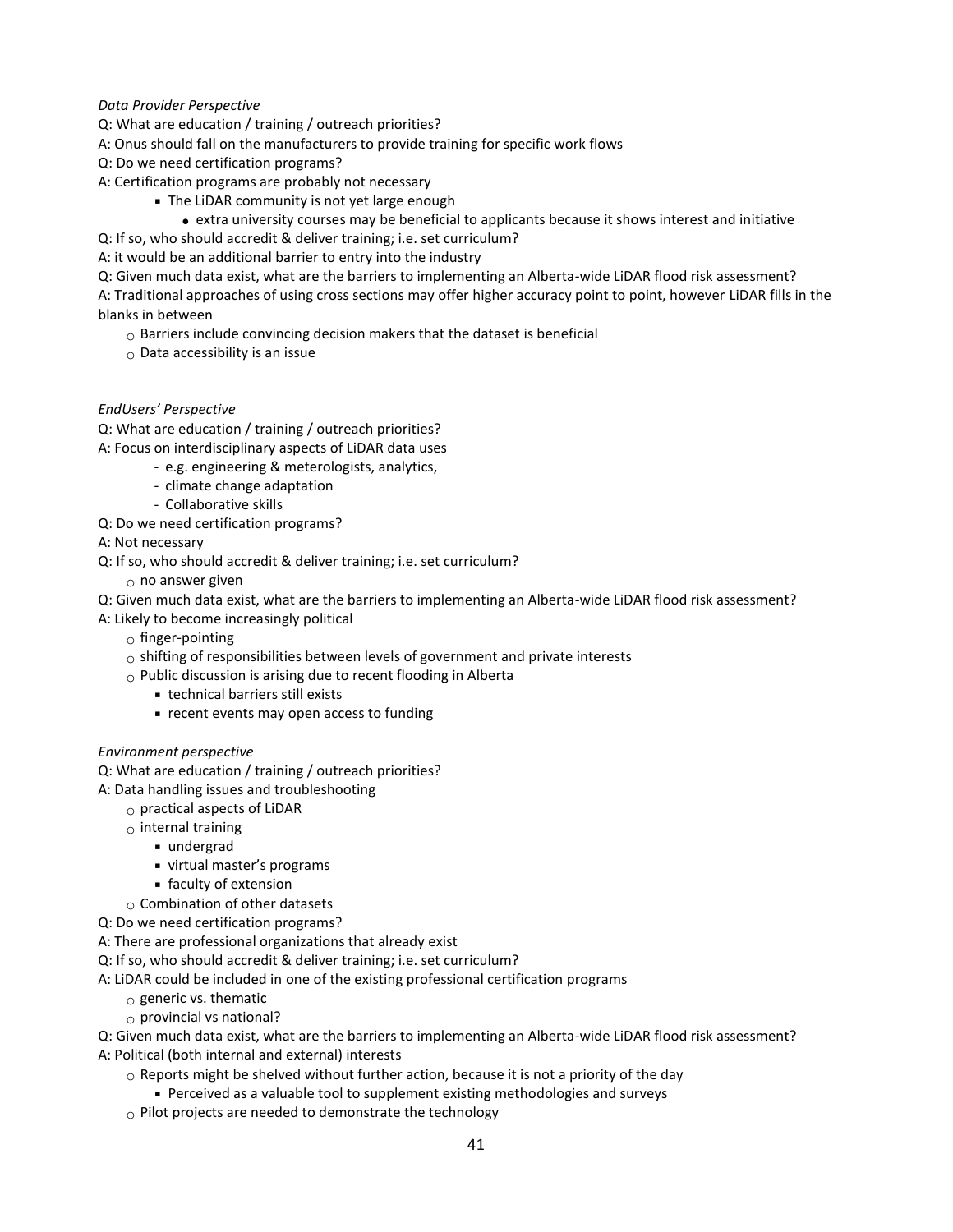**Build business cases** 

## **Closing comments:**

Chris Hopkinson:

- Shared report will be drafted on the forum proceedings
- Stakeholder needs
	- diverse range of opinions
	- dynamic guidelines are temporally sensitive given the rate of change in technology
	- LiDAR community is very interdisciplinary
	- Open/licensing issues remain a barrier to the development of data centers
		- no solutions were reached, but there were many relevant points raised
	- "Training" vs "principles" approach to education
		- "training" may be too specific and pigeon-hole academic curriculums
- Request for Information proposals may be generated
	- may create the opportunity to get very targeted answers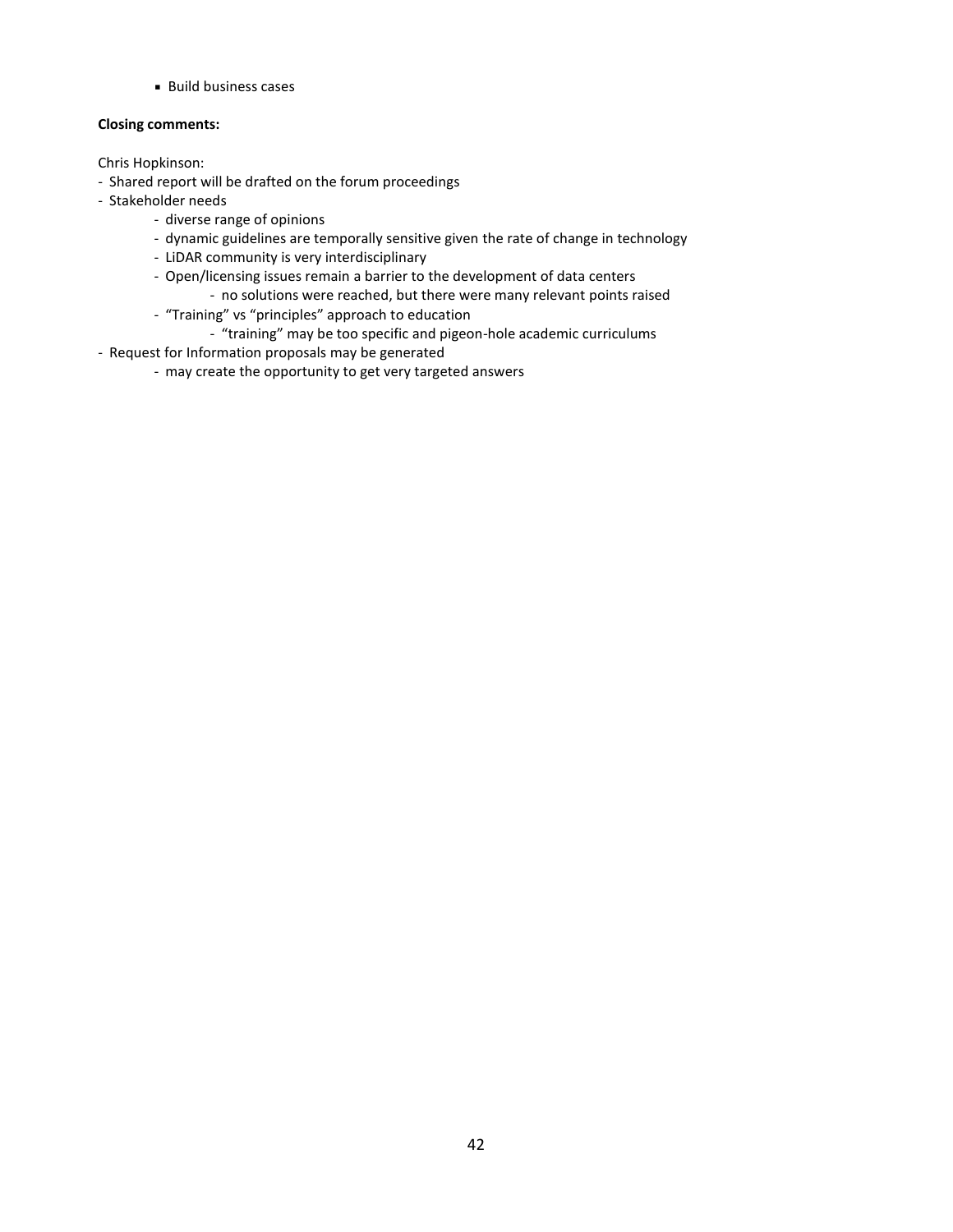## Appendix 2. Open discussion notes collected by Dr.Laura Chasmer, University of Lethbridge.

#### 'Standards' Panel discussion:

Barry White: Promotes lidar within the government. Have purchased 1 million ha of lidar data every year since 2007/2008. Alberta's wet areas mapping video on YouTube. Boreal forest, very busy, huge challenges due to many uses, and variability. Very flat landscape and also very wet. At least 50% of it are wetlands.

Lidar acquisitions must be adequate for mapping land surface features. Important for sustainability, including conservation, wetlands, etc. Also recognize the importance of planning for flood mitigation, and how lidar can be used for this. Recognised that when you proceed with lidar data, you need to get it right the first time, e.g. you can only get the money once. They did have a workshop when they first started this, and they did develop a set of guidelines for data acquisition. It was a very well established process. Guidelines are critical, but you also don't want to stifle innovation. Technology is moving forward, and so they do want to also move forward, but these new developments must also meet the previous guidelines (so that datasets are comparable and produce the same results). One of the questions that they have is better understanding the error propagation, and how that influences their data products, errors, etc. The other issue that they have is that there is still confusion about the use of lidar. For example, someone might say that they have lidar data and that it didn't work for them, but then this misperception will go through a group and will give it a bad name, when in fact the people didn't actually have lidar data, but did have a data product that might not have been the best thing.

Bob Sleep: Lidar is a tool, it won't solve all of your problems, but you can get a lot of information from it. It needs to be used in such a way that it is a tool, but not expected that it will answer all of your problems. Some of these perceptions may linger…

Tristan: speaking on error propagation – Errors are still very problematic, and there have been simple tools created, but there is still a lot more room for discussions on that.

Chris: There are certain guidelines that address accuracy specs. Whether they meet GoA's specs, that may or may not be the case…

Bob Sleep: GoA do have some specs…

Chris: Did ASPRS allude to error propagation in their guidelines?

Tristan: This has been tossed around, but currently there are other things that are more pressing. It occasionally is brought up, but it is often tossed to the wayside.

Patrick: May be more interest by end users. Reiterates what Barry White says with regards to movement forward of Technology, without stifling it.

Martin's perspectives: Standards are very good, but also need a standard on how to define a standard. E.g. if you look at LAS format, he got involved in injecting transparency on next generation of the standard. The people who defined the standard were a bunch of guys who worked with industry. LAS 1.0, 1.1, etc. were very good. And then came 1.3 some strange things happened, where things weren't as transparent. Since people are coming from large industry, they aren't necessarily coming from the best view of the users, but rather from the viewpoint of what will help their company. When LAS1.4 came along, there was no transparency. Comments were basically ignored by big companies. There is still no transparency in the process. Hopes that there will be some open discussion on line.

In the meantime he felt the need for a new lidar format that supports full waveform. There was only support by Leica to support their full waveform. They proposed it a couple of times, and it became a standard, but this isn't very useful because it doesn't address the other vendors needs. There are proprietary formats of the vendors, theres the sorted pulse data library (a working format), and the GeoLAS format. You can't currently share full waveform data because the formats all vary. Martin created some open source code to process full waveform data using a free reference implementation.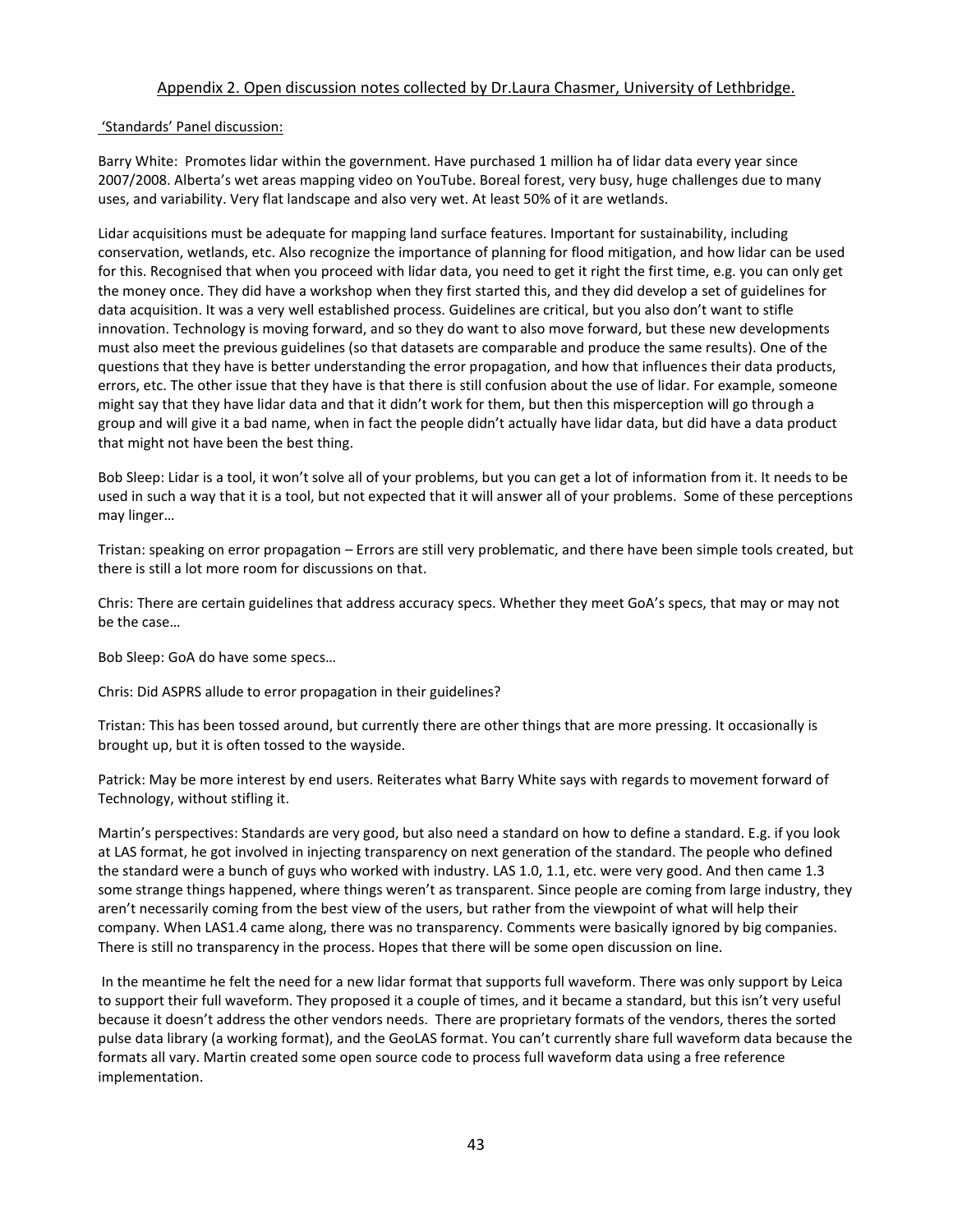Starting in Dec 2011, he started to develop new versions of the full waveform reader. He emailed everyone who could possibly use the "pulsewaves.org" website. He got funding from ARA and Riegle Compatable with ASPRS LAS format, GPS time connects pulses and returns. He was never tied to any one vendor. Always very open and transparent standards where anyone can discuss. There is no secrecy. This is very important to make a standard credible and accepted within the community.

Chris: Are there situations where completely open standards are not the best way to go?

?: Need champions who will keep it open and spend time on them…

Bruce: this conversation is happening in many domains that happen simultaneously (e.g. standards created by ESRI, who often try to promote their view of the world). Challenge we have is that data and technology are evolving, and the pace of it is outpacing the setting of the standards. So by the time the standards are created, the technology/data have already changed. This is tough. Interfacing with the different players becomes really challenging.

Chris: Standard has the potential to stifle innovation?

Bruce: Pace of tech change and data innovation and all dynamics associated with new formats is just going to increase.

Chris/Bruce: data wars. Different companies competing for their standards to be used.

Martin: Full waveform example is almost opposite – very slow. There were 5-6 different waveform formats. Spend 3-4 months trying to figure out how to just open the data. PulseWave is ahead of the curve because it will allow people to open up a variety of data types.

Bob Sleep: When you have +20 million \$ investment, need to have new business cases to start a new standard. How do they integrate it with the older standard? For the province of Alberta, this is a big challenge.

Martin: Varies depending on whether you are using discrete vs. waveform.

Phillippe Vermothe perspectives: Lidar data and reporting standards. They call it guidelines. Not yet standards. They find it important to foster a strong relationship between users and data providers. NRCAN put out guidelines, didn't reach everyone, but there wa considerable feedback. There wasn't much input from commercial clients. All respondents were interested. Amongst the respondents, most stated the same things, but there were things that people disagreed on.Most important, how to report and what to report. What do you want to see in reporting. What elements have you found to be missing, lacking or unnecessary? As a client or provider, how do you interact with standards that currently exist? Are you aware of them? Using them? Recommending them? As an industry, how do we encourage their use?

Bob Sleep: When they started this 6 years ago, they just spoke with people from industry and academia to figureout how to set the guidelines. Hamin Habib, Chris Hopkinson, and others to tap into. If you are setting guidelines, there are lots of people in industry and academia who will contribute.

?: There are cases where not all standards will work. E.g. different objectives will have different standards. How do you define these? E.g. if someone wants a v. good dem of ground, then it is critical that we fly with leaf off. Or if you are flying transmission lines, if you are going over areas with crops, that can be a major problem because there are far fewer returns from the ground. So I am not sure if there can be one standard for everything.

Chris: When we worked on NS guidelines, there were many stakeholders and users of the data for different reasons. Use a Boolean definition depending on the application. Was one slide yesterday (Philipe) where there were varying needs. Some needs can meet a large number of specs, but a Boolean approach is outthere but very difficult to implement.

Patrick: Need to have some guidelines, but not for everyond, but at least at a minimum where most people could use them. Datums matter. Everyone else has them, so we should too.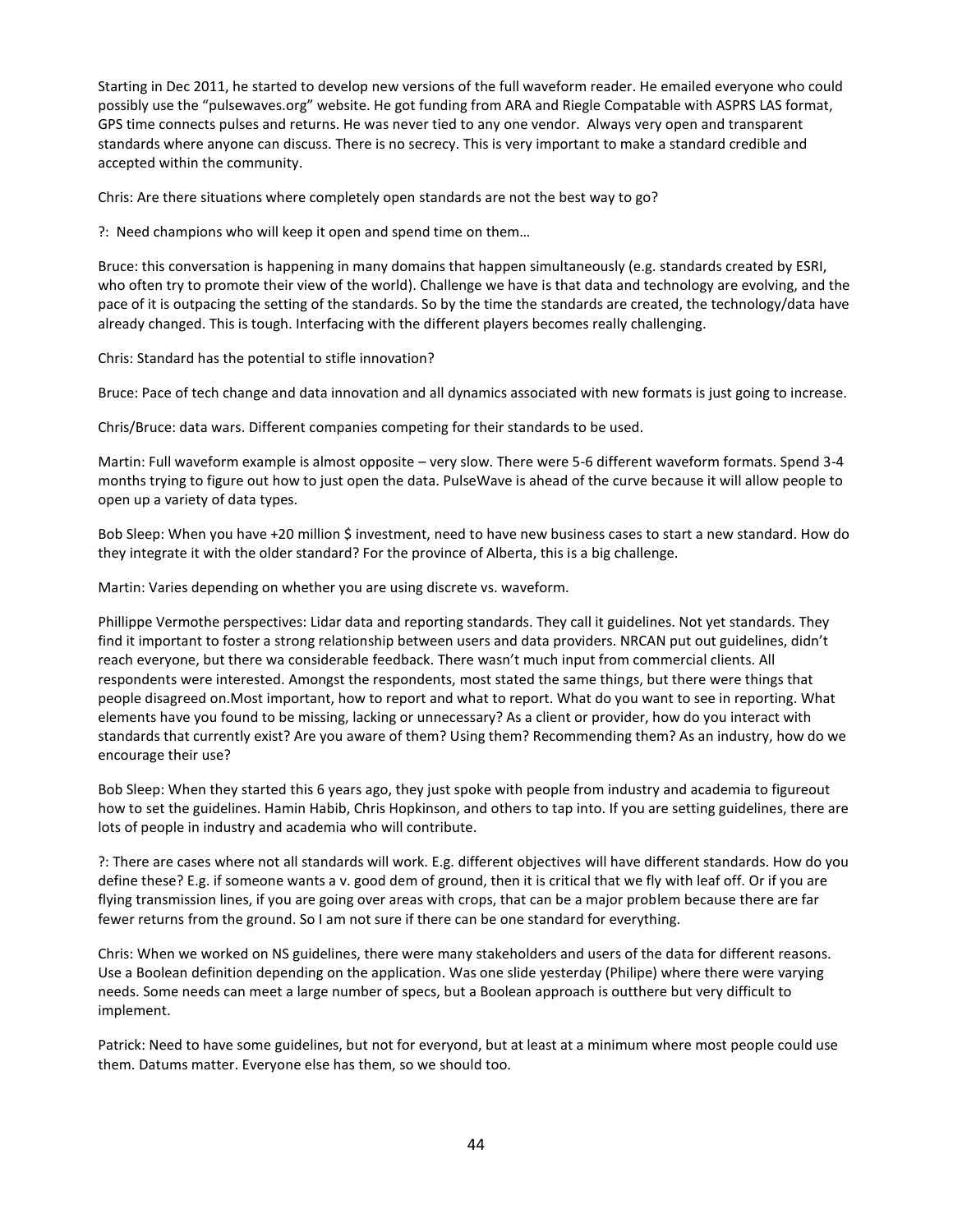Chris: often don't have a minimum, but there is a template which is a guideline with blank spaces. That is very useful because it states what are most important. E.g. you don't have any numbers because what is true today won't necessarily be true tomorrow.

Tanya: If they focus on NEON, need to develop a finite set of parameters to enable site and year comparisons, otherwise this hampers the useability of the data. Can also increase errors if you are trying to standardize the higher level data products, especially if they weren't acquired during the same conditions. Make 3 different sets of parameters/standards for all of their data acquisitions. Of course, constrained because they are also doing data fusion with a spectrometer. They have a unique set of parameters that may not be as applicable to another user who is doing some other kind of project. If the NEON project from a lidar stand point is a national scale lidar project – there are no others. USGS has standards, but they haven't done full national studies. This would be a case study for lidar on a full national scale. This could be a starting point. E.g. could use NEON data standards. Standards need life cycles, and are really instrument specific also. Although they want to make payloads identicle, they will need to upgrade their instrumentation, and this needs to be considered. Once question that she has: People are used to thinking about points per m2, but she wanted to take this to another level. Pts/m2 just tells you about your coverage, but it doesn't tell you about the strength of the laser pulse (e.g. the photons reflected). This will change from year to year.

Chris: There is a tendency to have higher and higher PRF, but it usually means lower accuracy returns. Doesn't necessarily contain more information. So there should be guidelines.

Phillipe: Tenders for companies that had v. good point densities but terrible accuracies. Need to meet the required accuracies. This is in a guideline.

Vladimir: A lot of service providers try to be very competitive, they don't really do everything the best way. Therefore poor data has been delivered, but not necessarily connected to the higher rep rate. Also need to consider how the data are collected. Is it better to have higher PRF within canopy? He has looked at forestry for a bit, but it really does depend on species. If higher PRF, will paint the full canopy, so greater chance that pulses will get through the canopy. Less power, but more points will get through the canopy due to probability.

Chris: What Vladimir is saying is true up to a point, but this does require some guideline. But if you are flying at 200 kHz, you need to adjust the flying height. When you are close to the operational limit, this is where you get a lot of degradation. As you go from 33 to 100 kHz, the accuracy decrease with all else being equal. This is propagated even more in forested environment. You don't see much of these things in the guidelines documentation. You often don't see this is because every sensor is different. So these don't always work the same way, and sensors and surveys are slightly different each time. There are some physics behind the laser pulse interaction with the ground. Need to do a better job of quantifying these things.

Vladimir: Also must consider the reflectivity of the surface. There should be a scale as to performance over highly reflected vs. non reflective surfaces. Should always be conservative. Not very good to push the limits of the system, to save money.

Chris: Applications need to be environment specific.

Tanya: There are tools out there DERSID ray tracing software, which takes into account instrument parameters, and will allow you to put in geography and topography of the scene, with reflectivity properties for the scenes, detailed models. This will give people a better idea of what to expect (e.g. laser energy and incidence angle).

Chris: big picture, NEON has slightly different needs than more generic perspectives. They are getting into more academic uses, so they will have very specific needs. There is an area of the user community that will need to get into that.

Neville: Sometimes what you are looking for wrt accuracy isn't necessarily in the las file. They also provide a GPS report. What is more accurate? Your lidar or your base station?

Bruce: Have different hardware, specs, sensors, needs. Need research and development that interfaces between these that will allow the manufacturers to identify good, bad, ugly datasets for specific applications. Program just fills in a matrix that states where the sensor works and where it doesn't (but perhaps not necessarily the data??).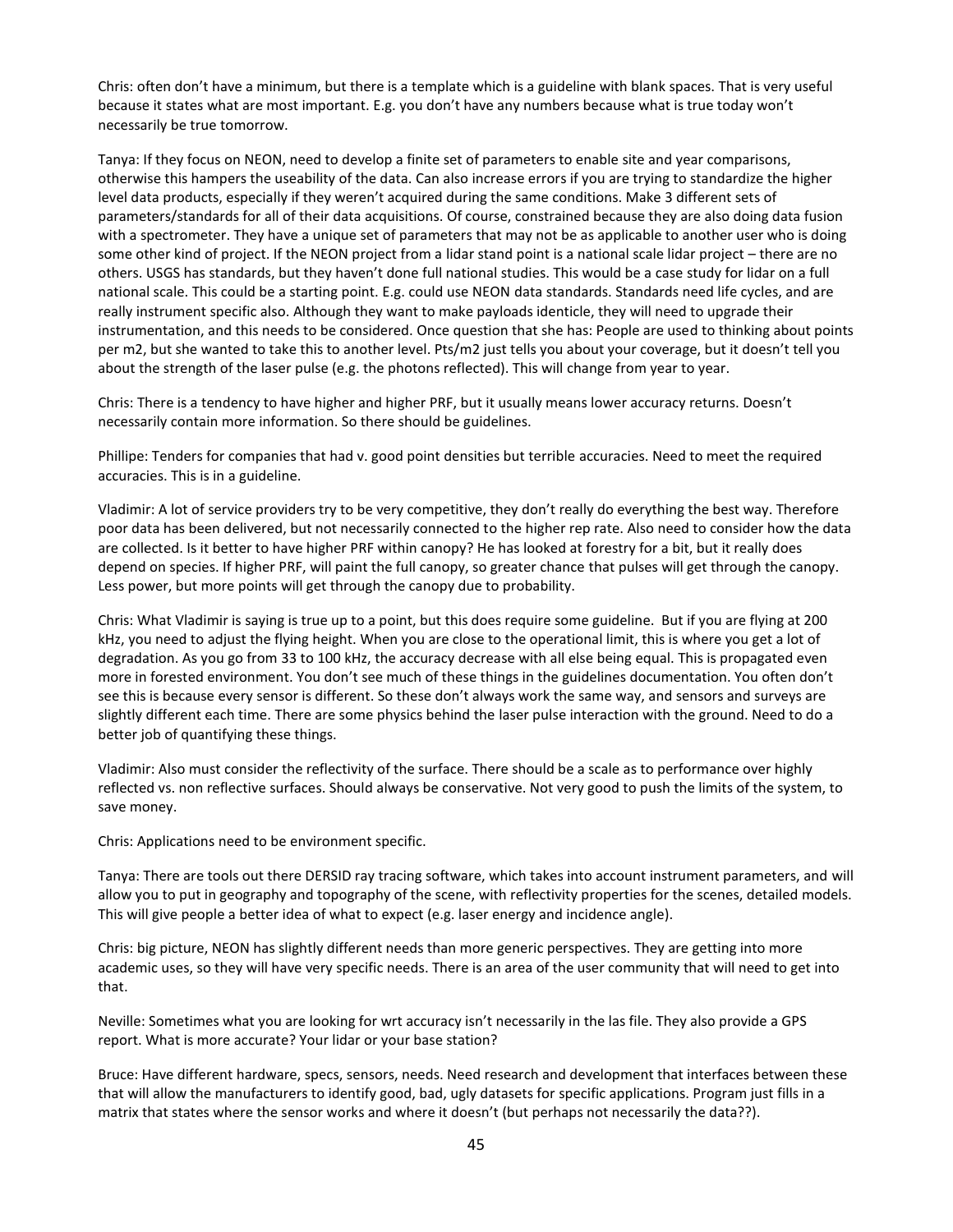Jocelyn Parent perspectives: As a data provider, lots of unknown or not clarified expectations. Often they don't specify accuracy, point spacing, etc. Canada should have their own standards. This would protect the data providers and the purchasers. He is more familiar with USGS specs. First time buyers often don't really know what they need. So they will turn to USGS specs. The downside is that the USGS are the ones paying for this, and they want that the data are the same using different providers. They have specs to meet their own needs. What we have been talking about is to have more loose (blanks) specs so that these aren't hard coded. If we put specs together, these should be loose. E.g. check boxes. When they sell data, people don't specify building classifications, water classifications, etc. These do drive up the costs.

Vertical accuracies, need to have the proper lingo. Some folks think RMS, some 90%, etc. Needs to be clear. This would remove the ambiguities. Also some expectations are on flat surfaces, and some are on the entire dataset. 30cm on the measured points by USGS is best. Not on derivative products. This gives you an idea of the accuracy on the point cloud itself. Also depends on what you are after – to put out a number, things have changed. Also drives up the price.

Classification: Minimum classification, but if you want the full classification (e.g. bridges, water, building…) more expensive. Should have a minimum standard. Classificaiton accuracy is touchy. People will say 98% of the points need to be in the proper class, but how do you quantify this? E.g. prove to me that 98% of points are properly classified. But it is really difficult to prove.

Thinks there should be some guidelines. Formats not specified, with a list of formats that you could have. Not make it too restrictive.

Brent: Different data management process, where different RFPs start to put in different specs. With his experience with guidelines. Development of standards is so much more difficult with guidelines. Still not approved because there was a paragraph with a standard in there. More importantly, between standards and guidelines, there is more professional judgement required when you work with guidelines. You need to work with the community to develop the best guidelines. So all stake holders become more informed when you use guidelines. But when you use standards, it is much simpler but you don't necessarily get the best product (because you aren't as informed).

Chris: Before guidelines were available, the element of having the end user become educated by the vendor, was difficult because the vendor wouldn't necessarily know how to best address what the end unser needed. Sometime the end user didn't really specify clearly, andso the vendor would specify what was needed, and then several months later, the end user may not have what they needed, exactly.

Need to have objective guidance for both the users and the vendors, with no underlying push/objective.

Section 2: Which sectors most need lidar procedural best practices and what are they?

*What are the priorities for standards and best practice guidelines?*

Stake holders – what are we trying to measure on the landscape, and then it is up to the industry to discuss what should be used.

What is the exact problem, and what are the capabilities of the lidar system that is being used.

If the user wants to have a specific analysis, the combination of products that can be acquired should be examined. Integration of other datasets.

Need to understand the limitations of what lidar can't do.

As a policy maker, how do you manage and process hyperspectral data – it is still experimental. How do we integrate these things? What do you need on the ground? If you are using that data to fill a regulatory role.

Government doesn't necessarily understand the questions that they should be asking. They are really good on the forestry side, but what other information can be extracted. For example, with flooding, you may not have as good accuracy, but you are getting spatial coverage.

*Who should set the standards and BPs?*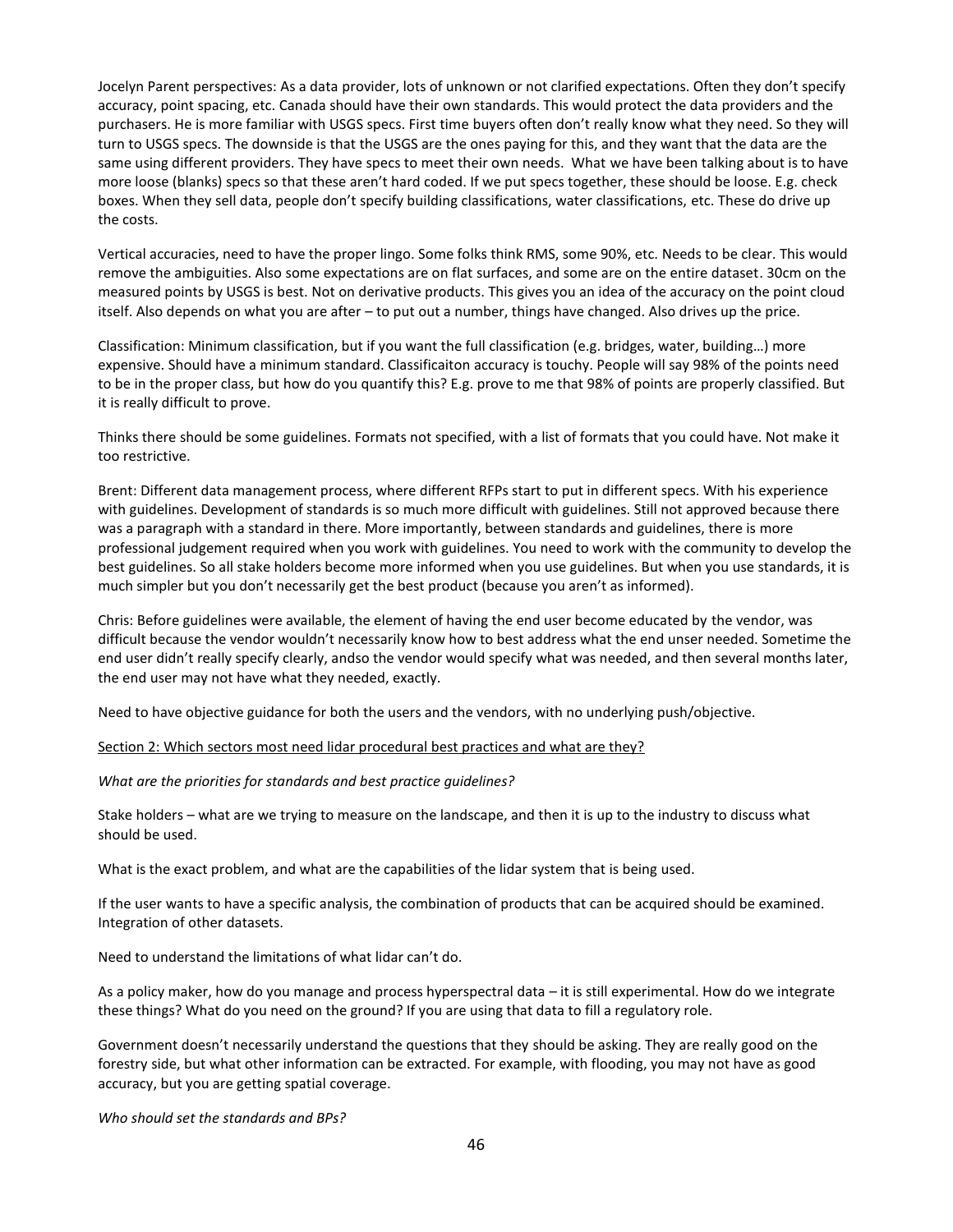Having open guidelines where there is an understanding between the service provider and the user. E.g. if you have specific needs, then the survey would be parameterised in different ways.

What would trigger something to be reflown? E.g. the area of flooding.

How do we mesh datasets? Old vs. new?

Who should set the standards? It would depend on the user. For example researchers want really highly accurate data, while government want greater range of applicability.

#### *What Role can universities play?*

Could the university be in a position to create a Boolean software package that would 'pick' out the specs according to the survey/application requested.

Do an assessment of the technologies that are out there now. If technologies are constantly changing, how do we mesh old vs. new datasets. Eg. Optech flying lidar over Vivian and still do.

The different universities have different areas where they have done a lot of work. Look at the technology reviews – how do you apply lidar to other areas? E.g. native grasslands? Where are there other applications, and where are there limitations?

*What others said on the break out group discussion:*

1. Data Integrity/consistency, lineage, processing, accuracy. Reporting to who?

#### Data format/version/type

#### CRSS, PEand RS

University testing and developing standards. Universities can test these things.

2. Data providers:

Also in terms of priorities, what kind of accuracy and quality. Should be a very brief spec, with a lot of options. Was too much for the user to set up their own specs and standards.

Specs should be set up by the fed government, but adaptable to other agencies.

Universities role would be for training in lidar, specialised courses specific to lidar, also certification in partnership with industry. E.g. in Thermography FLIR will certify operators. Could universities work with industry to certify students? Industry: should do more indepth theory on lidar in courses. For certification, it would be more system dependent. Universities as trainers. The fundamental knowledge provided by the universities should be taught, but then once the person graduates and gets a job in industry, usually that person will be further trained to use the instrumentation. Then they can get their certification for processing, operation, etc. Chris: universities not so much in business of training, but colleges are in training role?

3. Geomatics users:

Transparency in the process in developing of standards. Standards should be narrow enough to be useful, but generic enough not to stifle innovation.

Priorities should be to have a clear definition as to what the standard is intended for. E.g. use of USGS standards without understanding the application. Specs seem to concentrate a lot on the lidar portion of it, but there should be mention of the full geodetic survey, which could also increase inaccuracies. (e.g. state how it should be done, but doesn't have to sign off by a certified surveyer). Bob – there are geodetic surveyers out there who are not land surveyers.

Should include a diverse group of users, stake holders, and providers.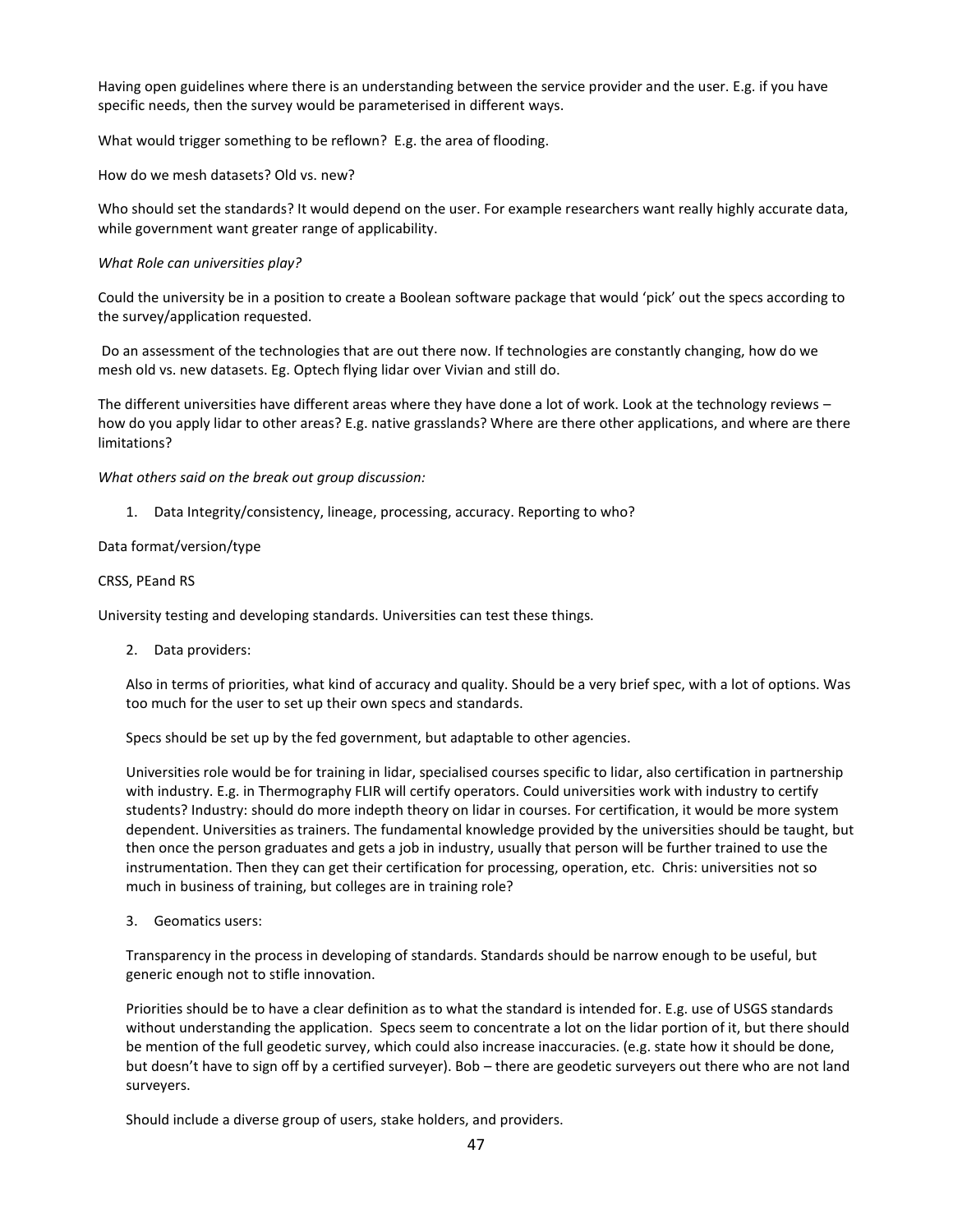Universities to play a role in training. Guidelines and standards be discussed in the curriculum.

Universities could also be independent watchdogs of the standards, to see if there are any unintended or undesired effects. (e.g. run scenarios?)

4. Natural Resources users:

Who should set – Provincially recognised ones that exceed the national standard, and then companies can exceed this even further (e.g. hierarchical). E.g. milestones for each level. Inclusive process that includes academics, industry, govt.

Determine the parameters that impact the end users. Identifying the criteria that are most important (error propagation) and then looking at the risk of each one. E.g. the sensitivity of certain setings and how these play out in the resulting product.

Uni – New methodologies, role in error propagation, look at training component, Risk profiles (e.g. sensitivity analysis of errors).

5. Environment:

What is it on the landscape that needs to be examined. And let industry figure out how we can meet these needs. (e.g. what methods will be used to meet that outcome). What are the capabilities of the system being used. Is there a national/provincial/industry standard that could be used. For example, province may need lower resolution vs. industry which may need higher res. There would be a co-operative users group that could be consulted. (e.g. Puget sound?)

What is required to request a new dataset to be flown? There may be a provincial cooperative or stake holders that might be interested in more data to be acquired. Several may want to look into this?

Universities – we have varying degrees of technologies out there, how do we compare and mesh the datasets. How do the data need to be modified to be able to use this with future/existing datasets?

Look up table approach – Also universities should look into the limitations of the lidar data. Universities may be more honest than industry? There needs to be standards on who can use that data when providing information (e.g. watchdog). Requires objectivity.

Applications – what other applications are out there? How do Alberta work with the universities to develop new applications? What can we extract? How can we continue to build a business case to continue to collect more data? How do we move data forward, and how do we build on it?

6. Government:

When you are defining standards, create an agnostic dataset – this outlines the basics of what a good lidar dataset is. From that point, you add on top what is required from a good dataset for the specific application.

Universities - A matrix could be used that will allow people to do a check off that will let them know how they will alter the specs and the standards for a certain application.

Lidar Apps. Research into test projects and proof of concept.

Seminars for users. Education, the present state of lidar.

For managers, so that they have an idea of what lidar is.

Also need to be an active stakeholder and part of the lidar community (not just sitting back and do lidar research).

When fusing lidar and hyperspectral, what is the impact when you are flying it? How do you make it fit together well? Data fusion standards.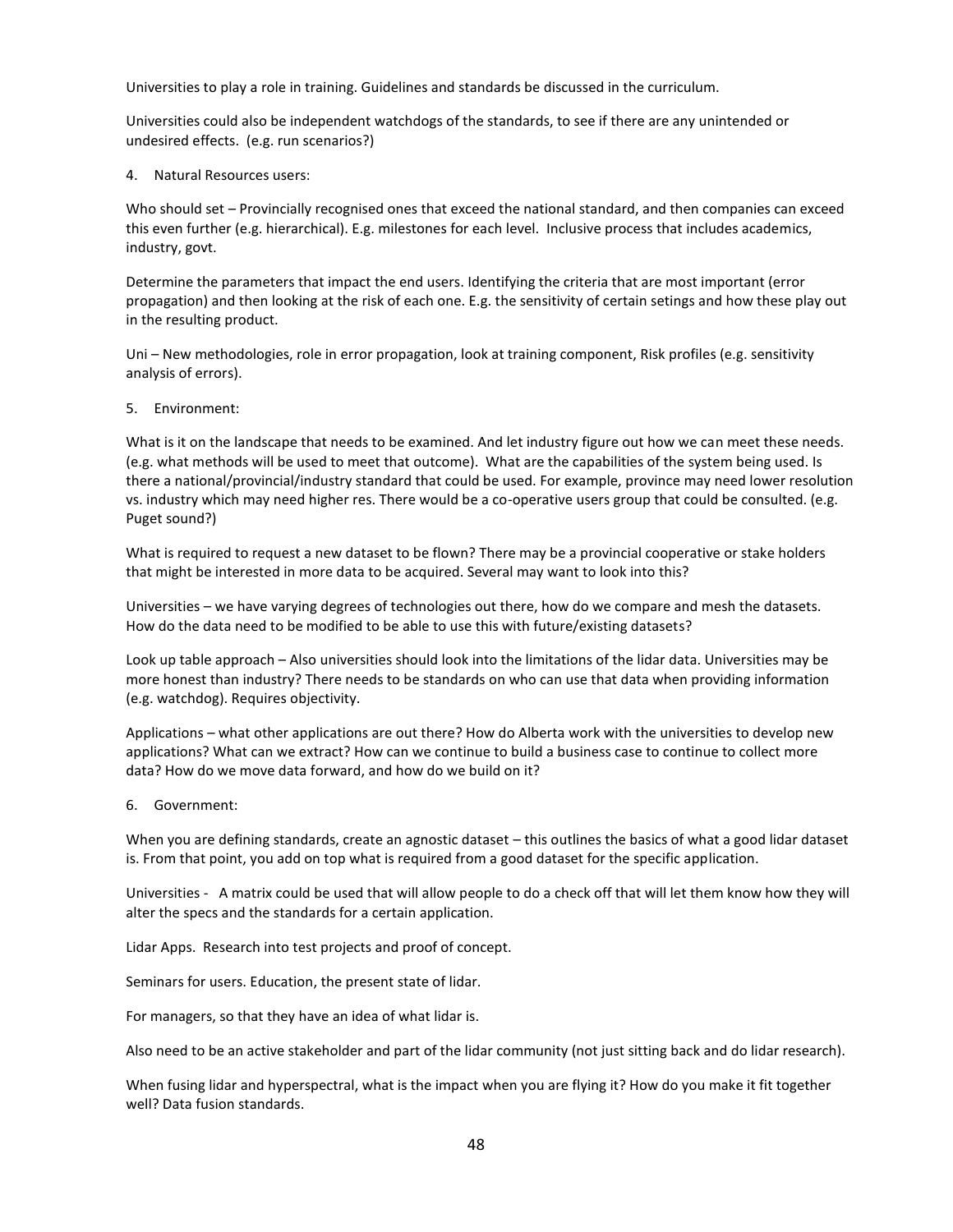2<sup>nd</sup> Part: Lidar data centres, do we need them?

*Data centers panel discussion:*

Do we want or need a lidar data centre?

What form should it take?

What services should it provide?

Who should implement/maintain it?

Martin:

LASzip.org – maintains a list of publically available lidar data.

Grafcan  $\rightarrow$  Allows you to download lidar for very cheap (1 euro per tile).

Open topography one of the best tools out there for downloading lidar data.

Jocelyn:

If there was a repository that people could access, whatever was available would need to address hurdles along the way. Would be good to have a third party (neutral) group that take the lead. Finds it difficult to organize purchase options, perhaps. There are many third companies around. Actual access to data is important, but so is metadata.

Chris – if we were to decide that there was no system that could disseminate data, it might be better to have data requests. Lots of different ways that things can be done.

Bruce:

From Tessera, they do data analysis, part of the largest challenge is actually finding data for a client. One of the first tasks they typically have is to start searching for what is out there. Not all tools are spatial, so it makes it more difficult. Not always easily searchable. Hard to find comparable datasets – that can be 50 to 70% of the time taken.

There are also a lot of different business models. Public and private sectors could come together to make it more easy to find.

Also, when you are training, building systems, etc. this is part of another system. Huge potential to create Centres of Excellence, so long as more data could be accessed to create more products. Firewalls are also difficult to get past. Opportunity to be more creative. More products would make lidar data more popular as well. By being connected we can enable each other.

Olaf:

All in favour of open access. Free data is great. Like the idea of data centres because we can then have some control over data and metadata. USGS has been distributing data for a while, and have nice models doing this. Government should be the organization to host the data. Universities can't afford to do it. Private industry shouldn't really do it either, without the expectation of a business model. Remainng sectors would be either not for profit or government.

#### Phil:

NRCAN has direct interest in national data centres. What is a lidar data centre? What are lidar data? Point clouds difficult to work with. Majority of clients are using derived data products, a few using classified points, and almost no one using point clouds. Should share the point clouds as opposed to the derived data products, but also provide the data products.

Data should be open access with minimal level of functionality for working with the data.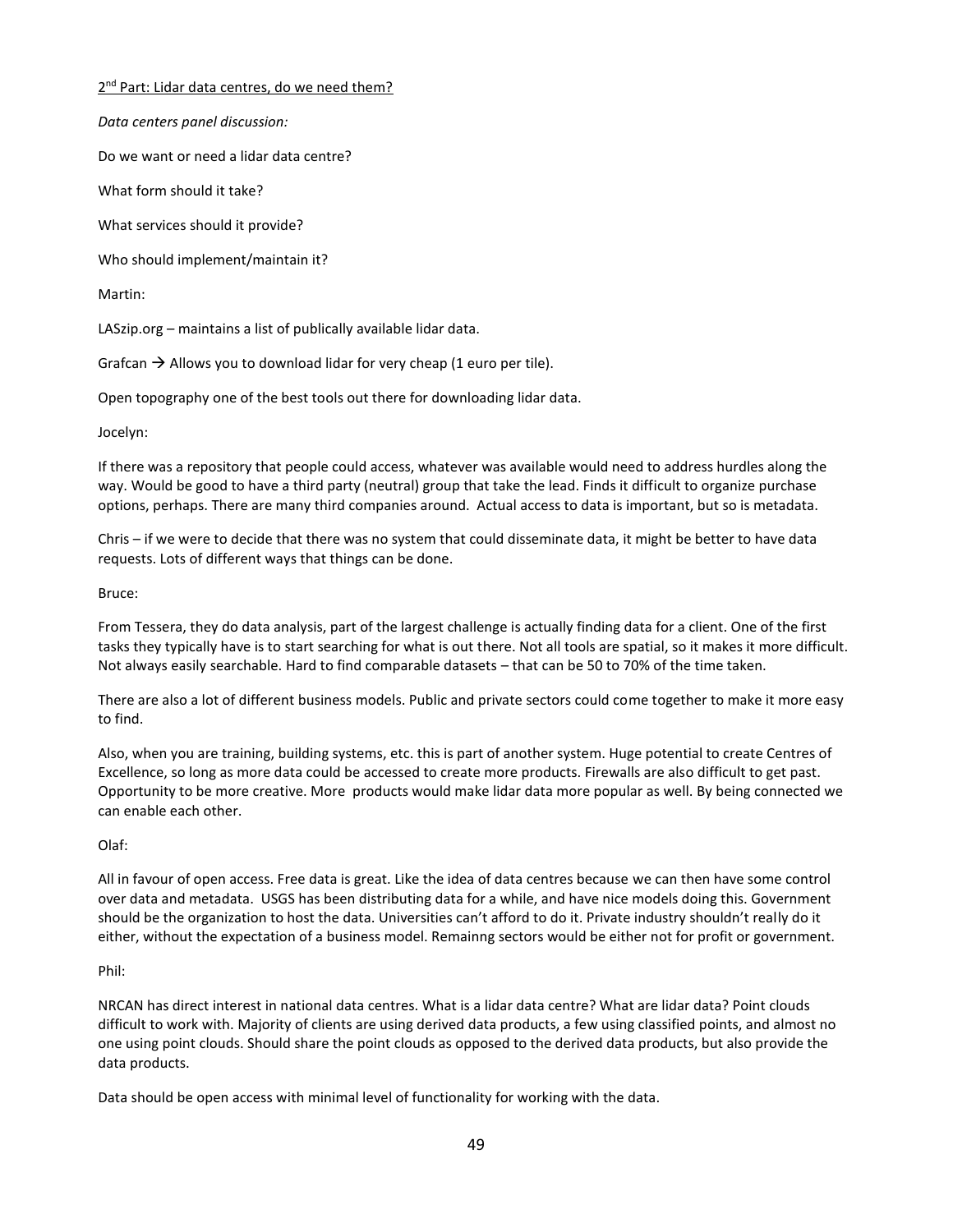Questions: What impediments are there for data sharing from the perspective of the clients and providers? Data ownership? Sensitivity of data?

From the perspective of providers and clients, does open sharing and/or lidar data centres cause concern or excitement?

Point of the national framework is to have a data mining structure. Should have open data and also point to private owners of lidar data.

Chris – but isn't there a conflict of interest of the government 'selling' certain providers over others?

Martin – having a recognised platform to hold lidar data.

Bruce – the data holding could point people to opportunities that are out there.

Chris – Owner posts their own data, where you have your own account. You can host any info on the community GIS. Vendors can post their own metadata. That way anyone can put their data on there.

Patrick –

Martin Meric - We don't have the money to fly huge areas for something like the USGS so that they can put it online.

Patrick – data has been obtained using tax payers money so should be online.

Chris – But the data have been acquired for far less.

Patrick –

Martin – Chris worked on data for Halifax, contracted to acquire data, now data are freely available.

Chris – Making comparisons with the US is not fair – more population…

Mike Leslar – Vendor who collects the data has to make sure that data meets accuracy….

Chris – would like all data to be free, but we have to deal with what is going on right now. How do we work for the betterment of society.

Bob Sleep – We have spent \$20 million and it has paid off for public policy, etc. This wouldn't have worked if they went to Airborne Imaging to have them acquire data.

Barb – GoA decided that they wanted to acquire this data, and they will give it to \_\_\_\_ to distribute. If things are going to change, it has to be done by…. Publish and subscribe. Create a data subscription so that you know when changes are made, etc. after new data are published.

Shane perspectives:

One of the discussions at the provincial level, they currently have the geodiscover portal. Discussion on cooperatives, how do we show the added benefits of lidar data to other groups in the government (e.g. gravel). Trying to promote value added information in other applications. Need to also provide survey companies the assurances that they will continue to provide data in the future.

There might be a certain amount of the data that will be available, but it won't be the high resolution data. Lidar data is a great tool, but also want updated data. There is a business cost…

Chris – Province has been working with data that have licences. What happens to the derivative products? Are they available?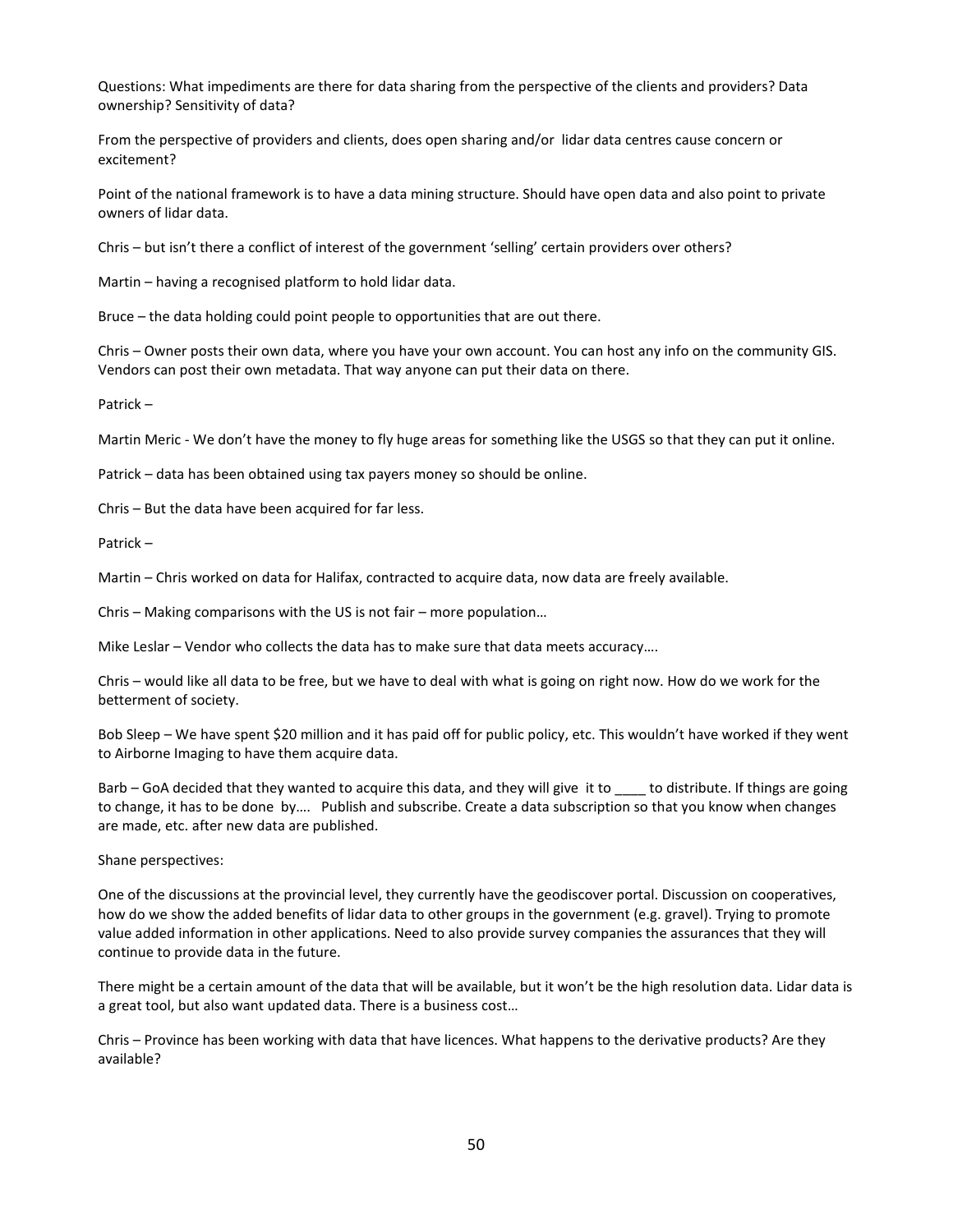Shane – Value added product can be shared, (data sharing agreement with the people who have worked on it), but won't give away raw data. They will give out data if there is a partnership with them. Companies will do business because it will save them money and for regulatory reasons. We can't tell them what technology to use.

Bob Sleep – can share forest metric information with the partner. It is a result of the analysis to produce this…

Chris – if I was a small woodlot owner, could I send a request to you?

Bob – Yes, you could if it was available.

Chris – This adds real value, because if there are derivatives that can be shared, then this would be good to have in a portal.

Bob – can also share the DEM, but if people want raw data, they have to go to AI or Northwest.

Patrick – So can we get data right away? Could the government share data if they bought it out right and for the same price (e.g. If a \$1 million was given, could it be sold?)

Shane – this is what the cooperative would do, if everyone is looking at the same data, then it would be easier to put together policy (?)

Martin M – Condition that it is our data, but we are making it free to distribute.

Patrick – Anyone could have access, = more use.

#### *Part 3: What are the training and or certification needs of the lidar community?*

How do you train the full workflow? Best way to learn is experience…

What are the priorities for education and training? Should we spend time on urban infrastructure? Forestry? Transmission lines??

- Learning about the problems that are associated with the data. Troubleshooting data is really important.
- Use lidar for research but they don't actually teach lidar.
- How do you fuse different datasets and how do you teach. A masters in remote sensing is important.
- Internal training within companies internships. Amethyst co-op program and for industry to step into a training program at the university. FActulty extension at U of C and U of A that re-trains industry, etc.

Do we need certification programs? Do the universities have a role to play? Should it be vendors? Societies?

- Remote sensing for forestry e.g. practicing remote sensing as part of your job. Can cross your discipline (do you have the authority to cross this product?)
- Have to come from a university that has a professional qualifications to teach their students with those designations.
- In other designations, there are two levels: one can be education based and one can be more experience based.
- Society and government should provide the designation.
- Perhaps should be a remote sensing body that can be used to generate training opportunities as well as the professional designation, or can partner with governemtn for certification.

If so, who should accredit and deliver training? Ie. Set curriculum?

-

Given that much data exist, what are the barriers to implementing an Alberta-wide lidar flood risk assessment? (However, much of that data doesn't exist in areas that were flooded – data acquisition needs to be part of the discussion).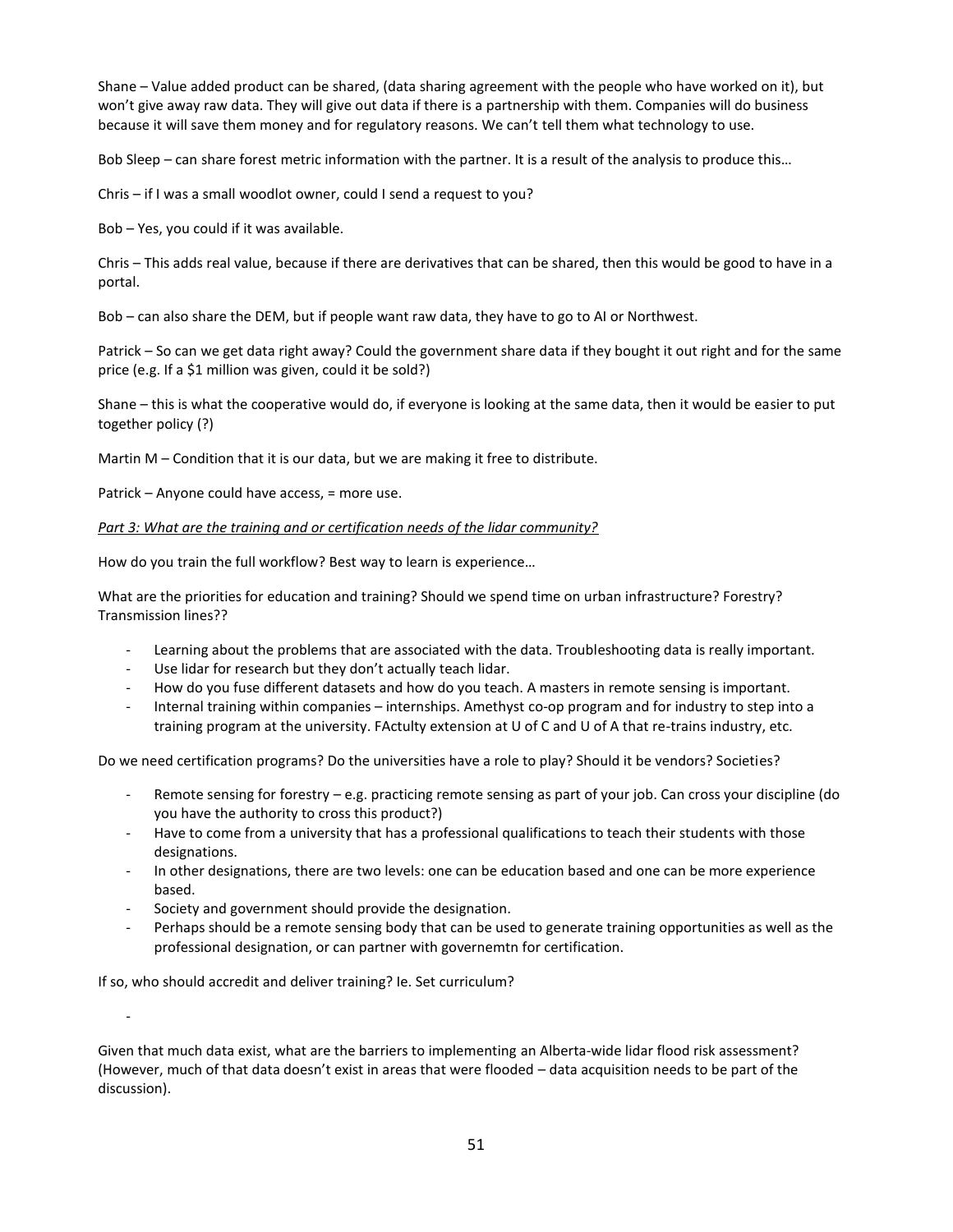- In April 2008, 1500 ducks landed on a tailings pond and died. There is now a directive, but AESRD already worked on it for two years before this happened. So they knew that there was a problem, but as soon as there is a problem, they are now being reactive.
- Now have much broader public interest.
- Data province doesn't own the data for Calgary. Have there been general major basins that have been flown? Lidar over cities – need to access private data. What does the city of Calgary have?
- Who would do the analysis? The province would do this (emergency). AESRD have done some flood risk hazard work. Environment has the mandate to do the risk assessment, but SRD have the licence for the data. Now they have merged.
- Also people within the flood risk group who are comfortable with survey data, but not necessarily lidar data. They are relying on manually surveying cross sections, so there is internal pushback because they are slow to adopt new technology/procedures.
- Look at the technologies that are out there \$340 million to do a flood risk assessment of the province, but now over \$10 billion in damage.

#### Breakout Group Discussion

1. Government:

Felt that there is a need for education, training, outreach. Private industry need to train on software, so perhaps if the universities could train on point cloud processing, classification, etc. then private industry would have a pool of skilled employees.

Survey geomatics could also be taught within that. What does it take to do a proper lidar survey (e.g. geodesy). Also geomatics. Also a 1 day intro to lidar (seminar) or a webinar would be good for managers, project leaders, etc. so that the general public/industry/government could get a general overview. Might be good for decision makers, etc. but not too technical. Some applications, etc. (end to end but fairly high level – Chris's intro to lidar – a foundation so that people can understand what comes next, plus the application).

Certification – not really sure how they should go about doing this. Should a lidar tech be certified? What is industry looking for? Government?

Chris – can create the certification and then people in gov't can adopt it, or if we know that people need these skills, we can put these within a certification. CRSS could play a role as a certification body like ASPRS.

Modular form of certification on line would be good. They might need that to go to another job, etc. it gives them accreditation.

Chris – society is a voluntary society – is challenging to put time and effort into something that will take time to implement, monitor and may take some money too. Perhaps the society can be a bit hands off. E.g. perhaps there is a way for someone else to do the delivery

Bob Sleep – perhaps the society could watch those that have the certifications.

Martin M - Course should have industry related practicums where industry might do the training, equipment loans, answer trouble-shooting type questions. Need industry connectivity.

Olaf – society could set up co-op programs for students to work in industry. In many cases, coop students have become future hires. Terra has picked up a number of UVic students.

Chris - AMETHYST program have also benefitted from this. Industry wanted to work with AGRG because they needed skilled labour.

Olaf – enthusiasm from students because they realise that industry is interested in them. Feds used to hire tonnes of students, but not anymore.

Chris – called AGRG an internship, and they would work in the lab and with a government partner.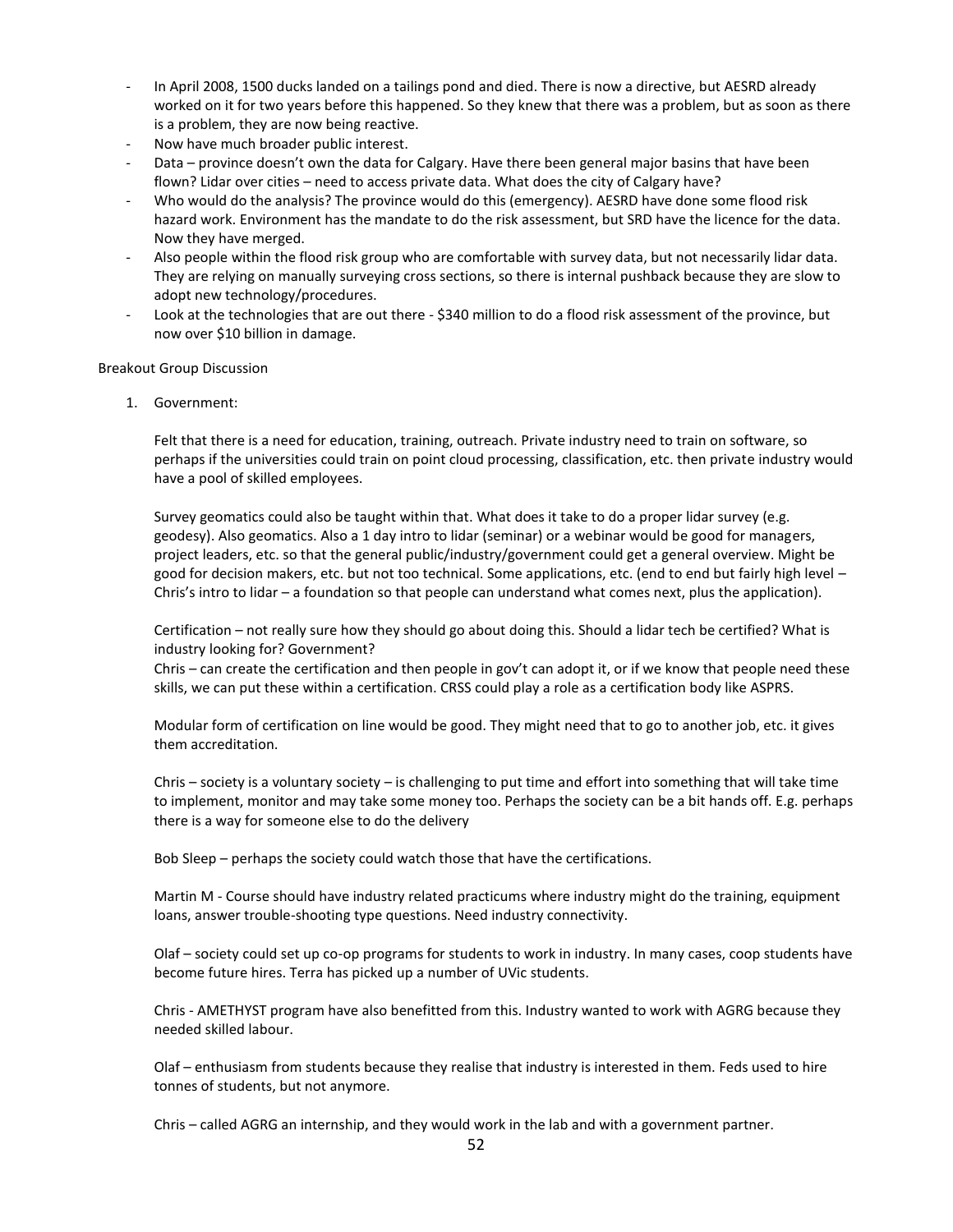Shane – hire interns and coop students from engineering, but would definitely look outside of that. Gives students an opportunity to get involved in policy.

Chris – a lot of the programs who do mentorship are engineering. A lot of survey isn't in geography, but the lidar community crosses over a lot of different boundaries. Need to also think more about traditional engineering pathways.

Shane – want to develop programs beyond engineering. Govt is not the desired hiring body of engineers. So he would rather have the top RS students because then you will get good products.

Brett – AMETHYST program, different create programme, what is the legacy when NSERC runs out? Land reclamation project is one area that there isn't a create programme. Would be good to create a Create programme that allows students to insert themselves into industry.

Chris – had the model of working with industry and government so that we can train and they could get the students for slightly less. In theory, it should be sustainable by the end, but need partners to buy into that model.

Brett – opportunities for people in the community to come back into the institution for re-training. There are course based masters programs in forestry or agriculture already. This means that they don't get a masters  $\rightarrow$ Workforce coming back to the university.

Chris – hard to create new programs – need people to champion it. Need to convince the higher levels from the university, but also need to hear from industry and government (push from both ends).

2. Data Providers

Fundamentals already there, there could be more into lidar, but not to a really great extent. Most initial data processing is linked to proprietary software. Manufacturers of lidar could do the training.

Don't need certification programs (perhaps for lidar) – no governing body to oversee this. Lidar is too young, perhaps. A certification shows that a person has interest in lidar, so that is ok. If someone has an extra course or two, then that would be better, probably.

Barriers to flood risk assessment – there are some traditional methods, and those who use them need to be convinced that this is the way to go. Perhaps the 15 cm accuracy is more accurate, but there is so much more information in the middle (wide area coverage). Lidar also provides much better relative accuracy. Need to convince decision makers. Should check the two methods. Other barriers include data accessibility, work more with it and convince decision makers.

3. Geomatics users

Barriers – will become increasingly political. Will have lots of shifting of responsibility between municipal, provincial, federal and private around floodplain. Who's job is it?

Brent sees it as the opposite – thinks that this will be very much of interest and will get over those political barriers.

Martin M – opens up a whole can of worms as to who decided that they could build on there in the first place. Insurance, etc. devalueing of land on floodplain.

Chris – likely less barriers now than there used to be, perhaps. But still technical barriers. Maybe we can do something now

Bob S – will likely be more funding available for this type of project because of the high profile of the flooding.